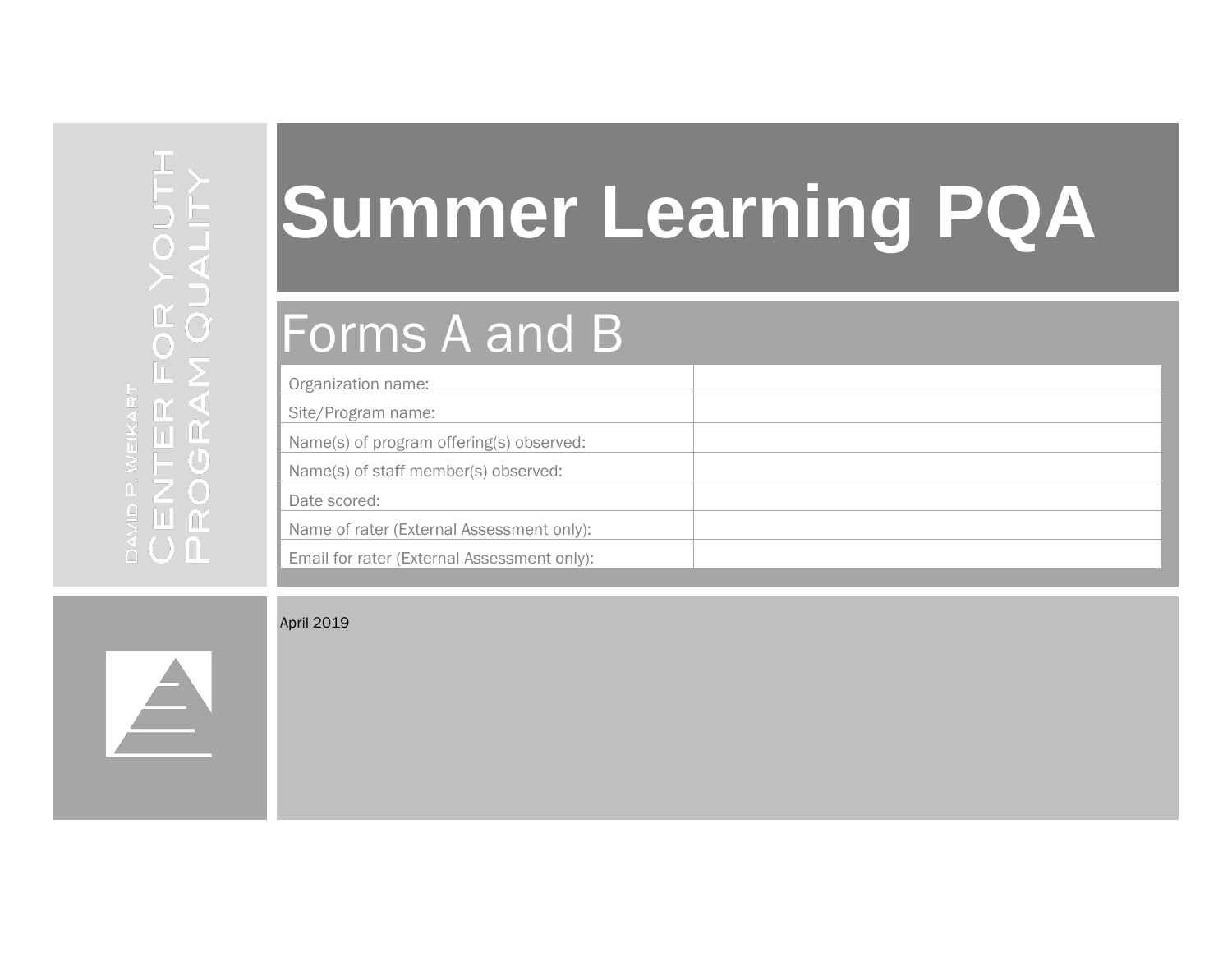

forum

FOR YOUTH INVESTMENT

**Published by** David P. Weikart Center for Youth Program Quality A division of the Forum for Youth Investment 301 W. Michigan Ave, Ypsilanti, MI 48197

734.961.6900 *[www.cypq.org](http://www.cypq.org/)*

*April 18, 2019*

Copyright © 2019 the Forum for Youth Investment and the National Summer Learning Association.

Except as permitted under the Copyright Act of 1976, no part of this book may be reproduced or transmitted in any form or by any means, electronic or mechanical, including photocopy, recording, or any information storage-and-retrieval system, without prior permission in writing from the publisher. Based on content originally developed by High/Scope Educational Research Foundation

ISBN 1-57379-256-X Printed in the United States of America

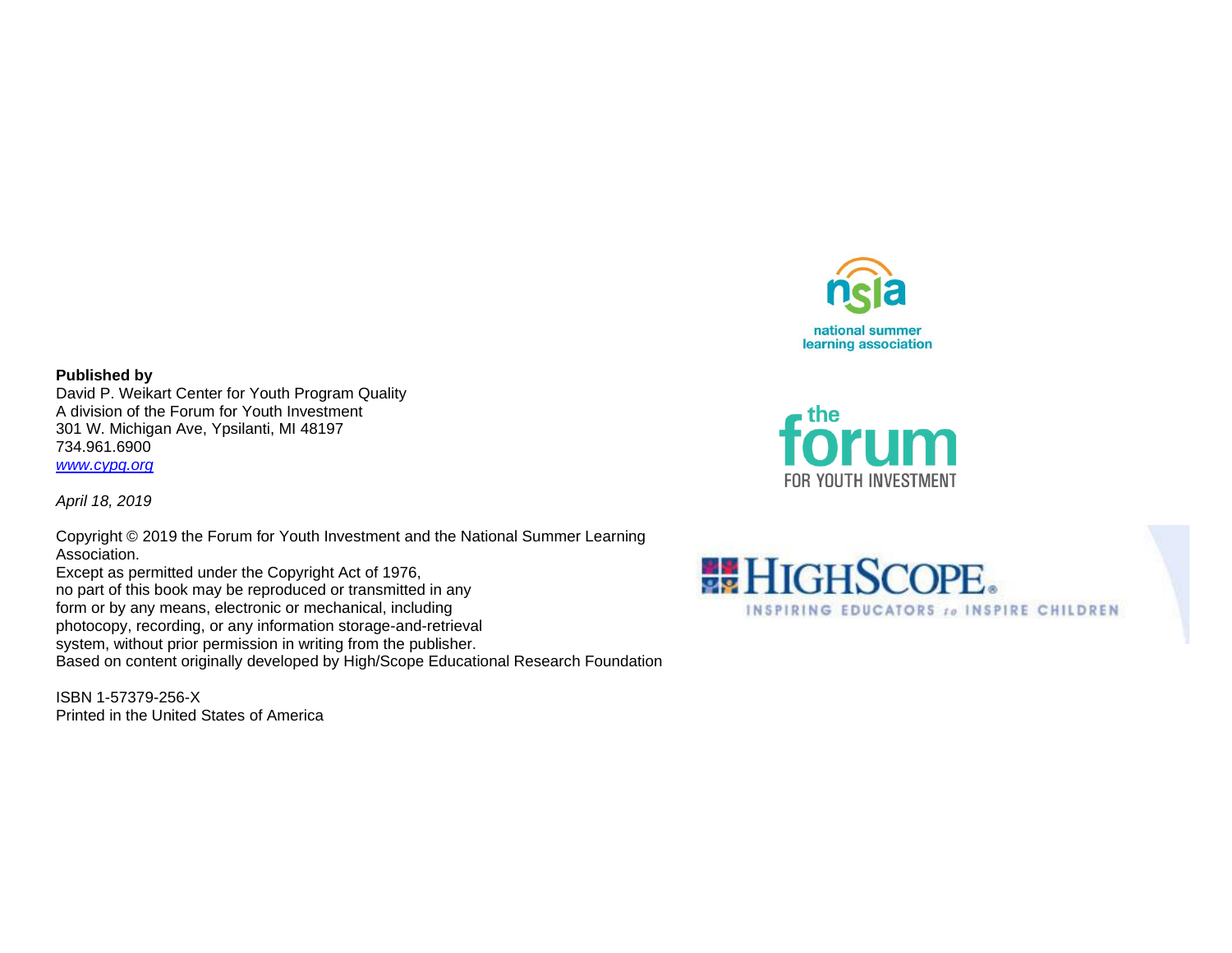## **TABLE OF CONTENTS FORM A**

Introduction ii

#### **I. Safe Environment**

Emotional Safety 4 Healthy Environment 5 Emergency Preparedness 6 Health and Nutrition 7

#### **II. Supportive Environment**

Warm Welcome 8 Program Flow 9 Active Learning 10 Skill-Building and Encouragement 11 Reframing Conflict 13 Managing Feelings 14

#### **III. Interaction**

Belonging 15 Collaboration and Leadership 16 Adult Partners 17

#### **IV. Engagement**

Planning, Choice, and Reflection 18 Learning Strategies 19 Higher Order Thinking 20

#### **Supplemental Scales**

Math 21 Literacy 23

**'**

#### **Greeting, Transitions, Departure**

Greeting Time 24 Transitions 25 Departure 26

#### **FORM B**

#### **Planning**

Planning for Programming 29 Representative Data and Input 31 Alignment with Program Purpose 33

#### **Quality Staff**

Staff Training and Supports 34 Staff Composition 36

#### **Access**

Enrollment and Attendance 37 Family Connections 38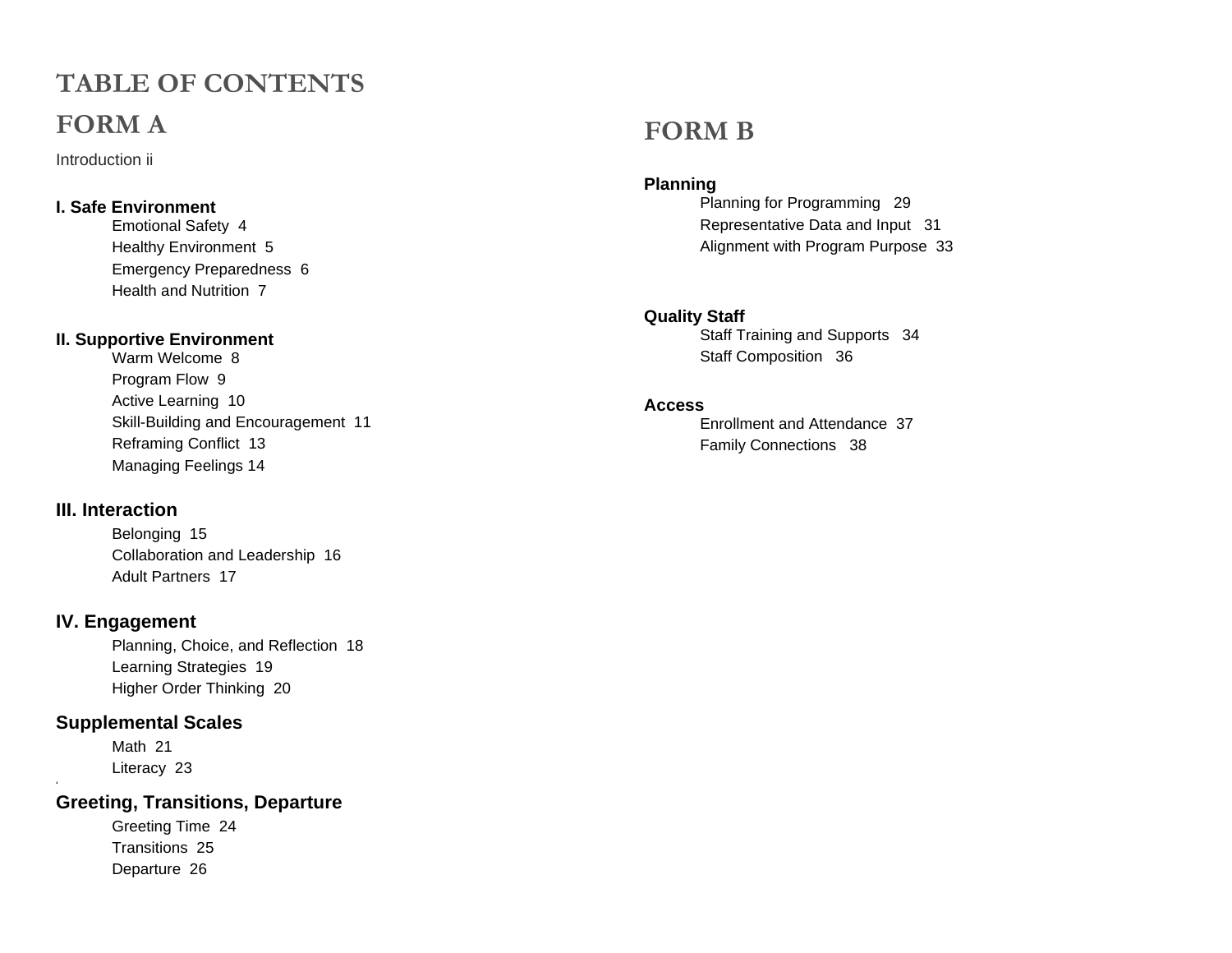## **INTRODUCTION**

#### **PURPOSE**

The Summer Learning Program Quality Assessment (SLPQA) is an instrument designed jointly by the David P. Weikart Center for Youth Program Quality, a division of the Forum for Youth Investment, and the National Summer Learning Association. The instrument represents a unique PQA for summer programs that combines elements of the validated Youth PQA with NSLA's Comprehensive Assessment of Summer Programs (CASP). Given the nature of summer programming, the instrument and process were designed to meet the unique needs of these programs, with the tool capturing specific aspects of program culture and the process fitting into a tight summer timeline. The SLPQA uses both observational evidence and interviews with site leads/site managers to collect data that can be used by summer programs to measure the quality of youth experiences. It can help staff and managers build summer programs for youth that intentionally address academic summer learning loss as well as meeting the developmental needs of youth participants.

*Why Do We Assess the Quality of Summer Programs?* 

- To use a standard method to objectively analyze the quality of the program from multiple perspectives.
- To collect information that can be compared year over year.
- To prioritize areas for continuous improvement.
- To improve buy-in and capacity of a program to lead continuous improvement efforts.

*Quality Assessment is NOT:* 

- An evaluation of youth outcomes.
- A judgment on whether or not a program will receive funding in future years.
- A judgment on the capabilities of individual staff or program managers.

#### **USING THE SUMMER LEARNING PQA**

The SLPQA is broken into two main components or forms: Form A to collect observational data, Form B for interview data.

*Form A:* Form A is the tool for observational assessment of a summer learning program. It is based on the Safe Environment, Supportive Environment, Interaction, and Engagement domains of the Youth PQA, integrating some material from the CASP and Academic Skill-Building PQA. Because summer programs may run longer than an afterschool program, often for a full day, the programs may decide to observe and score Form A twice, once for the morning portion of the program (or the for the first half of the program) and once for the afternoon portion. One scoring should be based on observations of 30-40 minutes of informal time (free time or snacks) and 80-90 minutes of structured programming or instructional time. A morning observation should be sure to include an observation of the greeting time. An afternoon observation should be sure to include departure time. Please note whether each session observed is "academic support" or "enrichment" based on the definitions below.

- Academic support: This session is devoted primarily to improving or reviewing academic content or skills. The focus may be math, literacy, or another school subject such as social studies.
- Enrichment sessions: These sessions include anything where academic learning is not the primary focus or academic learning is approached indirectly as part of a larger project. This includes structured recreation or physical activities, arts, service learning, photography, theatre, sports and so on. It may or may not include learning that supports academics, but the primary focus is fun, engaging, holistic youth development.

*Interview Form B:* In order to gather firsthand data on broader aspects of quality such as planning, engagement with families, staff training, etc., the SLPQA has assessors solicit information from a site lead or manager at each site.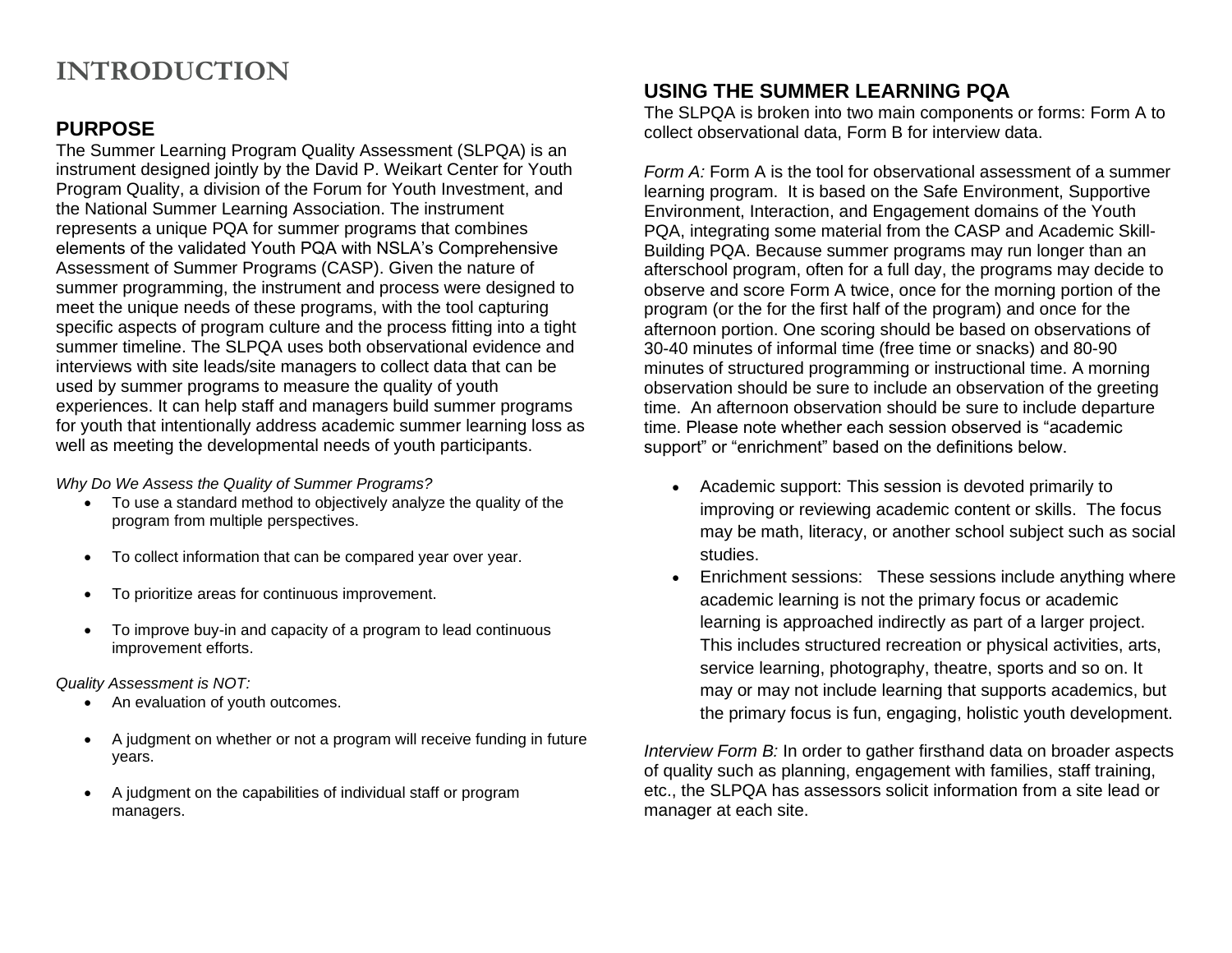# **Summer Learning PQA**

# Form A

| Organization name:                          |  |
|---------------------------------------------|--|
| Site/Program name:                          |  |
| Name(s) of program offering(s) observed:    |  |
| Name(s) of staff member(s) observed:        |  |
| Date scored:                                |  |
| Name of rater (External Assessment only):   |  |
| Email for rater (External Assessment only): |  |

#### February, 2018

| Please select all that apply to the observed session(s): | Academic support: This session is devoted primarily to                                                                            |  |  |  |
|----------------------------------------------------------|-----------------------------------------------------------------------------------------------------------------------------------|--|--|--|
| Academic support                                         | improving or reviewing academic content or skills.                                                                                |  |  |  |
| Enrichment focus                                         | Enrichment focus: These sessions include anything where<br>academic learning is not the primary focus or academic                 |  |  |  |
| Math focus                                               | learning is approached indirectly as part of a larger project.                                                                    |  |  |  |
| Literacy focus                                           | This includes structured recreation or physical activities, arts,<br>service learning, photography, theatre, sports and so on. It |  |  |  |
| Informal Time                                            | may or may not include learning that supports academics, but<br>the primary focus is fun, engaging, holistic youth development.   |  |  |  |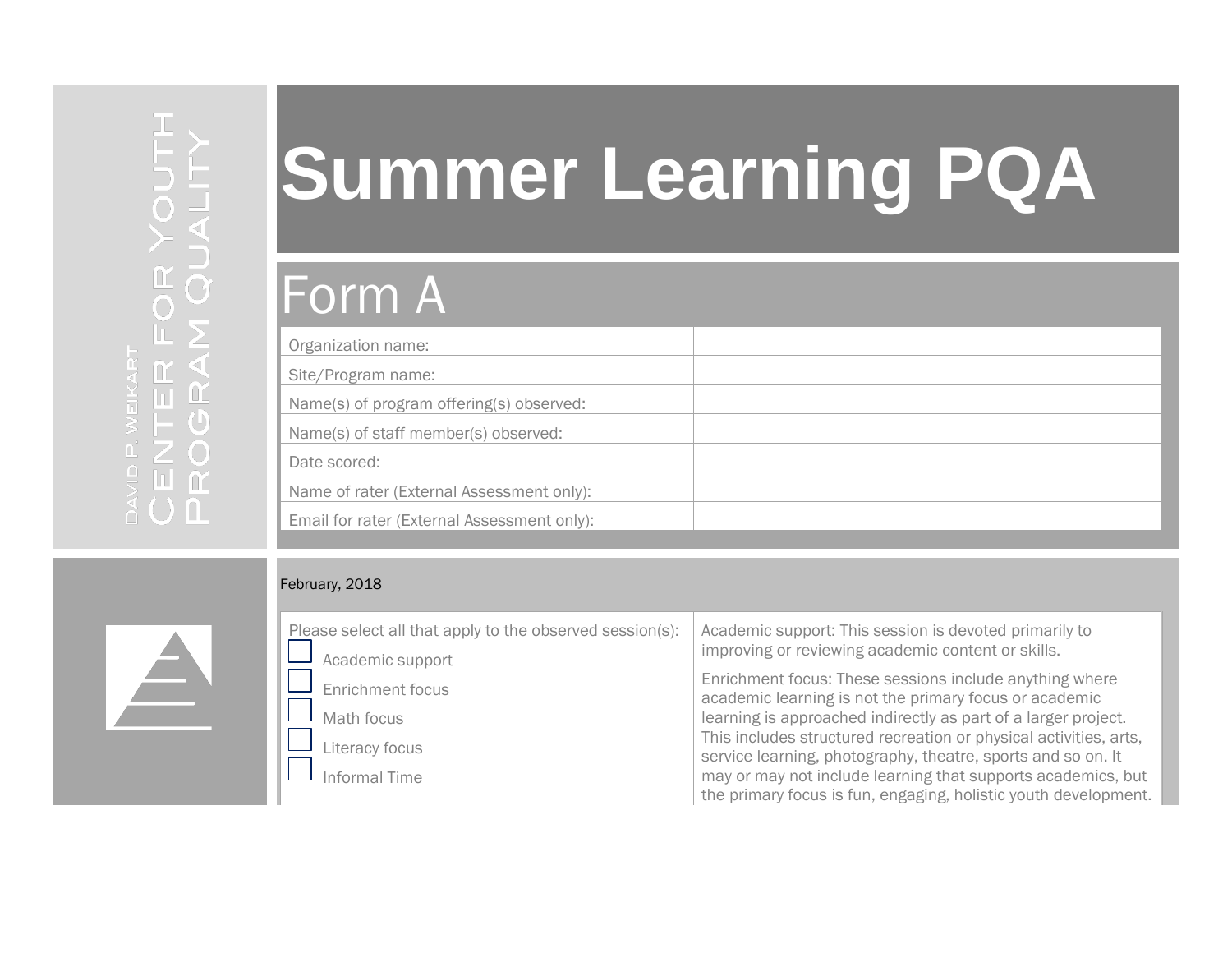## **EMOTIONAL SAFETY | Psychological and emotional safety is promoted.**

|    | <b>ITEMS</b>                                                                                                                                                                                                                                                                                                                                                                         |                                                                                                                                                                                                                                                                                                                                   |                                                                                                                                                                                                                                                                                                                                                                                                   | <b>SUPPORTING EVIDENCE/ANECDOTES</b> |
|----|--------------------------------------------------------------------------------------------------------------------------------------------------------------------------------------------------------------------------------------------------------------------------------------------------------------------------------------------------------------------------------------|-----------------------------------------------------------------------------------------------------------------------------------------------------------------------------------------------------------------------------------------------------------------------------------------------------------------------------------|---------------------------------------------------------------------------------------------------------------------------------------------------------------------------------------------------------------------------------------------------------------------------------------------------------------------------------------------------------------------------------------------------|--------------------------------------|
|    | 1. 1 The emotional climate of the<br>session is predominantly<br>negative (e.g., disrespectful,<br>tense, exclusive, even angry or<br>hostile); negative behaviors,<br>such as rudeness, bragging,<br>insults, "trash talking," negative<br>gestures or other such actions<br>are not mediated by either<br>children or staff.                                                       | 3 The emotional climate of the<br>session is neutral or<br>characterized by both positive<br>and negative behaviors.                                                                                                                                                                                                              | 5 The emotional climate of the<br>session is predominantly<br>positive (e.g., mutually<br>respectful, relaxed, supportive;<br>characterized by teamwork,<br>camaraderie, inclusiveness,<br>and an absence of negative<br>behaviors). Any playful<br>negative behaviors (not<br>considered offensive by parties<br>involved) are mediated<br>(countered, curtailed, defused)<br>by staff or youth. |                                      |
| 2. | 1 Comments or slurs intended to<br>hurt someone who is present<br>explicitly indicate religious,<br>racial/ethnic, class, gender,<br>ability, appearance or sexual<br>orientation bias(es).                                                                                                                                                                                          | 3 There is evidence (e.g.,<br>comments or slurs) of religious,<br>racial/ethnic, class, gender,<br>ability, appearance or sexual<br>orientation bias, but comments<br>are not directed at anyone<br>present.                                                                                                                      | 5 There is no evidence of bias;<br>rather, there is mutual respect<br>for and inclusion of others of a<br>different religion, race/ethnicity,<br>class, gender, ability,<br>appearance or sexual<br>orientation.                                                                                                                                                                                  |                                      |
|    | 3. 1 Youth exhibit evidence of<br>excluding peers (e.g., youth are<br>avoided or ostracized by other<br>youth, "I don't want to sit with<br>her – she's not my friend") and<br>staff does not explicitly promote<br>more inclusive relationships<br>(e.g., suggest ways to include<br>others, introduce excluded<br>youth, say, "Remember, being<br>inclusive is one of our ideals") | 3 Youth exhibit some evidence of<br>excluding peers and staff<br>intervenes, but not sufficiently<br>to end exclusion (e.g., staff<br>introduces a newcomer to other<br>youth, but the newcomer is<br>treated coldy and avoided or<br>ignored; staff intervenes in<br>some instances of exclusionary<br>behavior but not others). | 5 Youth do not exhibit any<br>exclusion or staff successfully<br>intervenes if exclusive behavior<br>occurs (e.g., staff introduces<br>newcomer to other youth and<br>they then include her, staff<br>successfully suggests including<br>a lone youth in a game).                                                                                                                                 |                                      |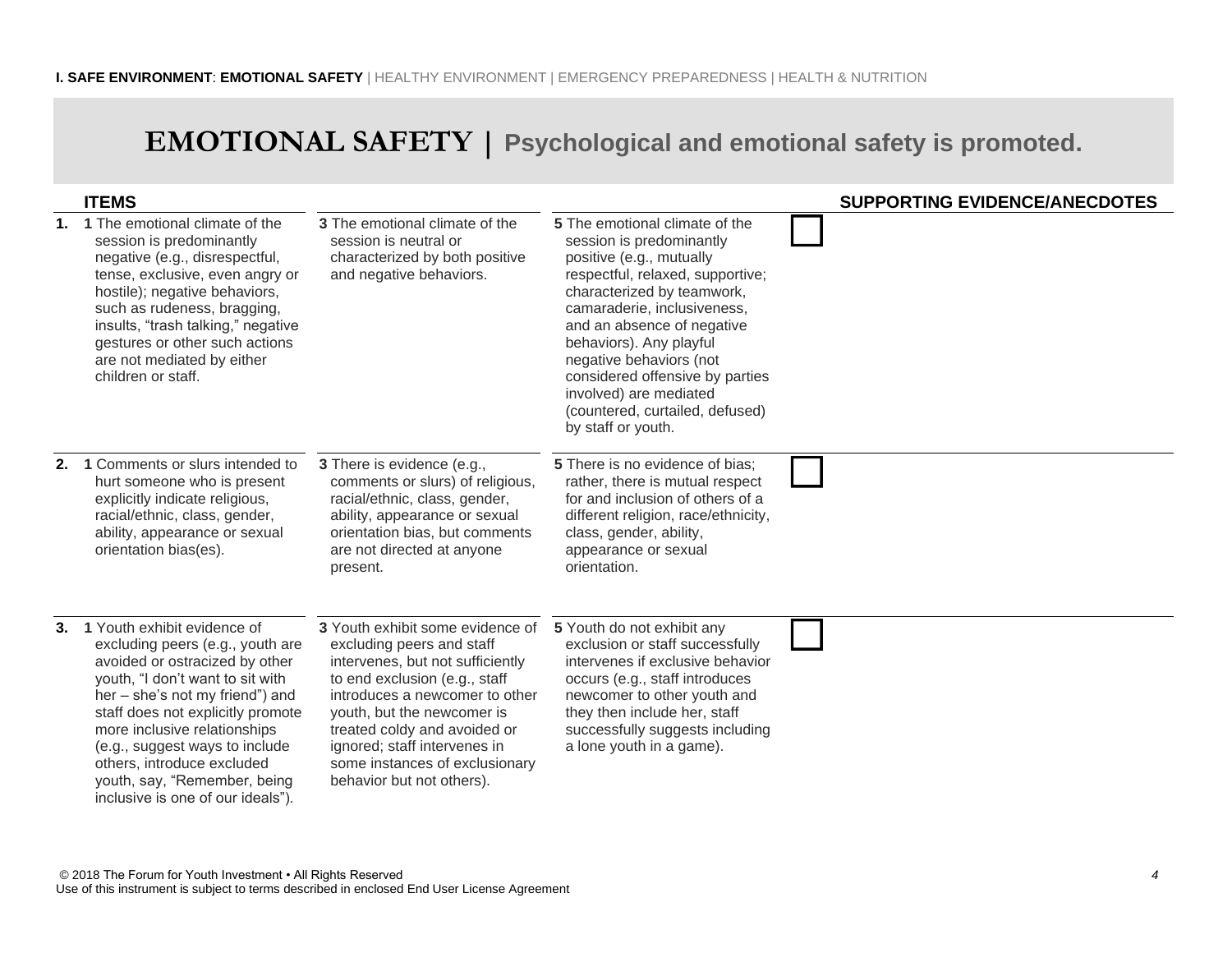#### **I. SAFE ENVIRONMENT**: EMOTIONAL SAFETY | **HEALTHY ENVIRONMENT** | EMERGENCY PREPAREDNESS | HEALTH & NUTRITION

### **HEALTHY ENVIRONMENT | The physical environment is safe and free of health hazards.**

|    | <b>ITEMS</b>                                                                                                                                                                                         |                                                                                                                                                                             |                                                                                                                                                                                                     | <b>SUPPORTING EVIDENCE/ANECDOTES</b> |
|----|------------------------------------------------------------------------------------------------------------------------------------------------------------------------------------------------------|-----------------------------------------------------------------------------------------------------------------------------------------------------------------------------|-----------------------------------------------------------------------------------------------------------------------------------------------------------------------------------------------------|--------------------------------------|
|    | 1. 1 There are major safety and<br>health hazards (e.g., broken<br>equipment or supplies,<br>unmopped spills, flammable<br>and/or toxic materials) affecting<br>the program space.                   | 3 There are minor safety and<br>health concerns (e.g., dirty<br>floors or furniture, wobbly<br>furniture, program materials in<br>disarray) affecting the program<br>space. | 5 The program space is free of<br>health and safety hazards.                                                                                                                                        |                                      |
|    | 2. 1 There are major sanitary<br>concerns (e.g., unsanitary toilet<br>facilities, dirty or clogged<br>drains, open or spoiling food,<br>overflowing trash container)<br>affecting the program space. | <b>3</b> There are minor sanitary<br>concerns (e.g., unswept floor,<br>dirty tables or chairs) affecting<br>the program space.                                              | <b>5</b> The program space is clean<br>and sanitary.                                                                                                                                                |                                      |
| 3. | 1 Program space is not suitable<br>for activities offered.                                                                                                                                           | <b>3</b> Program space is suitable for<br>some of the activities offered.                                                                                                   | 5 Program space is suitable for<br>all activities offered (e.g.,<br>furniture and room support<br>small and large groups; if<br>athletic activity is offered, then<br>program space supports this). |                                      |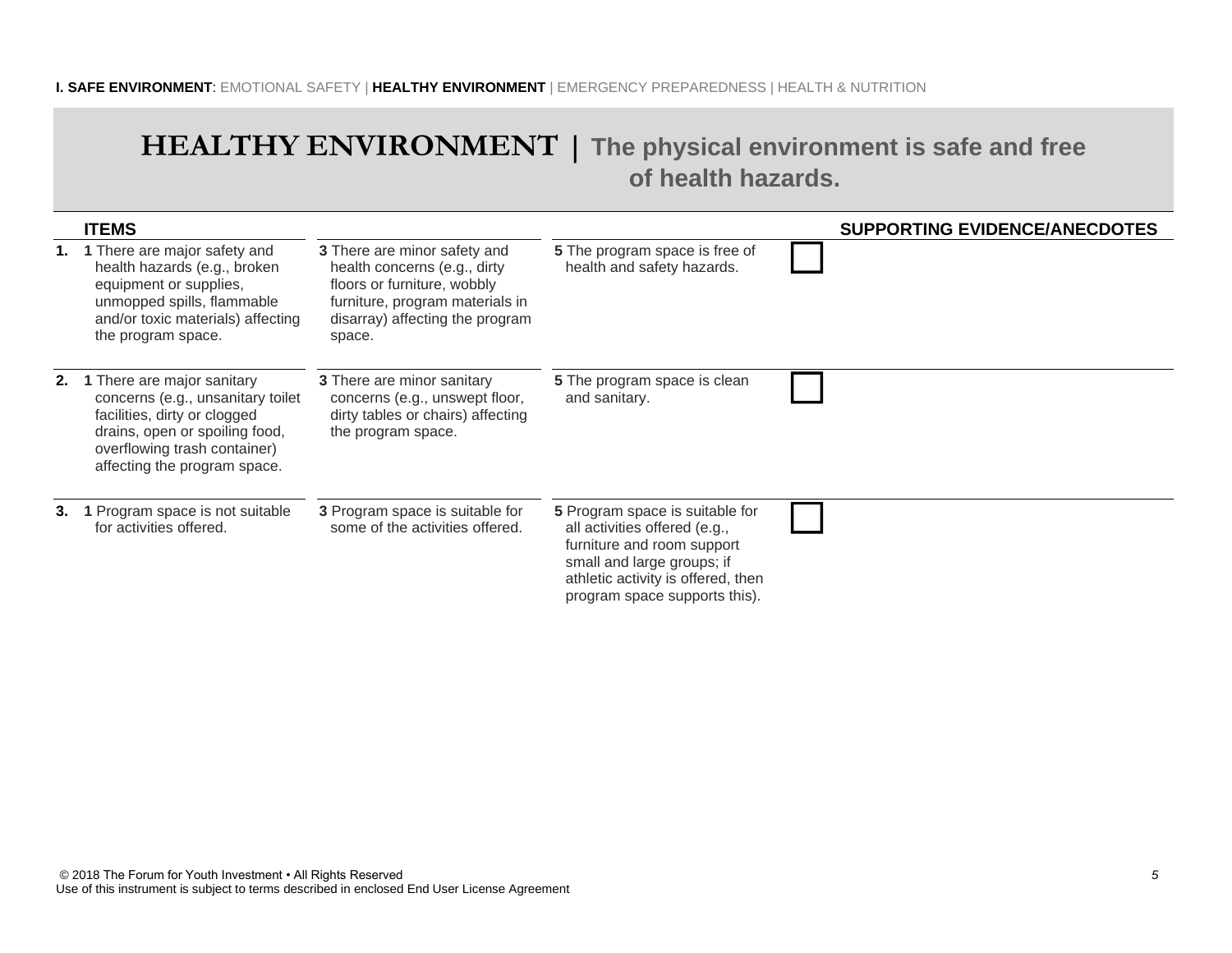## **EMERGENCY PREPAREDNESS | Appropriate emergency procedures**

## **and supplies are present.**

*Note: Local fire codes govern the number and location of fire extinguishers.*

|                | <b>ITEMS</b>                                                                                                                                                                     |                                                                                                                                                                                                   |                                                                                                                                                                                                                                                       | <b>SUPPORTING EVIDENCE/ANECDOTES</b>                                                                                                                       |
|----------------|----------------------------------------------------------------------------------------------------------------------------------------------------------------------------------|---------------------------------------------------------------------------------------------------------------------------------------------------------------------------------------------------|-------------------------------------------------------------------------------------------------------------------------------------------------------------------------------------------------------------------------------------------------------|------------------------------------------------------------------------------------------------------------------------------------------------------------|
|                | 1. 1 There are no written emergency<br>procedures (e.g., fire escape<br>route, lost swimmer drill, severe<br>weather instructions), or staff<br>are unable to locate procedures. | 3 Written emergency procedures<br>are not posted, but staff is able to<br>locate them.                                                                                                            | 5 Written emergency procedures<br>are posted in plain view.                                                                                                                                                                                           | Where are the emergency procedures posted?                                                                                                                 |
|                | 2. 1 There is no charged fire<br>extinguisher accessible from the<br>program space.                                                                                              | 3 At least one charged fire<br>extinguisher is accessible (but<br>not plainly visible) from the<br>program space.                                                                                 | 5 At least one charged fire<br>extinguisher is accessible and<br>visible from the program space.                                                                                                                                                      | Is there an accessible fire extinguisher?                                                                                                                  |
| 3.             | 1 A complete first-aid kit is not<br>accessible from the program<br>space.                                                                                                       | 3 At least one complete first-aid kit<br>is accessible (but not plainly<br>visible) from the program space.                                                                                       | 5 At least one complete first-aid kit<br>is accessible and visible from<br>the program space.                                                                                                                                                         | Is there an accessible first-aid kit?                                                                                                                      |
| 4.             | 1 Other safety or emergency<br>equipment appropriate to the<br>activities is not available to the<br>program offering.                                                           | 3 Other safety and/or emergency<br>equipment appropriate for the<br>program offering is in poor<br>condition, and/or staff cannot<br>locate it.                                                   | 5 Other appropriate safety and<br>emergency equipment (e.g., for<br>water or vehicle safety, sports,<br>or repairs) is available to the<br>program offering as needed, can<br>be located by staff, and is<br>maintained in full-service<br>condition. | Does the site have any special safety or<br>emergency equipment?<br>If other equipment is not needed, do not rate.<br>Write an "X" in the box at the left. |
| 5 <sub>1</sub> | 1 Entrances to the indoor<br>program space are<br>unsupervised during program<br>hours.                                                                                          | 3 At least one entrance to the<br>indoor program space is<br>supervised for security during<br>program hours but others are not,<br>or entrance(s) are sometimes<br>supervised and sometimes not. | 5 All entrances to the indoor<br>program space are supervised<br>for security during program<br>hours. (Can include electronic<br>security system.)                                                                                                   | Are entrances to the indoor program space<br>supervised? If there is no indoor program<br>space, do not rate. Write an "X" in the box at<br>the left.      |
| 6.             | 1 Access to outdoor program<br>space is unsupervised during<br>program hours.                                                                                                    | 3 Access to outdoor program<br>space is sometimes supervised<br>during program hours.                                                                                                             | 5 Access to outdoor program<br>space is supervised during<br>program hours.                                                                                                                                                                           | Is access to the outdoor program space<br>supervised? If there is no outdoor program<br>space, do not rate. Write an "X" in the box at<br>the left.        |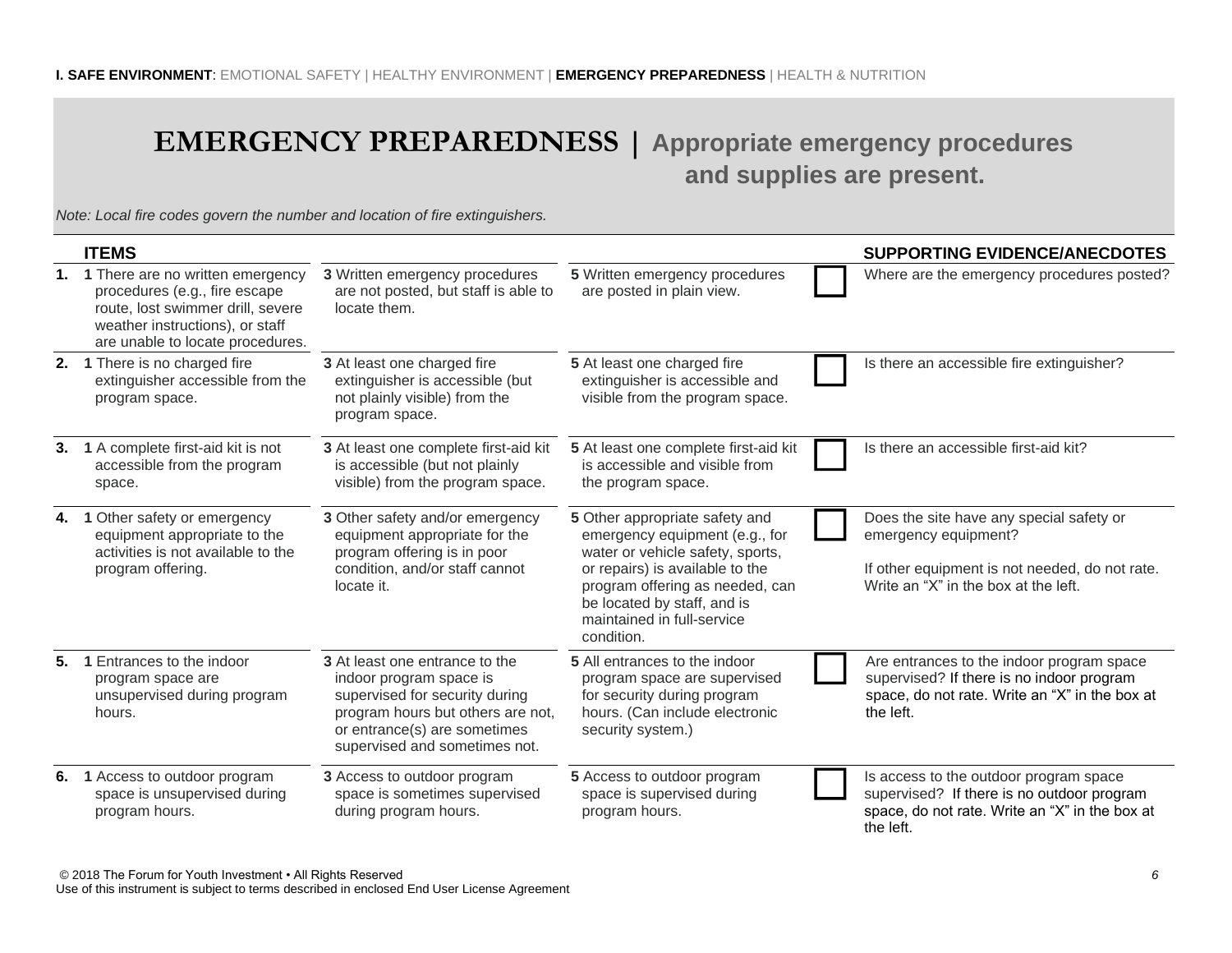## **HEALTH AND NUTRITION | Healthy food and physical activity are provided.**

|         | <b>ITEMS</b>                                                                                                      |                                                                                                                                                          |                                                                                                                      | <b>SUPPORTING EVIDENCE/ANECDOTES</b> |
|---------|-------------------------------------------------------------------------------------------------------------------|----------------------------------------------------------------------------------------------------------------------------------------------------------|----------------------------------------------------------------------------------------------------------------------|--------------------------------------|
|         | 1 Drinking water is not available.                                                                                | <b>3</b> Drinking water is available but<br>not easily accessible (e.g.,<br>water is located away from<br>program space; faucet is<br>difficult to use). | 5 Drinking water is available and<br>easily accessible to all youth.                                                 |                                      |
|         | 1 Food or drinks are not available<br>to youth during the session.                                                | <b>3</b> Food and drinks are available<br>at appropriate times, but there<br>is not enough for every youth to<br>receive a serving.                      | <b>5</b> Food and drinks are plentiful<br>and available at appropriate<br>times for all youth during the<br>session. |                                      |
| $3_{-}$ | 1 Available food or drink is not<br>nutritious (e.g., junk food – high<br>in fat, sugar or hydrogenated<br>oils). | 3 Some available food or drink is<br>not nutritious and some is<br>healthy.                                                                              | 5 Available food and drink is<br>healthy (e.g., there are<br>vegetables, fresh fruit, real<br>juice).                |                                      |

#### **Summer Learning PQA Supplemental Item—Score based on observation and official schedule**

| <b>PARTIST FOR THING I WIT ON PROTIOLISM</b> HOLD OVOID NADDA ON OUT AND THANGH MIN OTHORNIO |                                                                                                                                         |                                                                                                                        |  |  |  |  |
|----------------------------------------------------------------------------------------------|-----------------------------------------------------------------------------------------------------------------------------------------|------------------------------------------------------------------------------------------------------------------------|--|--|--|--|
| 4. 1 Program dedicates no time<br>every day for physical activity.                           | 3 Program dedicates time for<br>physical activity every day.<br>Time allotted is less than 30<br>minutes per 3 hours of<br>programming. | 5 Program dedicates at least 30<br>minutes per 3 hours of<br>programming daily for physical<br>activity for all youth. |  |  |  |  |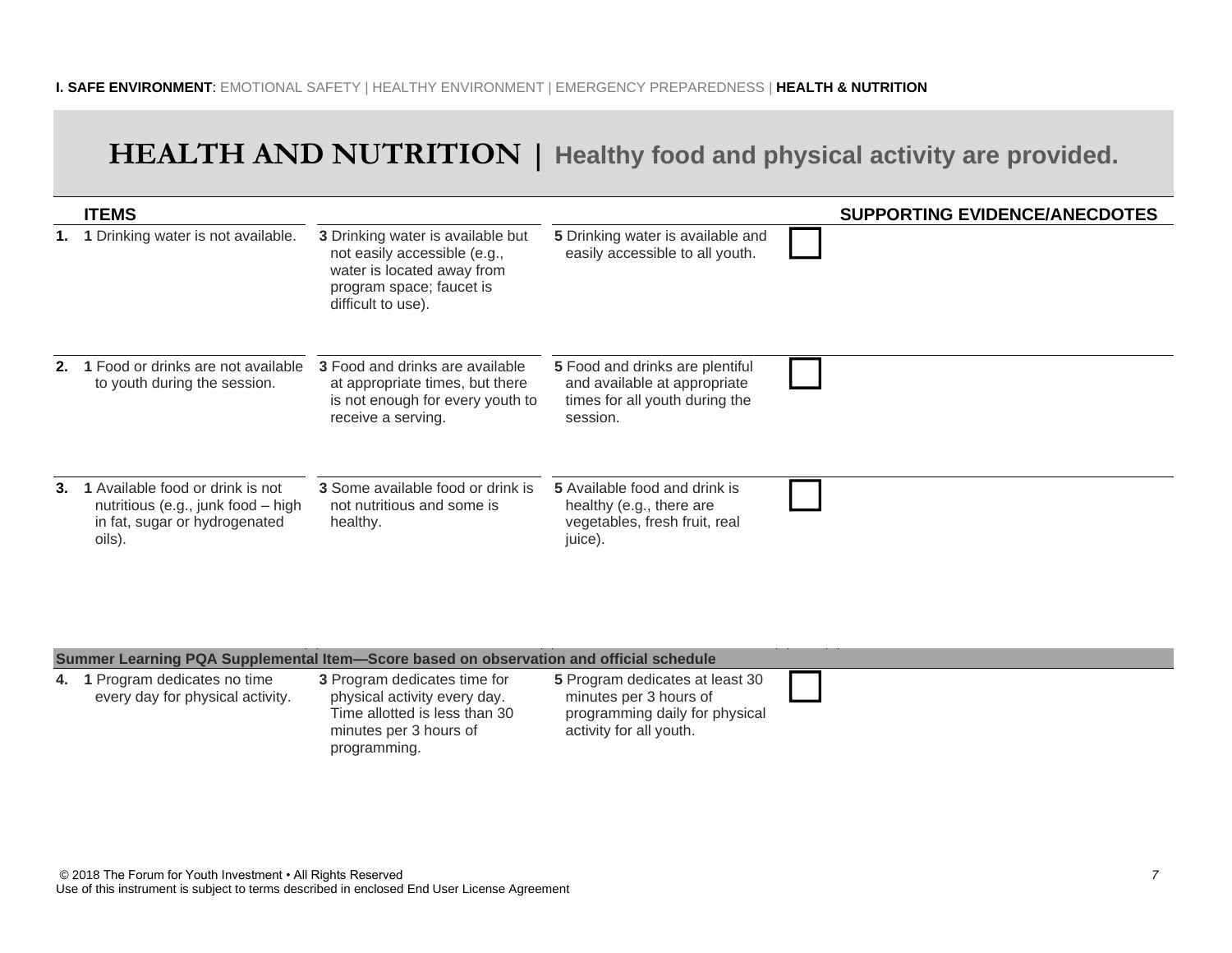#### **II. SUPPORTIVE ENVIRONMENT**: **WARM WELCOME** | PROGRAM FLOW | ACTIVE LEARNING | SKILL-BUILDING AND ENCOURAGEMENT | REFRAMING CONFLICT

|    |                                                                                               |                                                                                                                                                            | WARM WELCOME   Staff provides a welcoming atmosphere.                                 |                                      |  |
|----|-----------------------------------------------------------------------------------------------|------------------------------------------------------------------------------------------------------------------------------------------------------------|---------------------------------------------------------------------------------------|--------------------------------------|--|
|    | <b>ITEMS</b>                                                                                  |                                                                                                                                                            |                                                                                       | <b>SUPPORTING EVIDENCE/ANECDOTES</b> |  |
| 1. | 1 No youth are greeted by staff<br>as they arrive or at the start of<br>the session.          | 3 Some youth are greeted by<br>staff as they arrive or at the<br>start of the session.                                                                     | 5 All youth are greeted by staff<br>as they arrive or at the start of<br>the session. |                                      |  |
| 2. | 1 Staff mainly uses a negative<br>tone of voice and disrespectful<br>language.                | 3 Staff sometimes uses a<br>negative tone of voice and<br>disrespectful language and<br>sometimes uses a warm tone<br>of voice and respectful<br>language. | 5 Staff mainly uses a warm tone<br>of voice and respectful<br>language.               |                                      |  |
| 3. | 1 Staff generally frowns or<br>scowls, uses unfriendly<br>gestures and avoids eye<br>contact. | <b>3 Staff sometimes exhibits</b><br>unfriendly behaviors and<br>sometimes uses a friendly<br>approach.                                                    | 5 Staff generally smiles, uses<br>friendly gestures and makes<br>eye contact.         |                                      |  |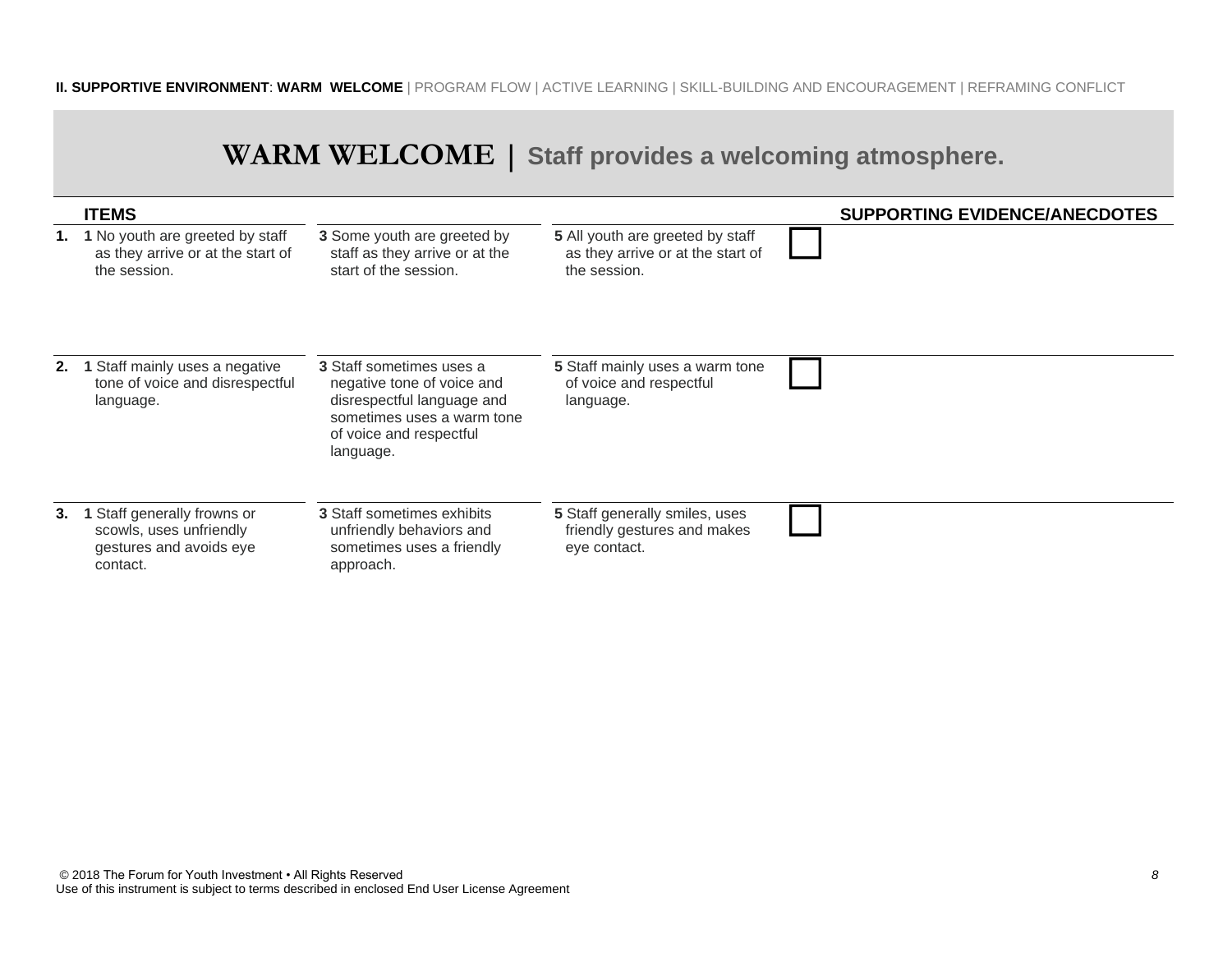## **PROGRAM FLOW | Program flow is planned, presented and paced for youth.**

| <b>ITEMS</b>                                                                                                                                                                            |                                                                                                                                                                             |                                                                                                                                                                                                                                                                                                                                              | <b>SUPPORTING EVIDENCE/ANECDOTES</b>                             |
|-----------------------------------------------------------------------------------------------------------------------------------------------------------------------------------------|-----------------------------------------------------------------------------------------------------------------------------------------------------------------------------|----------------------------------------------------------------------------------------------------------------------------------------------------------------------------------------------------------------------------------------------------------------------------------------------------------------------------------------------|------------------------------------------------------------------|
| 1. 1 More than once, staff does not<br>have enough materials ready<br>for all youth to start activities.                                                                                | 3 Once, staff does not have<br>enough materials ready for all<br>youth to start activities.                                                                                 | 5 Staff always has enough<br>materials ready for all youth to<br>start activities.                                                                                                                                                                                                                                                           | Score X if no materials are needed for any<br>observed activity. |
| 2. 1 Staff does not explain any<br>activities clearly.                                                                                                                                  | 3 Staff explains some activities<br>clearly.                                                                                                                                | 5 Staff explains all activities clearly<br>(e.g., youth appear to understand<br>directions; sequence of events<br>and purpose are clear).                                                                                                                                                                                                    |                                                                  |
| 3. 1 There is not an appropriate<br>amount of time for more than<br>one activity.                                                                                                       | 3 There is an appropriate amount<br>of time for all but one activity<br>(e.g., for one activity, most<br>youth either do not finish or<br>finish early with nothing to do). | 5 There is an appropriate amount<br>of time for all of the activities<br>(e.g., youth do not appear<br>rushed; most youth who are<br>generally on task finish activities;<br>most youth do not finish<br>significantly early with nothing<br>planned to do).                                                                                 |                                                                  |
| <b>Summer Learning PQA Supplemental Items</b>                                                                                                                                           |                                                                                                                                                                             |                                                                                                                                                                                                                                                                                                                                              |                                                                  |
| 4. 1 The program day consists of<br>primarily one type of activity<br>(e.g., all free play, all academic<br>support, or all open gym time.<br>Do not count snack time,<br>transitions). | 3 The program consists of two or<br>three different types of<br>activities.                                                                                                 | 5 The program consists of four or<br>more types of activities (i.e., a<br>variety of types of activities-<br>physical activity, academic<br>support, arts, free play,<br>organized games, intentional<br>learning/skill building activities,<br>quiet time, or outdoor time, etc.).                                                          |                                                                  |
| 5. 1 Few if any routines and<br>guidelines for daily tasks and<br>events are evident.                                                                                                   | 3 Routines and guidelines for<br>daily tasks and events are<br>evident in some some part of<br>the program and not in others,<br>or are not consistent and clear.           | 5 Routines and guidelines for daily<br>tasks and events are used<br>consistently throughout the<br>program (e.g, arrival procedures,<br>common signals for transitions,<br>clean-up procedures, discussion<br>protocols, guidelines/rules for<br>use of electronics etc.).<br>Exceptions to routines or<br>guidelines are explained clearly. |                                                                  |

Use of this instrument is subject to terms described in enclosed End User License Agreement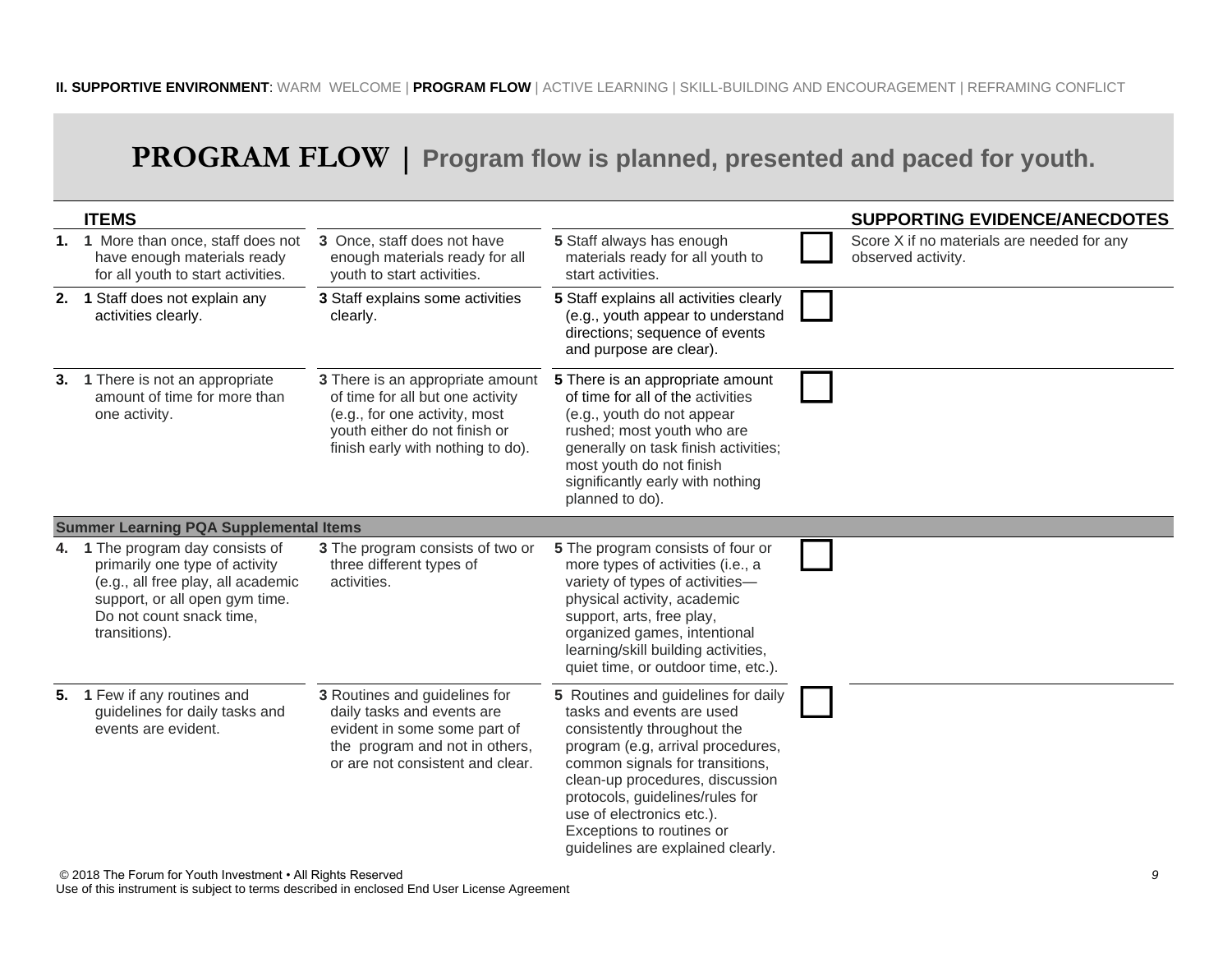## **ACTIVE LEARNING | Activities support active engagement.**

| <b>ITEMS</b>                                                                                                                                                                                                                              |                                                                                                                                                                                                                                                                                                                                                      |                                                                                                                                                                                                                                                                                                                                                      | <b>SUPPORTING EVIDENCE/ANECDOTES</b> |
|-------------------------------------------------------------------------------------------------------------------------------------------------------------------------------------------------------------------------------------------|------------------------------------------------------------------------------------------------------------------------------------------------------------------------------------------------------------------------------------------------------------------------------------------------------------------------------------------------------|------------------------------------------------------------------------------------------------------------------------------------------------------------------------------------------------------------------------------------------------------------------------------------------------------------------------------------------------------|--------------------------------------|
| 1. 1 The activities provide no<br>opportunities for youth to<br>engage with either materials or<br>ideas or to improve a skill<br>through guided practice;<br>activities mostly involve waiting,<br>listening, watching and<br>repeating. | 3 The activities provide<br>opportunities for youth to engage<br>with materials or ideas or to<br>improve a skill though guided<br>practice for less than half of the<br>time.                                                                                                                                                                       | 5 The activities involve youth in<br>engaging with (creating,<br>combining, reforming) materials or<br>ideas or improving a skill though<br>guided practice for at least half of<br>the time.                                                                                                                                                        |                                      |
| 2. 1 During activities, staff does not<br>provide any youth structured<br>opportunities to talk about (or<br>otherwise communicate) what<br>they are doing and what they<br>are thinking about to others.                                 | 3 During activities, staff provides<br>some youth a structured<br>opportunity to talk about (or other-<br>wise communicate) what they are<br>doing and what they are thinking<br>about to others (e.g, staff asks<br>some youth to explain what they<br>are doing or why, staff has half<br>the youth explain their art project<br>to someone else). | 5 During activities, staff provides all<br>youth a structured opportunity to<br>talk about (or otherwise<br>communicate) what they are<br>doing and what they are thinking<br>about to others (e.g., each youth<br>explains the reasoning behind his<br>or her design to staff; staff assigns<br>youth to small groups to work on a<br>shared task). |                                      |
| 3. 1 The activities focus almost<br>exclusively on abstract learning<br>or concepts, providing limited<br>or no related concrete<br>experiences (activities almost<br>exclusively consist of learning<br>about a topic; lecture format).  | <b>3</b> The activities focus almost<br>exclusively on concrete<br>experiences, providing limited or<br>no opportunities to engage with<br>related abstract learning or<br>concepts (activities almost entirely<br>consist of youth doing, practicing,<br>or experiencing, without learning<br>about or discussing the how,<br>what, or why).        | 5 The activities balance concrete<br>experiences involving materials,<br>people and projects (e.g., field<br>trips, experiments, interviews,<br>practicing dance routines, creative<br>writing) with abstract learning or<br>concepts (e.g., learning, talking<br>about a topic; lectures; staff<br>providing diagrams, formulas).                   |                                      |
| 4. 1 The activities do not (will not)<br>lead to tangible products or<br>performances.                                                                                                                                                    | 3 The activities lead (or will lead) to<br>tangible products or<br>performances, but do not reflect<br>ideas or designs of youth (e.g.,<br>youth will perform dances<br>selected by staff, all youth make<br>bird houses according to the<br>design supplied by staff.)                                                                              | 5 The program activities lead (or<br>will lead in future sessions) to<br>tangible products or performances<br>that reflect ideas or designs of<br>youth (e.g. youth explain their<br>projects to whole group, all create<br>dance routines to perform later,<br>youth create their own<br>sculptures).                                               |                                      |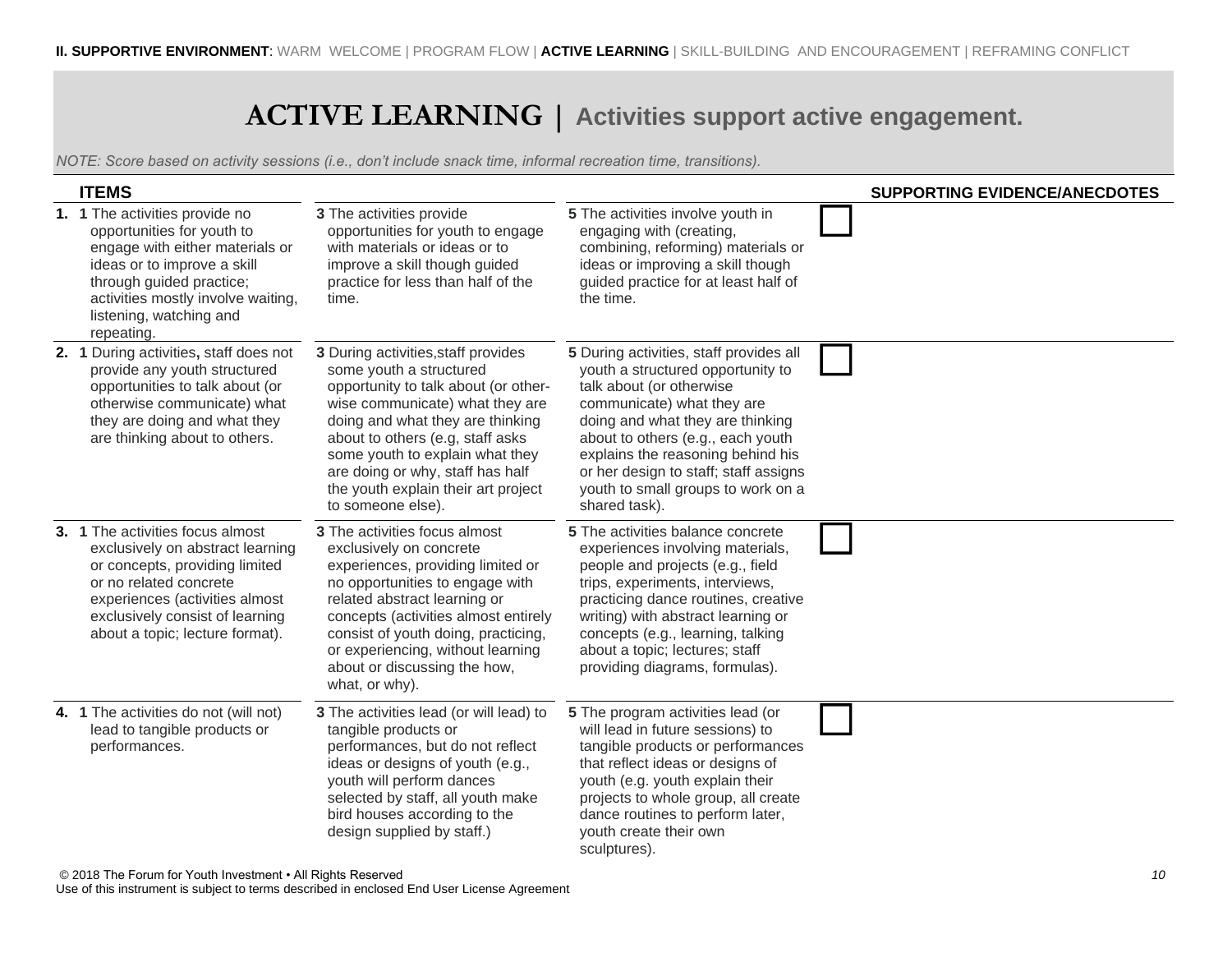## **SKILL-BUILDING AND ENCOURAGEMENT |Staff encourages and supports youth in building skills.**

|    | <b>ITEMS</b>                                                                                                                                                               |                                                                                                                                                                                                          |                                                                                                                                                                                                                                                                                                           | <b>SUPPORTING EVIDENCE/ANECDOTES</b> |
|----|----------------------------------------------------------------------------------------------------------------------------------------------------------------------------|----------------------------------------------------------------------------------------------------------------------------------------------------------------------------------------------------------|-----------------------------------------------------------------------------------------------------------------------------------------------------------------------------------------------------------------------------------------------------------------------------------------------------------|--------------------------------------|
|    | 1 Staff never mentions a specific<br>learning or skill-building focus<br>for the session or activity (e.g.,<br>objective, learning target, goal).                          | 3 Staff tells youth a specific<br>learning or skill-building focus<br>for the session or activity (e.g.,<br>objective, learning target, goal)<br>but the focus is not clearly<br>linked to the activity. | 5 Staff tells youth a specific<br>learning or skill-building focus<br>for the session or activity (e.g.,<br>objective, learning target, goal)<br>and the focus is clearly linked<br>to the activity (e.g., students do<br>activity related to focus,<br>language from focus is<br>described in activity). |                                      |
| 2. | 1 Staff does not encourage youth<br>to try out skills or attempt<br>higher levels of performance.                                                                          | 3 Staff encourages some youth<br>to try out skills or attempt<br>higher levels of performance.                                                                                                           | 5 Staff encourages all youth to<br>try out skills or attempt higher<br>levels of performance.                                                                                                                                                                                                             |                                      |
|    | 1 Staff does not model skills.                                                                                                                                             | 3 Staff models skills for some<br>youth.                                                                                                                                                                 | 5 Staff models skills for all youth.                                                                                                                                                                                                                                                                      |                                      |
| 4. | 1 Staff does not break difficult<br>task(s) into smaller, simpler<br>steps for any youth or there are<br>no tasks of sufficient difficulty to<br>warrant explaining steps. | 3 Staff breaks difficult task(s) into<br>smaller, simpler steps for some<br>youth.                                                                                                                       | 5 Staff breaks difficult task(s) into<br>smaller, simpler steps for all<br>youth (e.g., steps are explained<br>in sequence; instructions are<br>provided for specific steps;<br>examples of completed steps<br>are shared).                                                                               |                                      |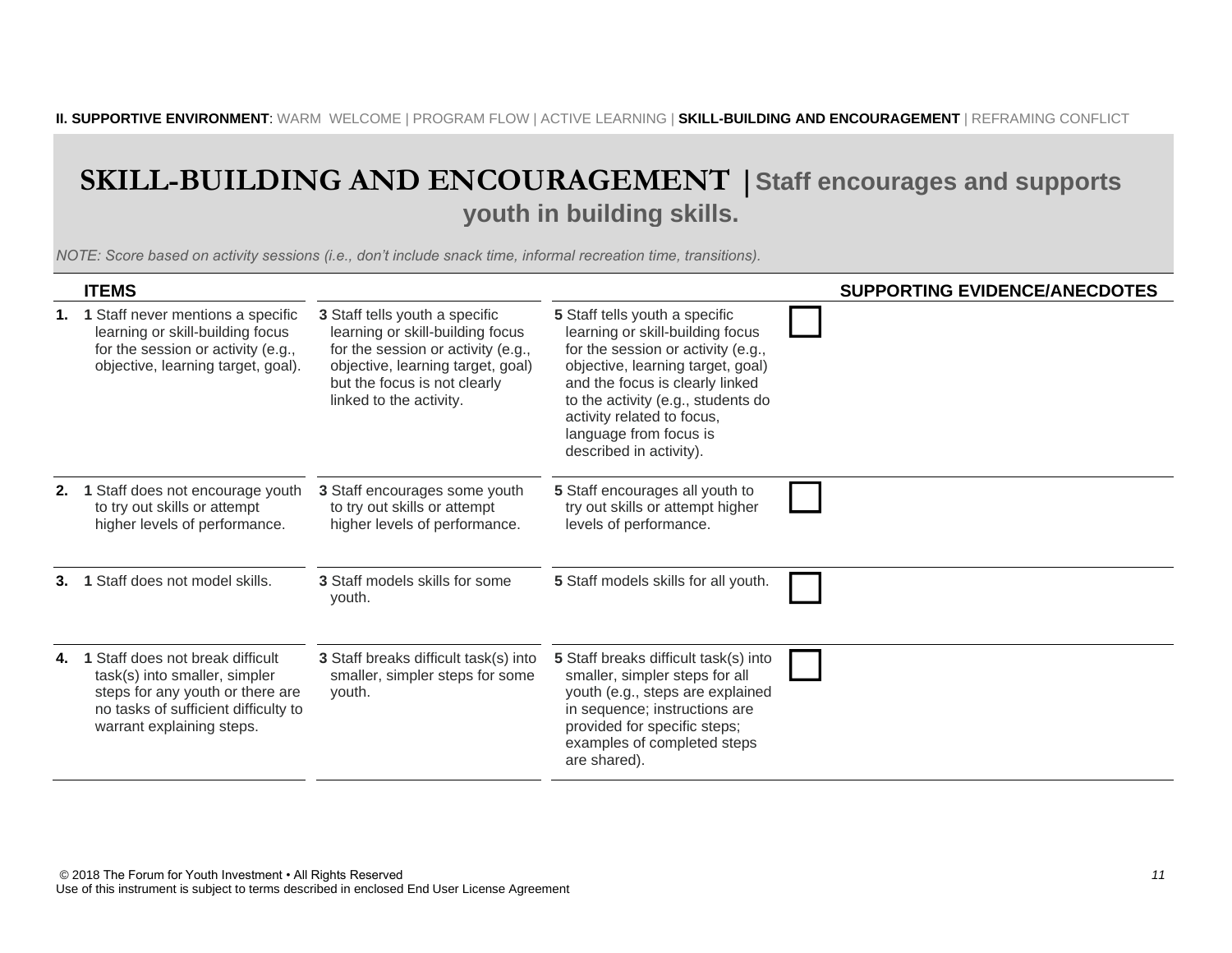#### **SKILL-BUILDING AND ENCOURAGEMENT |Staff encourages and supports youth in building skills.**

|    | <b>ITEMS</b>                                                                                                                                                                                                                                                |                                                                                                                                                                                |                                                                                                                                                                                                                                                                                                                                                                                                                                                               | <b>SUPPORTING EVIDENCE/ANECDOTES</b> |  |
|----|-------------------------------------------------------------------------------------------------------------------------------------------------------------------------------------------------------------------------------------------------------------|--------------------------------------------------------------------------------------------------------------------------------------------------------------------------------|---------------------------------------------------------------------------------------------------------------------------------------------------------------------------------------------------------------------------------------------------------------------------------------------------------------------------------------------------------------------------------------------------------------------------------------------------------------|--------------------------------------|--|
|    | <b>Summer Learning PQA Supplemental Items</b>                                                                                                                                                                                                               |                                                                                                                                                                                |                                                                                                                                                                                                                                                                                                                                                                                                                                                               |                                      |  |
|    | 5. 1 Staff does not adjust the<br>difficulty of the task or adjust<br>supports when adjustments are<br>clearly needed, (e.g., when<br>youth sail through task easily,<br>encounter frequent errors,<br>complain about not<br>understanding how to do task.) | 3 Staff does not actively monitor<br>the level of challenge for youth,<br>but there is no clear evidence<br>of inappropriate challenge.                                        | 5 Staff monitors or states an<br>observation of the level of<br>challenge for youth and adjusts<br>supports to maintain<br>appropriate level of challenge,<br>if necessary (e.g., "Do you<br>understand how to do this?"<br>"Let's try doing it together and<br>then we'll see if you can do it<br>on your own." "It looks like that<br>may be too easy for you. Let's<br>go on to the next set of<br>problems.")                                             |                                      |  |
| 6. | 1 Staff tells youth answers or<br>what to do; rarely or never<br>makes non-evalutative<br>comments, guides youth's<br>initiative in learning, asks<br>questions that guide youth in<br>discovering an answer to a<br>problem.                               | 3 Staff sometimes makes non-<br>evaluative comments, guides<br>youth's initiative in learning,<br>asks questions that guide youth<br>in discovering an answer to a<br>problem. | 5 Staff frequently guides youth<br>initiative in learning by making<br>non-evaluative comments or<br>asking questions that guide<br>youth in discovering an answer<br>to a problem themselves (e.g.,<br>"What do you think would<br>happen if you __ first?" "What<br>senses could you use to add<br>detail to this paragraph?" "I see<br>2 steps listed[leaving youth to<br>recognize there should be 3]"<br>"Your paragraph tells me what,<br>but not why". |                                      |  |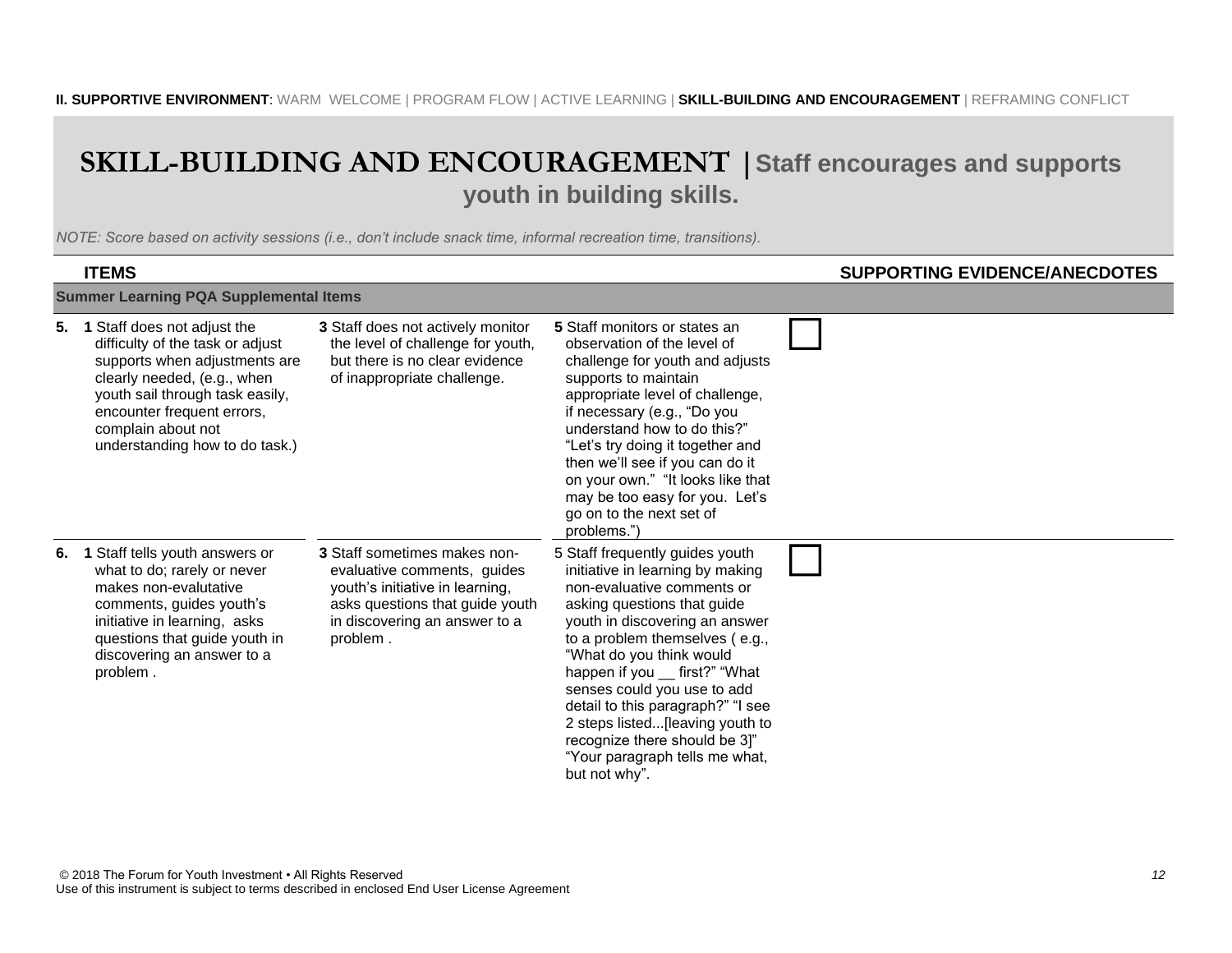#### **II. SUPPORTIVE ENVIRONMENT**: WARM WELCOME | PROGRAM FLOW | ACTIVE LEARNING | SKILL-BUILDING AND ENCOURAGEMENT | **REFRAMING CONFLICT**

#### **REFRAMING CONFLICT\* | Staff uses youth-centered approaches to reframe conflict.**

\*Use this scale for scoring programs with youth  $6-12$ <sup>th</sup> grade only.

*Note: A conflict is an interaction between youth that involves strong feelings or serious negative behaviors. Strong feelings are any emotions that*  interrupt the learning of an individual or group of youth. If there is not a conflict or incident involving strong feelings, do not score. Mark all items with *an "X".* 

| <b>ITEMS</b>                                                                                                                                                       |                                                                                                                                        |                                                                                                                                                                                              | <b>SUPPORTING EVIDENCE/ANECDOTES</b> |
|--------------------------------------------------------------------------------------------------------------------------------------------------------------------|----------------------------------------------------------------------------------------------------------------------------------------|----------------------------------------------------------------------------------------------------------------------------------------------------------------------------------------------|--------------------------------------|
| 1 Staff even once approaches<br>1.<br>conflicts or negative behavior<br>(Y)<br>by shaming, yelling, scolding or<br>threatening youth.                              | 3 Staff sometimes does not<br>approach conflicts or negative<br>behavior calmly.                                                       | 5 Staff always approaches<br>conflicts or negative behavior<br>calmly (i.e., approaches stops<br>any hurtful actions and<br>acknowledges youth's<br>feelings).                               |                                      |
| 1 Staff does not seek input from<br>2.<br>youth in determining either the<br>(Y)<br>cause or solution of conflicts or<br>negative behavior.                        | 3 Staff seeks input from youth in<br>determining the cause or<br>solution (but not both) of<br>conflicts and negative behavior.        | 5 Staff seeks input from youth in<br>order to determine both the<br>cause and solution of conflicts<br>and negative behavior (e.g.,<br>youth generate possible<br>solutions and choose one). |                                      |
| 1 In conflict and negative<br>3.<br>behavior situations, staff does<br>(Y)<br>not deal with the relationship<br>between youth's actions and<br>their consequences. | 3 In conflict and negative<br>behavior situations, staff tells<br>youth the relationship between<br>their actions and<br>consequences. | 5 To help youth understand and<br>resolve conflicts and negative<br>behavior, staff encourages<br>youth to examine the<br>relationship between their<br>actions and consequences.            |                                      |
| 1 Staff neither acknowledges<br>4.<br>conflicts or negative behavior<br>(Y)<br>nor follows up with those<br>involved afterward.                                    | 3 Staff acknowledges conflicts<br>and negative behavior but does<br>not follow up with those<br>involved afterward.                    | 5 Staff acknowledges conflicts<br>and negative behavior and<br>follows up with those involved<br>afterward.                                                                                  |                                      |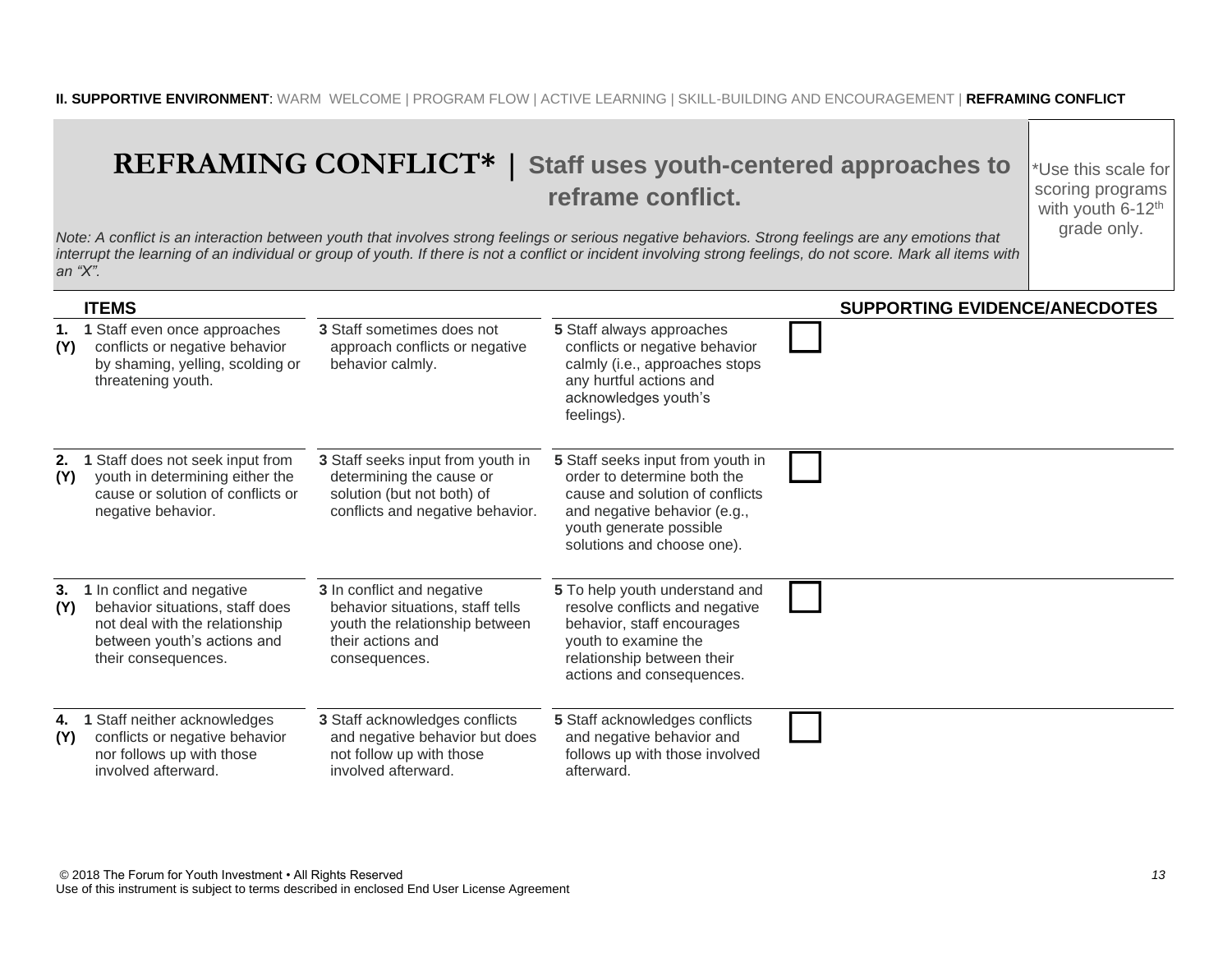## **MANAGING FEELINGS\* | Staff encourages children to manage feelings and resolve conflicts appropriately.**

\*Use this scale for scoring programs with youth in under 6<sup>th</sup> grade only.

*Note: A conflict is an interaction between children that involves strong feelings or serious negative behaviors. Strong feelings are any emotions that interrupt the learning of anindividual or group of children. If there is not a conflict or incident involving strong feelings, do not score. Mark all items with an "X".*

| <b>ITEMS</b>                                                                                                                                                                                            |                                                                                                                                                                                                                                                               |                                                                                                                                                                                                                 | <b>SUPPORTING EVIDENCE/ANECDOTES</b> |
|---------------------------------------------------------------------------------------------------------------------------------------------------------------------------------------------------------|---------------------------------------------------------------------------------------------------------------------------------------------------------------------------------------------------------------------------------------------------------------|-----------------------------------------------------------------------------------------------------------------------------------------------------------------------------------------------------------------|--------------------------------------|
| 1 More than once, staff does<br>1.<br>(SA)<br>not ask about or acknowledge<br>the feelings of child(ren)<br>involved.                                                                                   | 3 Once, staff does not ask<br>about or acknowledge the<br>feelings of child(ren) involved.                                                                                                                                                                    | 5 Staff always asks about<br>and/or acknowledges the<br>feelings of all child(ren)<br>involved.                                                                                                                 |                                      |
| 1 Staff does not ask child(ren)<br>2.<br>to explain or confirm the<br>(SA)<br>situation; rather, staff states<br>the problem without input from<br>child(ren), or does not state<br>the problem at all. | 3 Staff does not ask child(ren)<br>to explain the situation; rather,<br>staff at least once states the<br>problem with some<br>confirmation from child(ren)<br>(e.g., "Did you take that from<br>her?", "You're upset because<br>she took your toy, right?"). | 5 Staff at least once asks<br>child(ren) to explain the<br>situation (e.g., "Why are you<br>upset?", "What happened?").                                                                                         |                                      |
| 1 Even once, staff shames,<br>3.<br>scolds, or punishes child(ren).<br>(SA)                                                                                                                             | 3 Staff does not help child(ren)<br>respond appropriately, but<br>does not shame, scold, or<br>punish child(ren).                                                                                                                                             | 5 Staff at least once helps<br>child(ren) respond<br>appropriately (e.g., staff<br>encourages children to make<br>a list of solutions, take time<br>out to "cool off," find an<br>appropriate physical outlet). |                                      |
| 1 Staff does not ask child(ren)<br>4.<br>for possible solutions or<br>(SA)<br>present solutions with<br>rationale; rather, staff solves<br>problems for children.                                       | 3 Staff does not ask child(ren)<br>for possible solutions; rather,<br>staff at least once presents a<br>solution and gives rationale<br>behind it or gives idea(s) for<br>preventing problems in the<br>future.                                               | 5 At least once, staff asks<br>child(ren) for possible<br>solutions and encourages<br>them to choose one.                                                                                                       |                                      |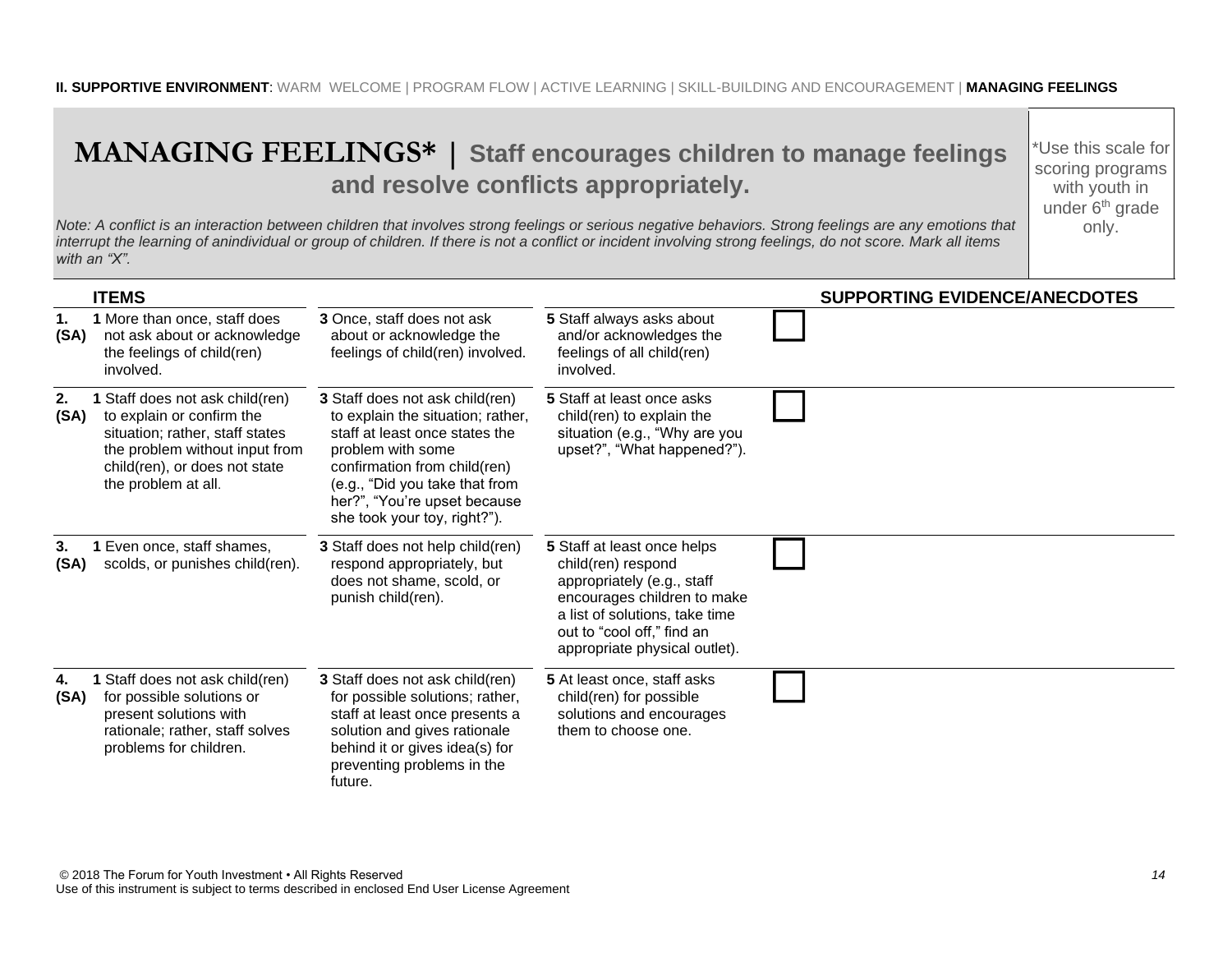## **BELONGING | Youth have opportunities to develop a sense of belonging.**

| <b>ITEMS</b>                                                                                                                                                                                                               |                                                                                                                                                                                                             |                                                                                                                                                                                                                                                  | <b>SUPPORTING EVIDENCE/ANECDOTES</b> |
|----------------------------------------------------------------------------------------------------------------------------------------------------------------------------------------------------------------------------|-------------------------------------------------------------------------------------------------------------------------------------------------------------------------------------------------------------|--------------------------------------------------------------------------------------------------------------------------------------------------------------------------------------------------------------------------------------------------|--------------------------------------|
| Staff does not provide<br>1. 1<br>opportunities for youth to get to<br>know each other (e.g., the<br>entire session is structured so<br>youth have no time where<br>talking among themselves is<br>allowed or encouraged). | 3 Staff provides informal<br>opportunities for youth to get to<br>know each other (e.g., youth<br>engage in informal<br>conversations, youth get to<br>know each other as a by-<br>product of an activity). | 5 Staff provides structured<br>opportunities with the purpose<br>of helping youth get to know<br>each other (e.g., there are<br>team-building activities,<br>introductions, personal<br>updates, welcomes of new<br>group members, icebreakers). |                                      |
| <b>Summer Learning PQA Supplemental Items</b>                                                                                                                                                                              |                                                                                                                                                                                                             |                                                                                                                                                                                                                                                  |                                      |
| 2. 1 Staff does not set program<br>culture by communicating<br>valued ideals and principles or<br>they are not integrated into<br>program activities and rituals.                                                          | <b>3</b> Staff sets program culture by<br>communicating valued ideals<br>and principles and integrating<br>them into some program<br>activities and rituals.                                                | 5 Staff sets program culture by<br>communicating valued ideals<br>and principles and integrating<br>them into most program<br>activities and rituals.                                                                                            |                                      |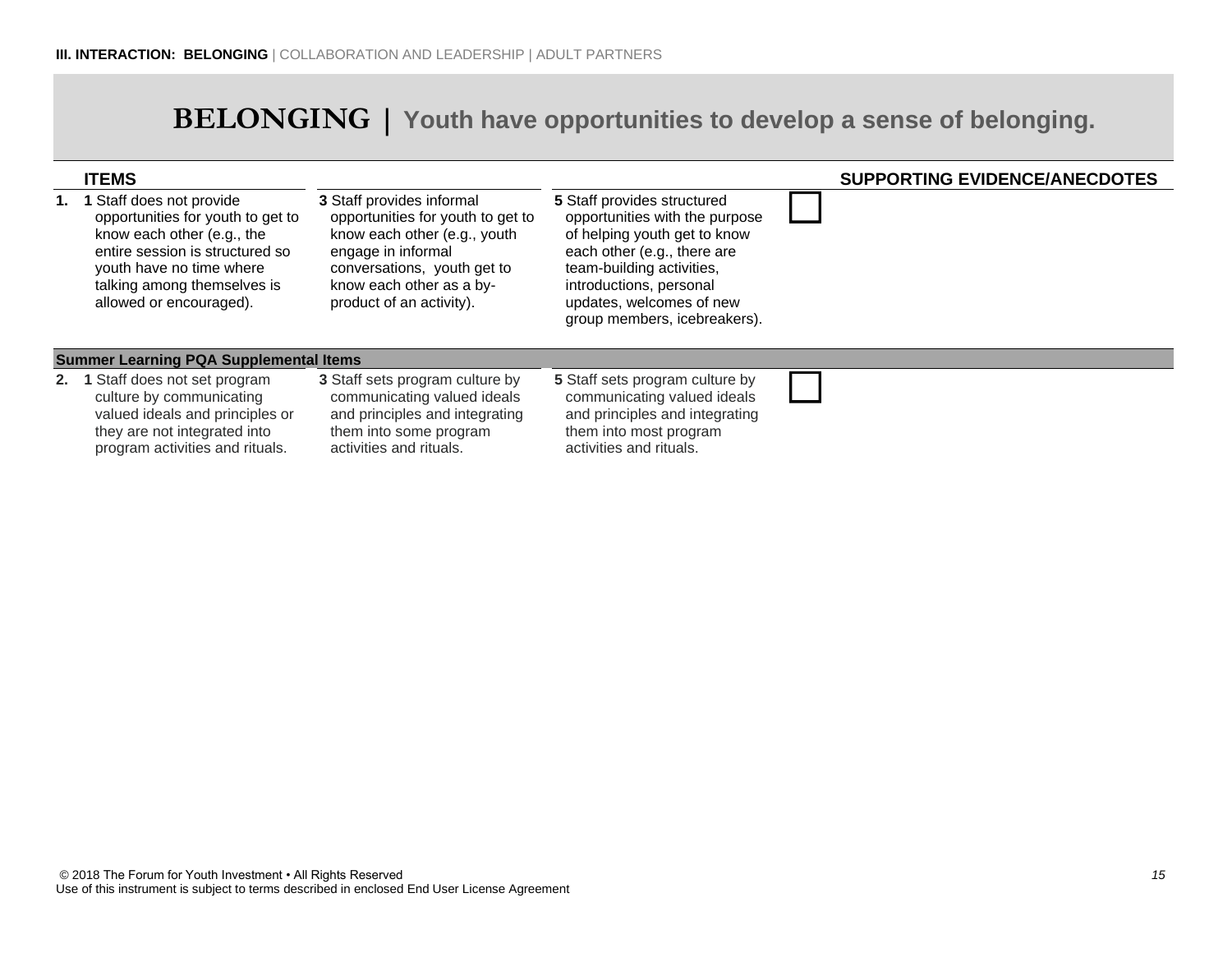#### **COLLABORATION & LEADERSHIP| Youth have opportunities to collaborate and work cooperatively with others.**

|    | <b>ITEMS</b>                                                                              |                                                                                                                                                                                                                                                                                                                              |                                                                                                                                                                                                                                                             | <b>SUPPORTING EVIDENCE/ANECDOTES</b> |
|----|-------------------------------------------------------------------------------------------|------------------------------------------------------------------------------------------------------------------------------------------------------------------------------------------------------------------------------------------------------------------------------------------------------------------------------|-------------------------------------------------------------------------------------------------------------------------------------------------------------------------------------------------------------------------------------------------------------|--------------------------------------|
| 1. | 1 Staff does not provide<br>opportunities for<br>interdependent youth roles.              | 3 Staff provides the opportunity<br>for some youth to participate in<br>activities with interdependent<br>roles.                                                                                                                                                                                                             | 5 Staff provides all youth<br>opportunities to participate in<br>activities with interdependent<br>roles (e.g., note-taker, treasurer,<br>spokesperson for planning<br>committee; tennis players,<br>singles or doubles).                                   |                                      |
| 2. | 1 Staff does not provide all youth<br>opportunities to practice group-<br>process skills. | 3 Staff provides all youth at least<br>a limited opportunity to practice<br>group-process skills (e.g., a full<br>group discussion is long<br>enough for all youth to<br>contribute, youth briefly share<br>in pairs).                                                                                                       | 5 Staff provides all youth multiple<br>or extended opportunities to<br>practice group-process skills<br>(e.g., contribute ideas or<br>actions to the group, do a task<br>with others, take responsibility<br>for a part).                                   |                                      |
| 3. | 1 Staff does not provide<br>opportunities for youth help<br>someone.                      | 3 Staff provides informal or<br>youth-initiated opportunities for<br>youth to help someone by<br>demonstrating for explaining a<br>task or part of a task (e.g.,<br>without being asked by a staff<br>member, youth explains to<br>another how to solve a math<br>problem, play a game, or do<br>something on the computer). | 5 Staff provides structured<br>opportunities for youth to help<br>someone by demonstrating or<br>explaining a task or part of a<br>task (e.g., how to take over her<br>role in a group project,<br>explaining the rules of a game,<br>coaching each other). |                                      |
| 4. | 1 Staff does not provide<br>opportunities for youth to lead a<br>group.                   | 3 Staff provides opportunities for<br>some youth to lead a group<br>(e.g some youth lead warm-up<br>exercises, some youth lead a<br>small group discussion.)                                                                                                                                                                 | 5 Staff provides all youth one or<br>more opportunities to lead a<br>group (e.g., teach others; lead<br>a discussion, song, project,<br>event, outing or other activity).                                                                                   |                                      |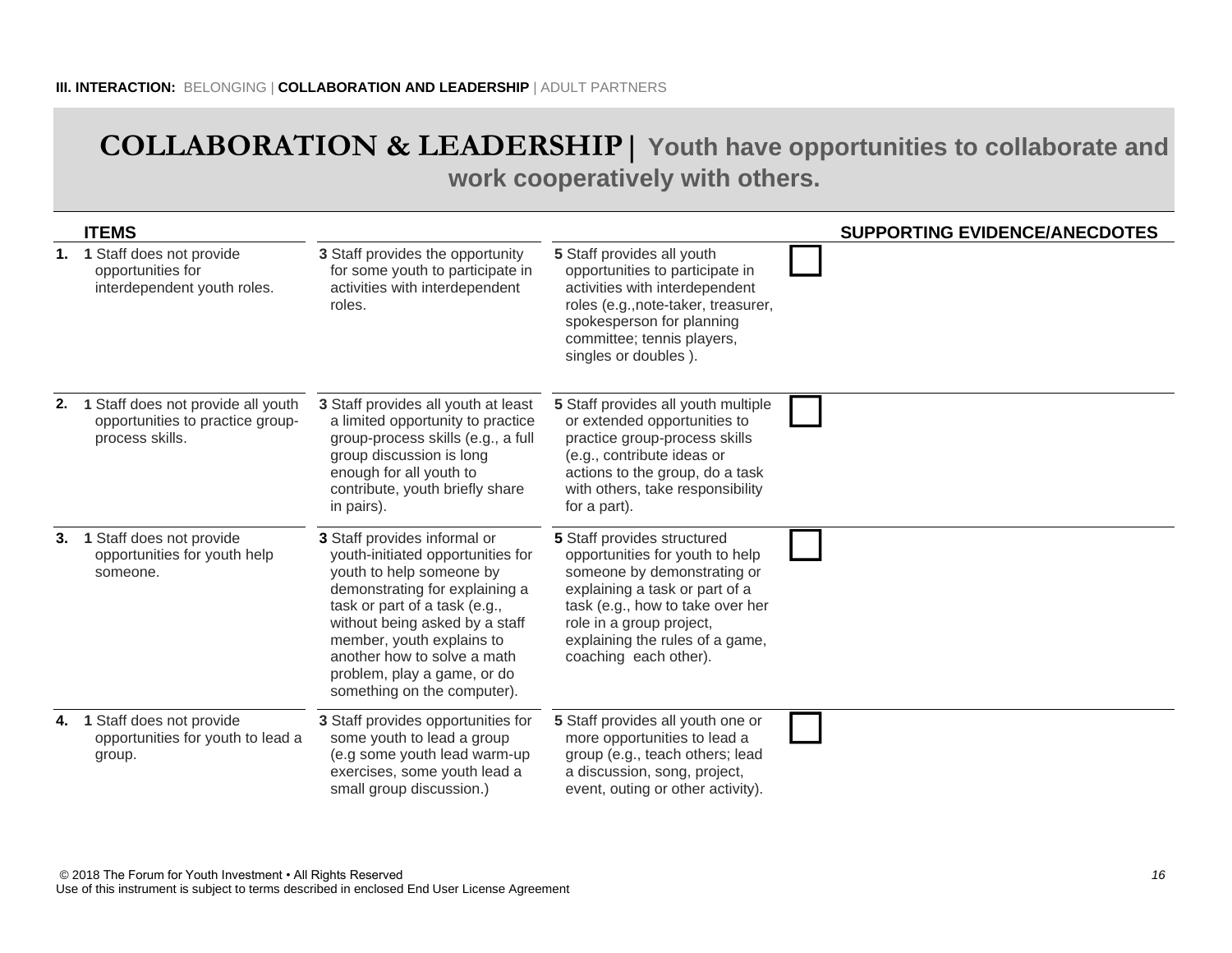## **ADULT PARTNERS | Youth have opportunities to partner with adults.**

|                | <b>ITEMS</b>                                                                                                                                                                                                     |                                                                                                                                                                                                              |                                                                                                                                                                                                                                                                                  | <b>SUPPORTING EVIDENCE/ANECDOTES</b>                                  |
|----------------|------------------------------------------------------------------------------------------------------------------------------------------------------------------------------------------------------------------|--------------------------------------------------------------------------------------------------------------------------------------------------------------------------------------------------------------|----------------------------------------------------------------------------------------------------------------------------------------------------------------------------------------------------------------------------------------------------------------------------------|-----------------------------------------------------------------------|
| $\mathbf{1}$ . | 1 Staff rarely shares or attempts<br>to share control of activities<br>with youth.                                                                                                                               | 3 Staff attempts to share control<br>with youth but ends up<br>controlling most activities<br>themselves.                                                                                                    | 5 Staff shares control of most<br>activities with youth, providing<br>guidance and facilitation while<br>retaining overall responsibility<br>(e.g., staff uses youth leaders,<br>semiautonomous small groups<br>or individually guided activities).                              |                                                                       |
| 2.             | 1 Staff is not actively involved<br>with youth except for brief<br>introductions, endings or<br>transitions (e.g., they are<br>physically separated from youth<br>or do not interact with them).                 | 3 Staff (or some of the staff) is<br>sometimes or intermittently,<br>actively involved with youth.                                                                                                           | 5 Staff is almost always actively<br>involved with youth (e.g., they<br>provide directions, answer<br>questions, work as partners or<br>team members, check in with<br>individuals or small groups).                                                                             |                                                                       |
|                | Summer Learning PQA supplemental item<br>Use with Youth in 6 <sup>th</sup> - 12 <sup>th</sup> grade only.                                                                                                        |                                                                                                                                                                                                              |                                                                                                                                                                                                                                                                                  |                                                                       |
| 3.<br>(Y)      | 1 Staff and youth are not<br>accountable to a shared<br>behavioral contract. Staff<br>opinion or preference takes<br>precedence over any group<br>agreements.                                                    | 3 Staff consistently holds youth<br>accountable to an agreed upon<br>set rules, expectations, and<br>consequences.                                                                                           | 5 Youth and staff hold each other<br>accountable to behavioral<br>contract that defines positive<br>behavior expectations and<br>consequences (e.g., both staff<br>and youth point out how rules<br>or behavior guidelines apply in<br>practice and support abiding by<br>them). | If no behavioral contract is evident, do not rate.<br>Mark with an X. |
|                | Summer Learning PQA supplemental item<br>Use with Children in under 6 <sup>th</sup> grade only.                                                                                                                  |                                                                                                                                                                                                              |                                                                                                                                                                                                                                                                                  |                                                                       |
| 4.<br>(SA)     | 1 Staff behavior management<br>style is frequently<br>characterized by directives<br>without reference to agreed<br>upon rules/expectations,<br>directives with no explanation<br>given, and/or negative affect. | 3 Staff behavior management<br>style is ususally/mostly<br>characterized by positive affect,<br>calm redirection, and reference<br>to behavioral contract, rules, or<br>established program<br>expectations. | 5 Staff behavior management<br>style is consistently/almost<br>always characterized by<br>positive affect, calm redirection,<br>or reference to behavioral<br>contract, rules, or established<br>program expectations.                                                           |                                                                       |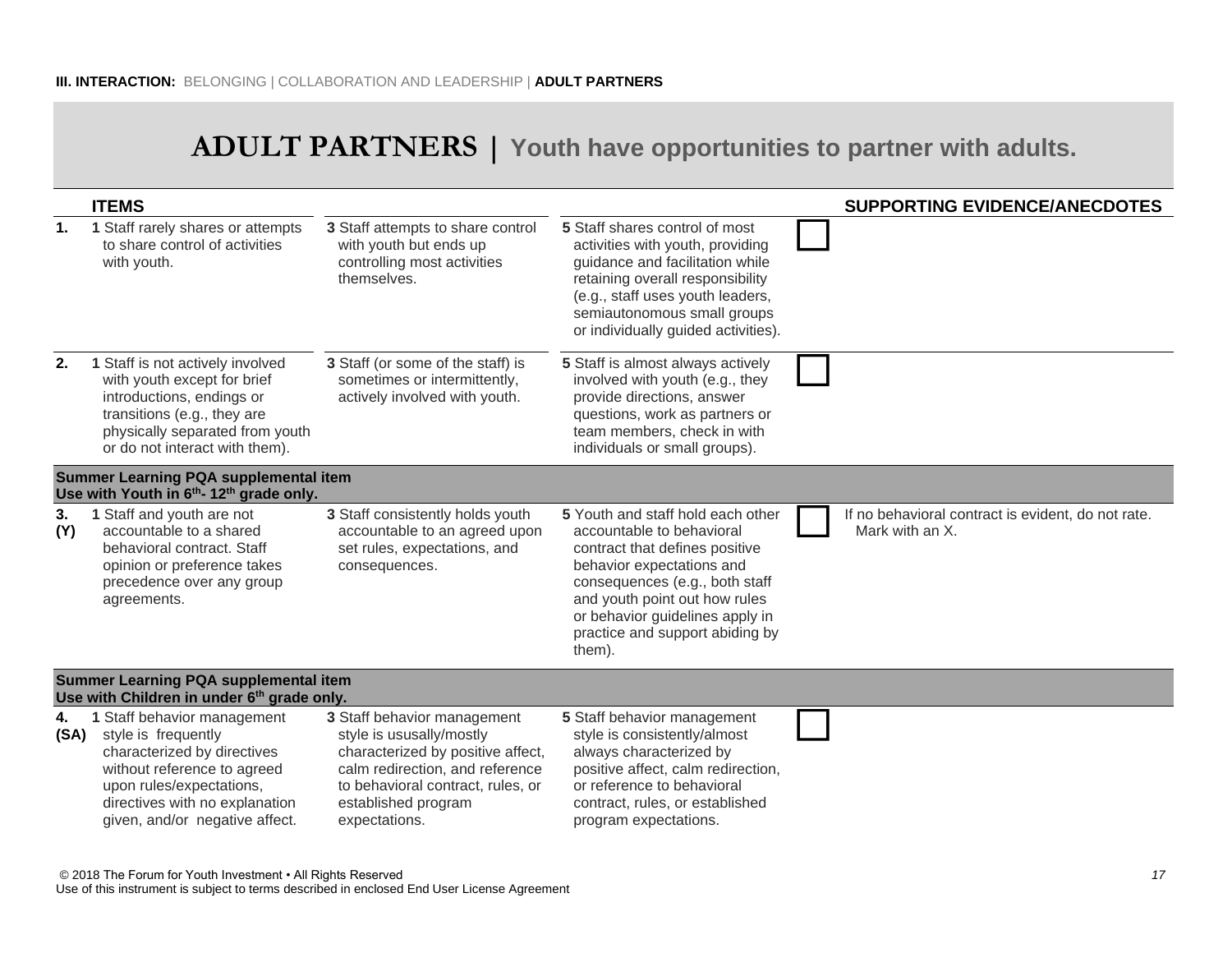## **PLANNING, CHOICE, AND REFLECTION | Youth have opportunities to direct their own learning.**

*NOTE: Score based on activity sessions (i.e., don't include snack time, informal recreation time, transitions).*

|    | <b>ITEMS</b>                                                                                                                             |                                                                                                                                                                                     |                                                                                                                                                                                                                                                                 | <b>SUPPORTING EVIDENCE/ANECDOTES</b> |
|----|------------------------------------------------------------------------------------------------------------------------------------------|-------------------------------------------------------------------------------------------------------------------------------------------------------------------------------------|-----------------------------------------------------------------------------------------------------------------------------------------------------------------------------------------------------------------------------------------------------------------|--------------------------------------|
|    | 1. 1 Staff does not provide<br>opportunities for youth to make<br>plans for projects or activities.                                      | 3 Staff provides at least one<br>opportunity for youth (individual<br>or group) to make plans for a<br>project or activity (e.g., how to<br>spend their time, how to do a<br>task). | 5 Staff provides multiple<br>opportunities for youth<br>(individual or group) to make<br>plans for projects and activities,<br>(e.g., how to spend their time,<br>how to do a task).                                                                            |                                      |
| 2. | 1 Staff does not provide<br>opportunities for all youth to<br>make content choices.                                                      | 3 Staff provides opportunities for<br>all youth to choose among<br>content alternatives, but<br>choices are limited to discrete<br>choices presented by the<br>leader.              | 5 Staff provides opportunities for<br>all youth to make at least one<br>open-ended content choice<br>within the content framework of<br>the activities (e.g., youth decide<br>topics within a given subject<br>area, subtopics or aspects of a<br>given topic). |                                      |
| 3. | 1 Staff does not provide<br>opportunities for all youth to<br>make process choices.                                                      | 3 Staff provides opportunities for<br>all youth to choose among<br>process alternatives, but<br>choices are limited to discrete<br>choices presented by the<br>leader.              | 5 Staff provides opportunities for<br>all youth to make at least one<br>open-ended process choice<br>(e.g., youth decide roles, order<br>of activities, tools or materials, or<br>how to present results).                                                      |                                      |
|    | 4. 1 Staff does not engage youth in<br>an intentional process of<br>reflecting on what they have<br>done.                                | 3 Staff engages some youth in<br>an intentional process of<br>reflecting on what they have<br>done.                                                                                 | 5 Staff engages all youth in an<br>intentional process of reflecting<br>on what they have done (e.g.,<br>writing in journals; reviewing<br>minutes; sharing progress,<br>accomplishments or feelings<br>about the experience).                                  |                                      |
| 5. | 1 Staff dismisses feedback from<br>youth who initiate it, or youth<br>have no opportunities to<br>provide feedback on the<br>activities. | 3 Staff is receptive to feedback<br>initiated by youth on the<br>activities but does not solicit it.                                                                                | 5 Staff initiates structured<br>opportunities for youth to give<br>feedback on the activities (e.g.,<br>staff asks feedback questions,<br>provides session evaluations).                                                                                        |                                      |

© 2018 The Forum for Youth Investment • All Rights Reserved *18*

Use of this instrument is subject to terms described in enclosed End User License Agreement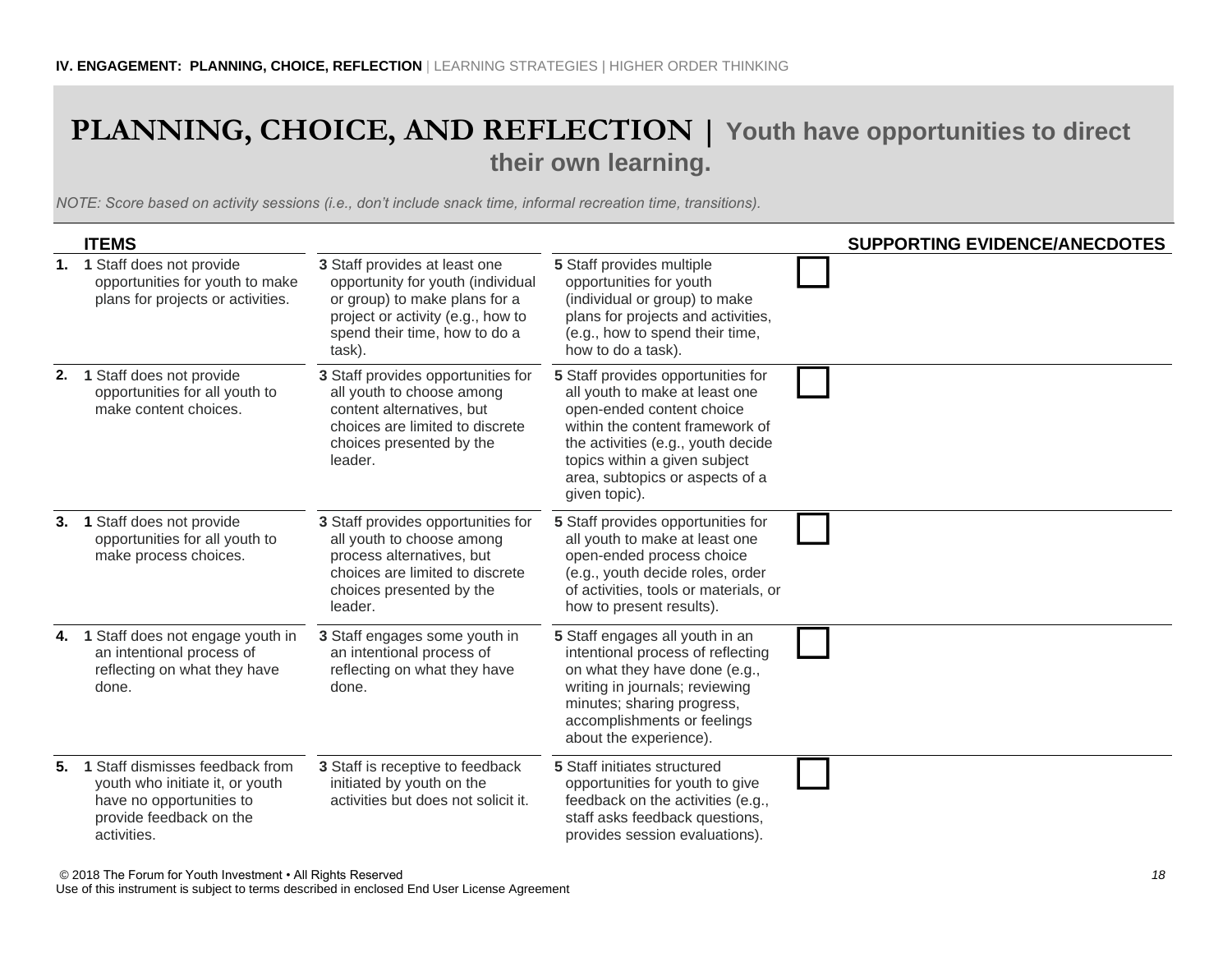#### **LEARNING STRATEGIES |Youth are supported developing learning initiative and persistence.**

|    | <b>ITEMS</b>                                                                                                                                                                                                                                                  |                                                                                                                                                                                                                                                                                                                                                                                      |                                                                                                                                                                                                                                                                                                                                                                                  | <b>SUPPORTING EVIDENCE/ANECDOTES</b> |
|----|---------------------------------------------------------------------------------------------------------------------------------------------------------------------------------------------------------------------------------------------------------------|--------------------------------------------------------------------------------------------------------------------------------------------------------------------------------------------------------------------------------------------------------------------------------------------------------------------------------------------------------------------------------------|----------------------------------------------------------------------------------------------------------------------------------------------------------------------------------------------------------------------------------------------------------------------------------------------------------------------------------------------------------------------------------|--------------------------------------|
|    | 1. 1 When youth make errors or<br>need to make<br>improvements, staff does not<br>have youth attempt to figure out<br>for themselves how to correct<br>or improve.                                                                                            | 3 When youth make errors or<br>need to make improvements,<br>staff has youth attempt to figure<br>out how to improve or correct,<br>but does not guide or support<br>the youth in responding (e.g.,<br>staff jumps in with correct<br>answer before youth has time<br>to respond; when youth doesn't<br>know how to improve, staff<br>does not rephrase question or<br>give a hint). | 5 When youth make errors or<br>need to make improvements,<br>staff guides or supports youth<br>in attempting to figure out for<br>themselves how to correct the<br>error, or how to improve (e.g.,<br>"So, what could you do<br>differently?" "So what did you<br>forget to do in that subtraction<br>problem?" "Next time, what<br>could you do to keep yourself<br>focused?"). |                                      |
| 2. | 1 Staff does not discuss<br>strategies/process.                                                                                                                                                                                                               | 3 Staff has the youth identify a<br>learning strategy once or twice,<br>OR staff identifies strategies,<br>but does not have youth<br>identify a strategy (e.g., "I<br>noticed that you used context<br>clues to figure out the word."<br>"Try breaking the word into<br>syllables").                                                                                                | 5 Staff has youth identify learning<br>strategy three or more times<br>(preferably when youth is right<br>and when youth is wrong).<br>(Staff: "What strategy did you<br>use to figure out that word? "<br>Youth: "I figured it out from the<br>rest of the sentence.")                                                                                                          |                                      |
| 3. | 1 Staff only attributes success or<br>failure to factors outside youth's<br>control (e.g. innate ability, fate,<br>luck, the mistakes of others.<br>"Some people just aren't good at<br>math." "It was the teacher's fault<br>for giving such a hard test."). | 3 Staff attributes success or<br>failure to factors both within<br>and outside their control or<br>makes no attributions about<br>youth's control over success or<br>failure.                                                                                                                                                                                                        | 5 Staff attributes success to<br>effort, strategy, attention,<br>practice or persistence<br>(e.g., "Your brain is like a<br>muscle, the more you exercise<br>it, the better it works", "It may<br>take some extra practice, but<br>you'll get better at it." "I see<br>your effort paid off." "You can<br>do this!--just try a different<br>strategy this time.")                |                                      |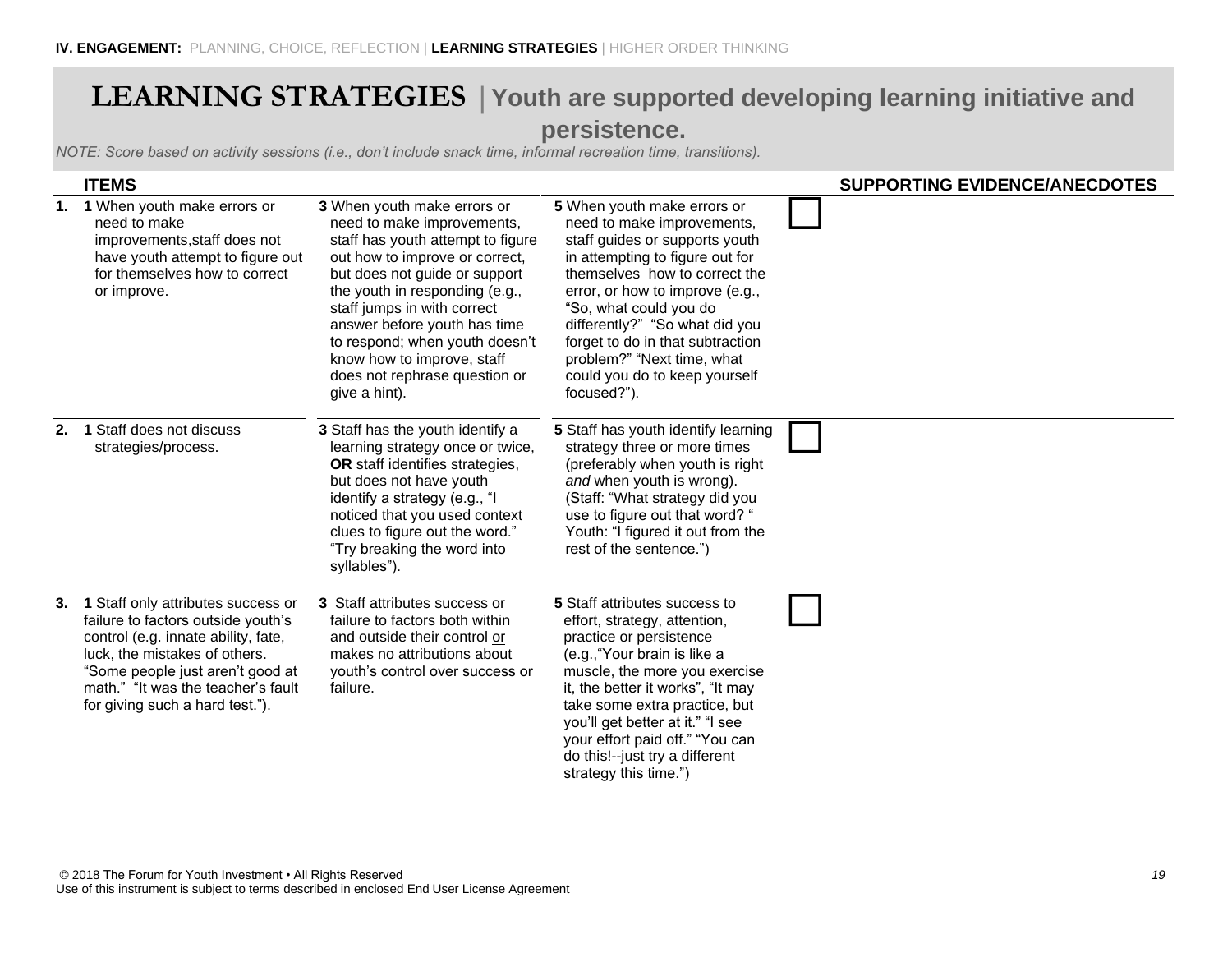#### **HIGHER ORDER THINKING | Youth are supported in developing higher order thinking skills.**

|    | <b>ITEMS</b>                                                                                                                                                                                                                                                                                     |                                                                                                                                                                                                                                                                                                                                                                              |                                                                                                                                                                                                                                                                                                                                                                                                                       | <b>SUPPORTING EVIDENCE/ANECDOTES</b> |
|----|--------------------------------------------------------------------------------------------------------------------------------------------------------------------------------------------------------------------------------------------------------------------------------------------------|------------------------------------------------------------------------------------------------------------------------------------------------------------------------------------------------------------------------------------------------------------------------------------------------------------------------------------------------------------------------------|-----------------------------------------------------------------------------------------------------------------------------------------------------------------------------------------------------------------------------------------------------------------------------------------------------------------------------------------------------------------------------------------------------------------------|--------------------------------------|
|    | 1. 1 Staff does not encourage youth<br>to deepen or extend<br>knowledge.                                                                                                                                                                                                                         | 3 One time, staff encourages youth<br>to deepen or extend knowledge<br>(e.g., staff asks youth questions<br>that encourage youth to analyze;<br>define a problem; or make<br>comparisons, predictions,<br>applications, inferences, or<br>generate alternate solutions. For<br>example, staff says, "What does<br>this have in common with what<br>you learned last week?"). | 5 Two or more times, staff<br>encourages youth to deepen or<br>extend knowledge (e.g., staff<br>asks youth questions that<br>encourage youth to analyze;<br>define a problem; make<br>comparisons or inferences; or<br>predict, apply, or generate<br>alternate solutions. For example,<br>"Do you think the seedlings<br>furthest from the lamp will grow<br>more slowly or more quickly than<br>the ones closer?"). |                                      |
| 2. | 1 Staff does not have youth make<br>connections between between<br>session activities youth's<br>previous knowledge.                                                                                                                                                                             | 3 One time, staff has youth make<br>connections between session<br>activities youth's previous<br>knowledge.                                                                                                                                                                                                                                                                 | 5 Two or more times, staff has<br>youth make connections<br>between session activities and<br>youth's previous knowledge.                                                                                                                                                                                                                                                                                             |                                      |
| 3. | 1 Staff discourages creativity,<br>curiosity, or imagination (e.g.,<br>does not allow innovation or<br>flexible use of materials,<br>discounts new ideas from youth.<br>For example, the youth predicts<br>the cat will fly, and the staff says<br>"No, that won't happen. Cats<br>don't fly."). | 3 Staff neither discourages nor<br>encourages youth in using their<br>creativity, curiosity, or<br>imagination. (e.g. does not<br>provide inherently creative<br>opportunities, but also does not<br>verbally discourage creativity,<br>curiosity or imagination.)                                                                                                           | 5 Staff supports youth in using<br>their creativity, curiosity, or<br>imagination (e.g., staff<br>encourages youth to use<br>materials, knowledge, or skills in<br>new ways; to "wonder." For<br>example, staff says, "Think<br>about all the different ways you<br>could end the story.").                                                                                                                           |                                      |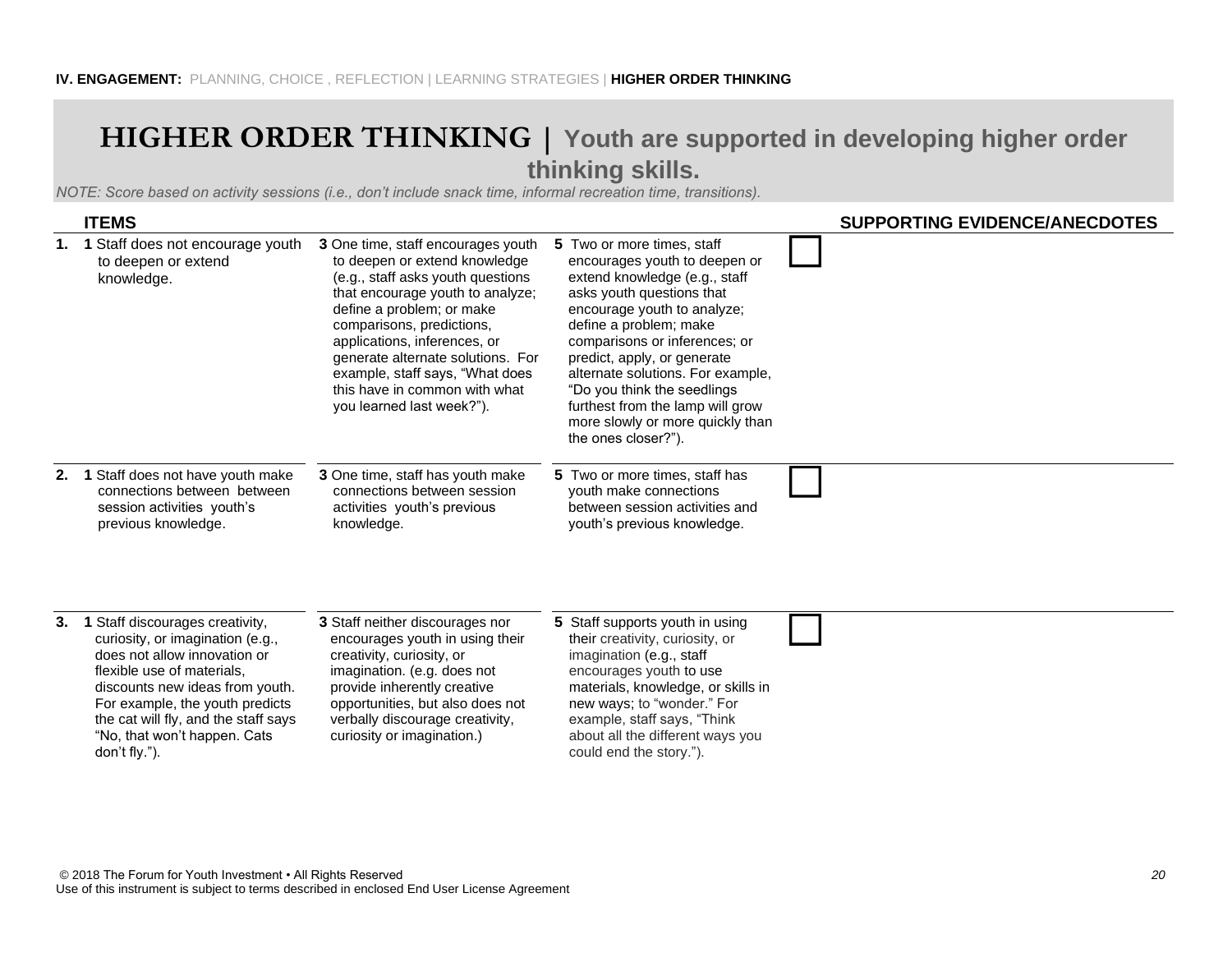## **MATH |Youth are supported in mathematical problem solving.**

|    | <b>ITEMS</b>                                                              |                                                                                                                                                           |                                                                                                                                                                                                                                                                                                                                                                                                               | <b>SUPPORTING EVIDENCE/ANECDOTES</b> |
|----|---------------------------------------------------------------------------|-----------------------------------------------------------------------------------------------------------------------------------------------------------|---------------------------------------------------------------------------------------------------------------------------------------------------------------------------------------------------------------------------------------------------------------------------------------------------------------------------------------------------------------------------------------------------------------|--------------------------------------|
|    | 1. 1 No youth participate in<br>mathematical problem solving.             | 3 Some youth participate in<br>mathematical problem solving<br>(e.g. "How many tables do we<br>need to set up if each table<br>seats four?").             | 5 All youth participate in<br>mathematical problem solving<br>(e.g., Youth explore given<br>information and plan a<br>solution; "I've got to figure out<br>how much supplies to<br>distribute so everyone has an<br>equal amount." "I can<br>determine the price based on<br>the weight.").                                                                                                                   |                                      |
| 2. | 1 Youth are not given<br>opportunities to solve<br>mathematical problems. | 3 Youth are given an opportunity<br>to solve mathematical<br>problems or apply<br>mathematical knowledge and<br>skills in only one context or<br>setting. | 5 Youth are given opportunities<br>to solve mathematical<br>problems or apply<br>mathematical knowledge and<br>skills in two or more contexts<br>or settings (e.g., Youth are<br>asked to measure the length<br>of a string using a ruler during<br>an experiment; Youth look for<br>patterns in fabric during an art<br>exploration; Youth use a<br>formula to calculate their<br>weight on another planet.) |                                      |
| 3. | 1 Youth do not develop or<br>evaluate mathematical<br>arguments.          | 3 Once, youth develop or<br>evaluate mathematical<br>arguments using reasoning.                                                                           | 5 More than once, youth develop<br>or evaluate mathematical<br>arguments using reasoning<br>(e.g., "The reason I would go<br>down Elm street rather than<br>Monroe is because it is a<br>straight line, and therefore a<br>shorter distance." "I realized I<br>must have an error with the<br>decimal point because the<br>amount seemed too small at<br>the end.")                                           |                                      |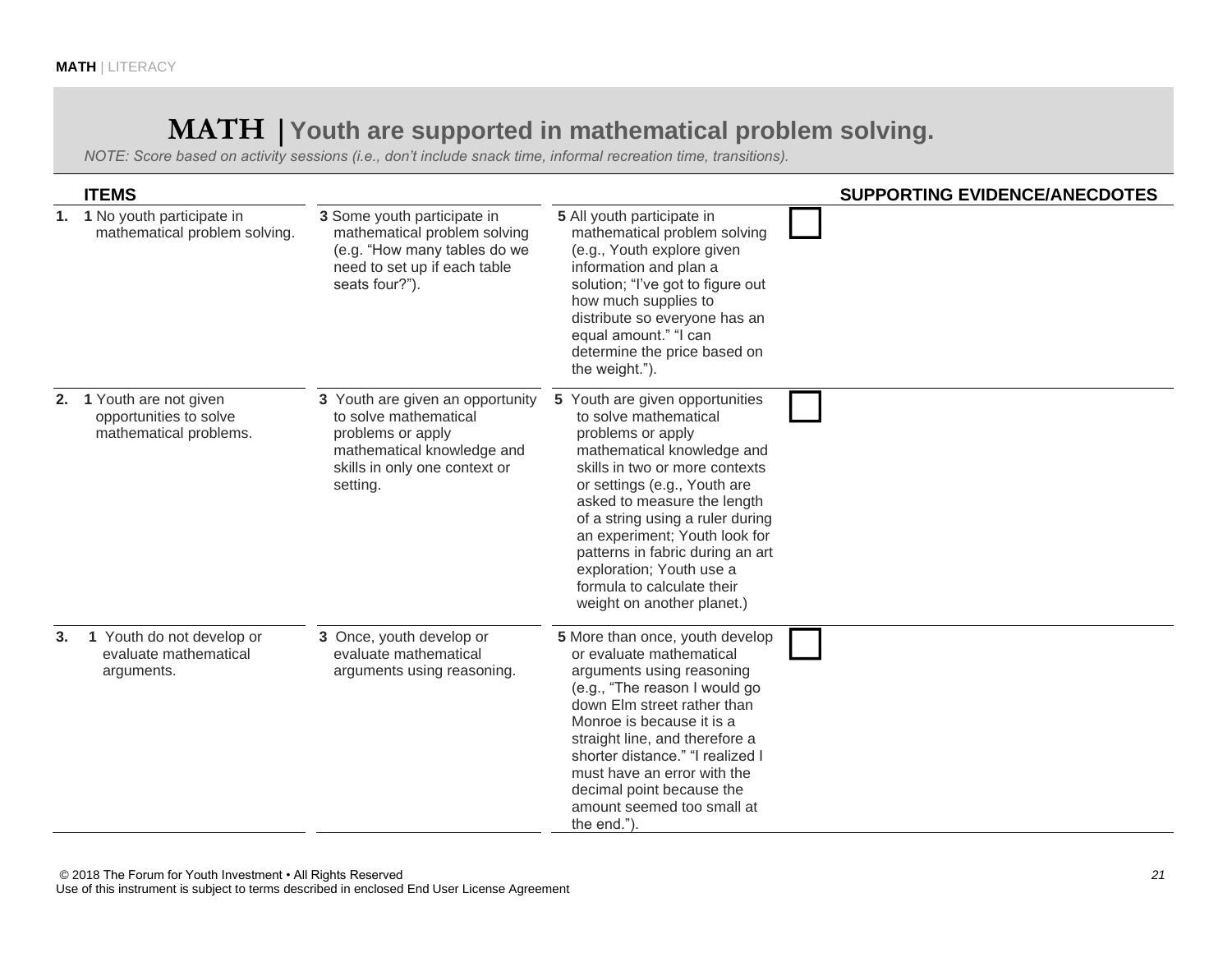## **MATH |Youth are supported in mathematical problem solving.**

|    | <b>ITEMS</b>                                                                                                           |                                                                                                                  | <b>SUPPORTING EVIDENCE/ANECDOTES</b>                                                                                                                                                                                                                                                                                                           |
|----|------------------------------------------------------------------------------------------------------------------------|------------------------------------------------------------------------------------------------------------------|------------------------------------------------------------------------------------------------------------------------------------------------------------------------------------------------------------------------------------------------------------------------------------------------------------------------------------------------|
| 4. | Staff does not support youth in<br>linking concrete examples to<br>principles, laws, categories, or<br>formulas.       | 3 Once, staff support youth in<br>linking concrete examples to<br>principles, laws, categories, or<br>formulas.  | 5 More than once, staff support<br>youth in linking concrete<br>examples to principles, laws,<br>categories, or formulas. (e.g.,<br>"Each of these shapes is an<br>example of a quadrilateral<br>because each has 4 sides."<br>"There are 100 boxes, and I've<br>shaded in 50 of them or<br>50/100 which is the same as<br>50% or one half."). |
|    | 5. 1 Staff does not support youth in<br>conveying concepts through<br>symbols, models, or other<br>nonverbal language. | 3 Once, staff support youth in<br>conveying concepts through<br>symbols, models, or other<br>nonverbal language. | 5 More than once, staff support<br>youth in conveying concepts<br>through symbols, models, or<br>other nonverbal language<br>(e.g., youth use diagrams,<br>equations, flowcharts, idea<br>webs, outlines, photographs,<br>mock-ups, physical models,<br>graphs, charts, tables, etc.).                                                         |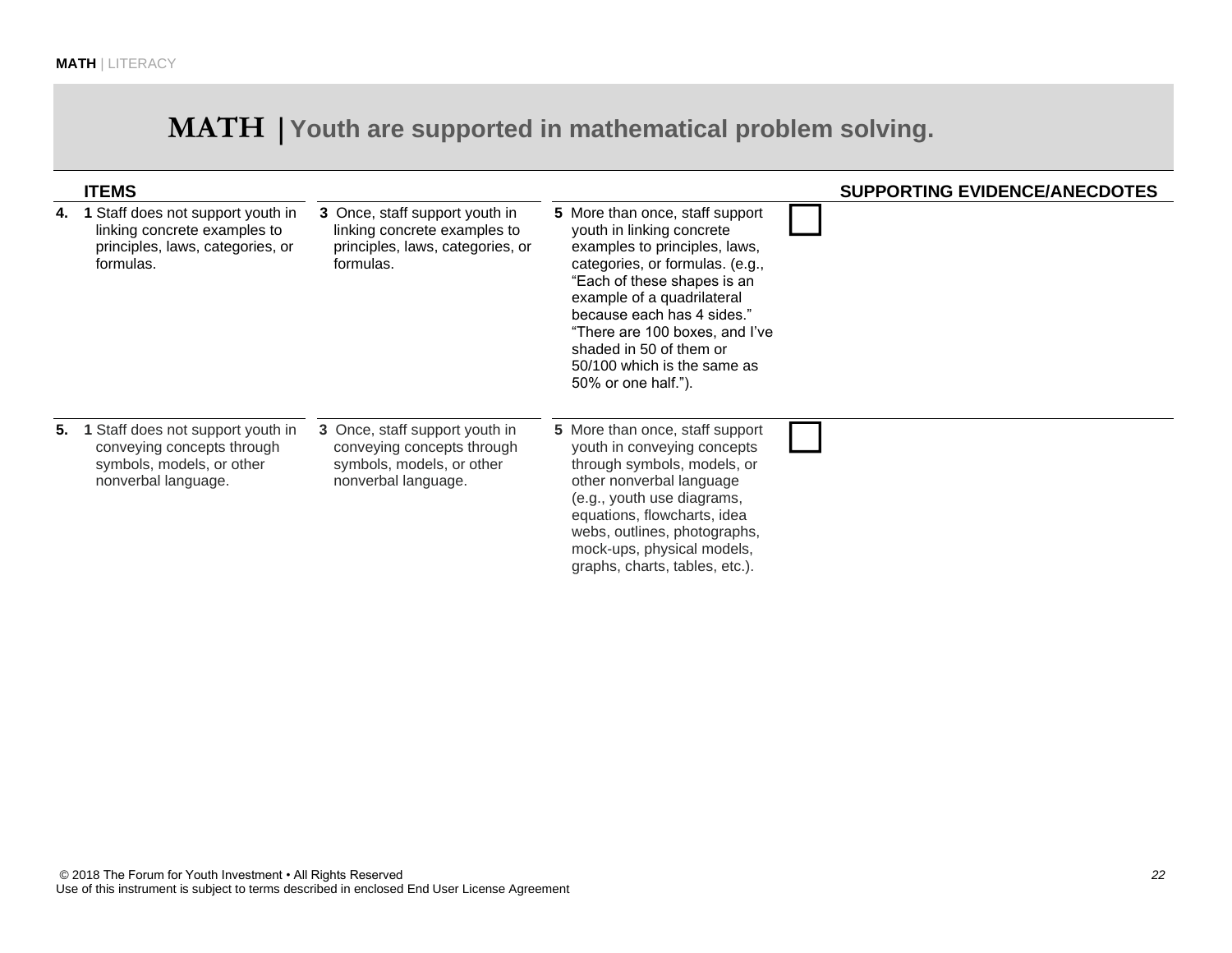## **LITERACY |Youth are supported in reading and writing.**

|    | <b>ITEMS</b>                                                                                                                                                                                                         |                                                                                                                                                                                                                    |                                                                                                                                                                                                                                              | <b>SUPPORTING EVIDENCE/ANECDOTES</b> |
|----|----------------------------------------------------------------------------------------------------------------------------------------------------------------------------------------------------------------------|--------------------------------------------------------------------------------------------------------------------------------------------------------------------------------------------------------------------|----------------------------------------------------------------------------------------------------------------------------------------------------------------------------------------------------------------------------------------------|--------------------------------------|
|    | 1. 1 No youth read or participate in<br>literacy activities (e.g., free<br>reading time, read as part of<br>academic skill building session,<br>have stories read to them, read<br>parts of a play they'll perform). | 3 Some youth read or participate<br>in literacy activities (e.g., free<br>reading time, read as part of<br>academic skill building session,<br>have stories read to them read<br>parts of a play they'll perform). | 5 All youth read or participate in<br>literacy activities (e.g., free<br>reading time, read as part of<br>academic skill building session,<br>have stories read to them, read<br>parts of a play they'll perform).                           |                                      |
|    | 2. 1 Youth are not given<br>opportunities to read.                                                                                                                                                                   | 3 Youth are given an opportunity<br>to read in only one context or<br>setting.                                                                                                                                     | 5 Youth are given opportunities<br>to read in 2 or more contexts or<br>settings (e.g., "Sam, can you<br>read the directions to the game<br>for everyone?" "This is your<br>free reading time. You all find a<br>comfortable place to read.") |                                      |
|    | 3. 1 Staff does not encourage<br>youth to write about their<br>experiences, feelings or<br>opinions.                                                                                                                 | 3 Staff encourages some youth<br>to write about their<br>experiences, feelings or<br>opinions.                                                                                                                     | 5 Staff encourages all youth to<br>write about their experiences,<br>feelings or opinions.                                                                                                                                                   |                                      |
| 4. | 1 Staff does not talk with youth<br>about vocabulary or the<br>meaning or use of words.                                                                                                                              | 3 Staff talks with youth about<br>vocabulary or the meaning and<br>use of words once (e.g., "So<br>what would be another word<br>you could use to say the same<br>idea?")                                          | 5 Staff talks with youth about<br>vocabulary or the meaning and<br>use of words more than once<br>(e.g., "So what would be<br>another word you could use to<br>say the same idea?")                                                          |                                      |
| 5. | 1 Neither books/reading<br>materials or comfortable<br>reading places are provided for<br>free reading.                                                                                                              | 3 Books and reading materials<br>OR comfortable reading places<br>are available for free reading.                                                                                                                  | 5 Books and reading materials<br>at a variety of reading levels<br>and comfortable reading places<br>are available for free reading.                                                                                                         |                                      |
|    | 6. 1 Youth do not experience any<br>of the following: independent<br>reading, read alouds, language<br>games, book discussions,<br>creative writing, acting out<br>stories, journaling.                              | 3 Youth experience one of the<br>following: independent reading,<br>read alouds, language games,<br>book discussions, creative<br>writing, acting out stories,<br>journaling.                                      | 5 Youth experience two or more<br>of the following: independent<br>reading, read alouds, language<br>games, book discussions,<br>creative writing, acting out<br>stories, journaling.                                                        |                                      |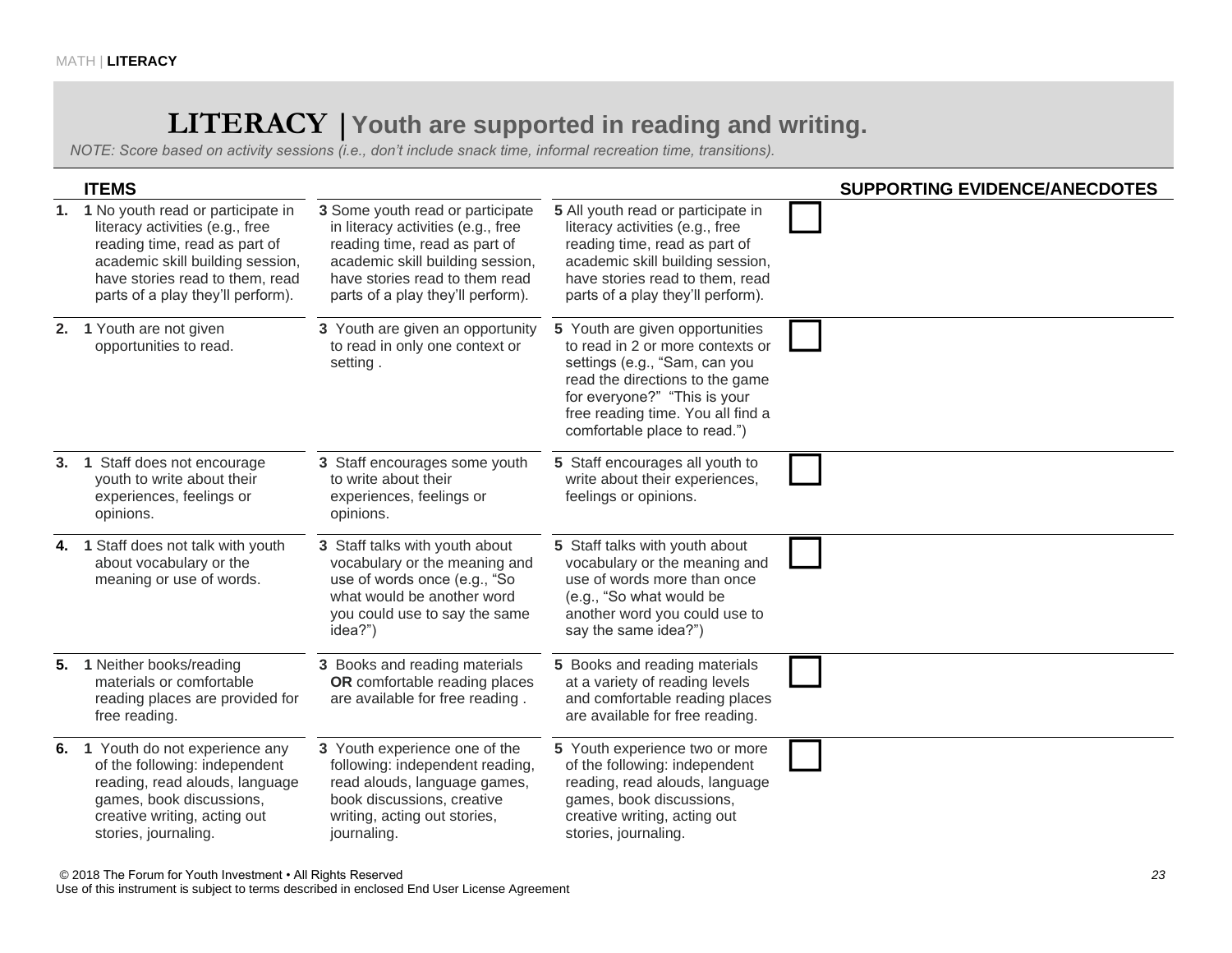## **GREETING TIME | Opening and arrival time.**

|    | <b>ITEMS</b>                                                                                                                                   |                                                                                                                                                                                       |                                                                                                                                                                            | <b>SUPPORTING EVIDENCE/ANECDOTES</b>                               |
|----|------------------------------------------------------------------------------------------------------------------------------------------------|---------------------------------------------------------------------------------------------------------------------------------------------------------------------------------------|----------------------------------------------------------------------------------------------------------------------------------------------------------------------------|--------------------------------------------------------------------|
|    | 1. 1 No youth are greeted by staff<br>as they arrive or at the start of<br>the program.                                                        | 3 Some youth are greeted by<br>staff as they arrive or at the start<br>of the program.                                                                                                | 5 All youth are greeted by staff<br>as they arrive or at the start of<br>the program.                                                                                      | If greeting time was not observed, do not rate.<br>Mark with an X. |
| 2. | 1 Staff does not provide youth<br>with a routine for arrival time and<br>does not start program day<br>within 10 minutes of scheduled<br>time. | 3 Staff provides youth with a<br>routine for arrival time or starts<br>program day within 10 minutes of<br>scheduled time, but not both.                                              | 5 Staff provides youth with a<br>routine for arrival time and starts<br>the program day within 10<br>minutes of scheduled time.                                            |                                                                    |
|    | 3. 1 There is not a welcoming<br>activity or icebreaker to welcome<br>the children to the program.                                             | 3 There is a welcoming activity or<br>icebreaker to welcome the<br>children to the program, but it<br>does not incorporate themes,<br>entertainment or aspects of<br>program culture. | 5 There is a welcoming activity or<br>icebreaker to welcome the<br>children to the program that<br>incorporates themes,<br>entertainment or aspects of<br>program culture. |                                                                    |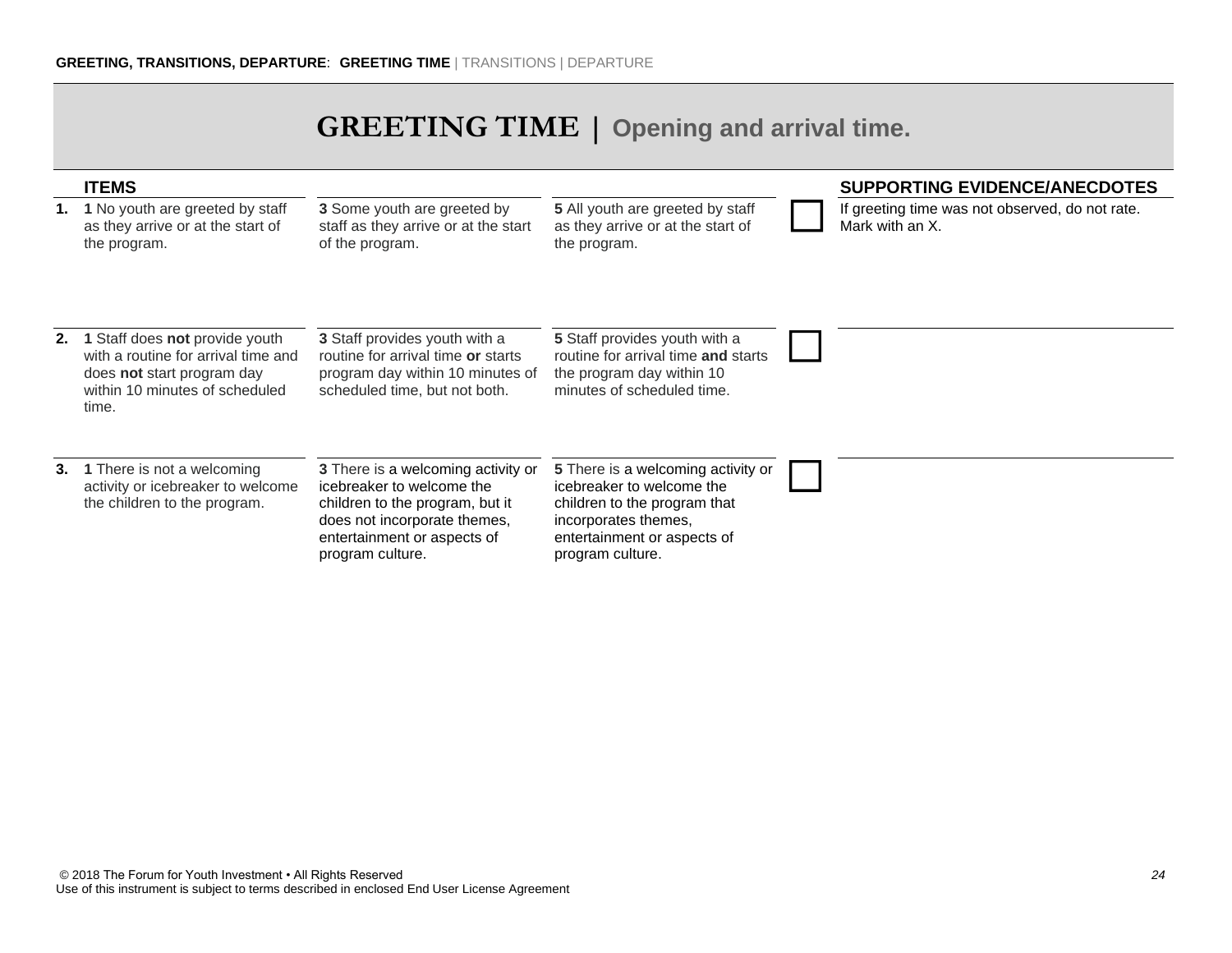#### **TRANSITIONS| When a group of children moves to another activity in a different location**

| <b>ITEMS</b>                                                                                                                                                    |                                                                                                                                                                                             |                                                                                                                                                                                | <b>SUPPORTING EVIDENCE/ANECDOTES</b> |
|-----------------------------------------------------------------------------------------------------------------------------------------------------------------|---------------------------------------------------------------------------------------------------------------------------------------------------------------------------------------------|--------------------------------------------------------------------------------------------------------------------------------------------------------------------------------|--------------------------------------|
| 1. 1 Transition times are mostly<br>disorganized and chaotic.                                                                                                   | <b>3</b> Some transition times are<br>smooth and quick and some are<br>not; or transition times are not<br>smooth and quick, but are also<br>not disorganized and chaotic.                  | <b>5</b> All transition times are smooth<br>and quick.                                                                                                                         |                                      |
| 2. 1 Staff never clearly<br>communicates to the children<br>how the transition is to occur and<br>the children do not follow<br>procedures without explanation. | 3 Sometimes staff clearly<br>communicates to the children<br>how the transition is to occur or<br>the children sometimes appear to<br>already follow the procedures<br>without explanation. | 5 Staff always clearly<br>communicates to the children<br>how the transition is to occur or<br>the children appear to already<br>follow the procedures without<br>explanation. |                                      |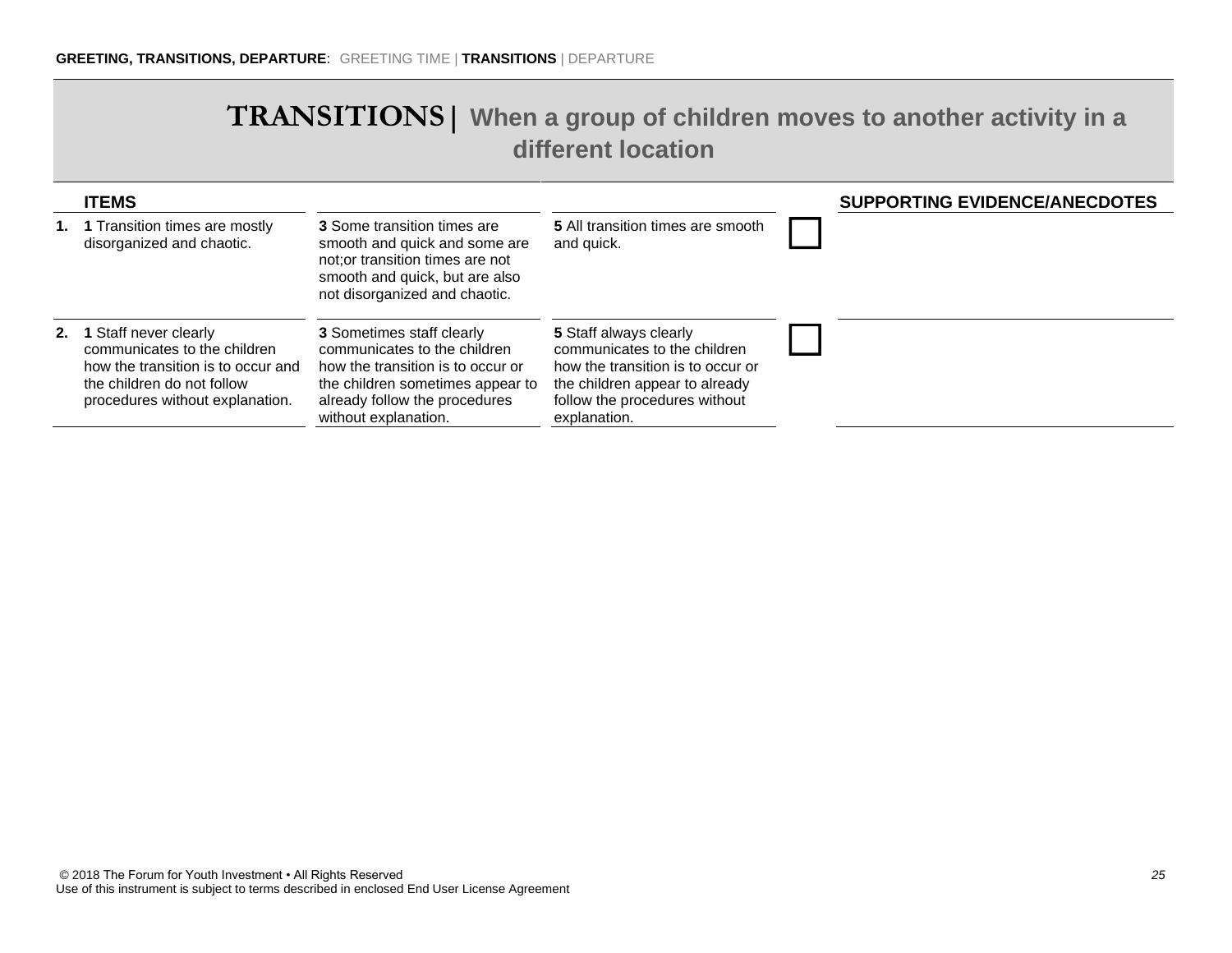## **DEPARTURE |When children leave program for the day**

| <b>ITEMS</b>                                                                                                                                                                                                                                          |                                                                                                                                                                                  |                                                                                                                                                                                                                                                                                                                                                   | <b>SUPPORTING EVIDENCE/ANECDOTES</b>     |
|-------------------------------------------------------------------------------------------------------------------------------------------------------------------------------------------------------------------------------------------------------|----------------------------------------------------------------------------------------------------------------------------------------------------------------------------------|---------------------------------------------------------------------------------------------------------------------------------------------------------------------------------------------------------------------------------------------------------------------------------------------------------------------------------------------------|------------------------------------------|
| <b>I.</b> 1 Departure time is disorganized<br>and chaotic (e.g., children,<br>parents, and staff are getting in<br>each other's way, staff are not<br>clear about who has already left,<br>there is no organized procedure<br>or it is not followed.) | 3 The departure process is<br>partially organized and partially<br>disorganized, OR there is an<br>organized departure process, but<br>all staff do not follow it<br>completely. | 5 There is an organized<br>departure process and all staff<br>follow it carefully (e.g., there is a<br>sign-out process for parents<br>when picking up children, staff<br>make sure children go home with<br>authorized person, staff keep<br>track of who has left if children go<br>home on their own or use other<br>forms of transportation). |                                          |
| 2. 1 Children who are not leaving<br>do not have constructive<br>activities to do while they wait.                                                                                                                                                    | 3 Children who are not leaving<br>sometimes have constructive<br>activities to do while they wait.                                                                               | 5 Children who are not leaving<br>always have constructive<br>activities to do while they wait.                                                                                                                                                                                                                                                   | If program buses children home, score X. |
| 3. 1 Staff does not touch base,<br>provide updates, greet or<br>acknowledge any<br>parents/guardians.                                                                                                                                                 | 3 Staff touches base, provides<br>updates, greets, or<br>acknowledges at least some of<br>the parents/guardians.                                                                 | 5 Staff greets or acknowledges<br>all the parents/guardians or<br>others that pick up children AND<br>touches base or provides<br>updates to at least some.                                                                                                                                                                                       | If program buses children home, score X. |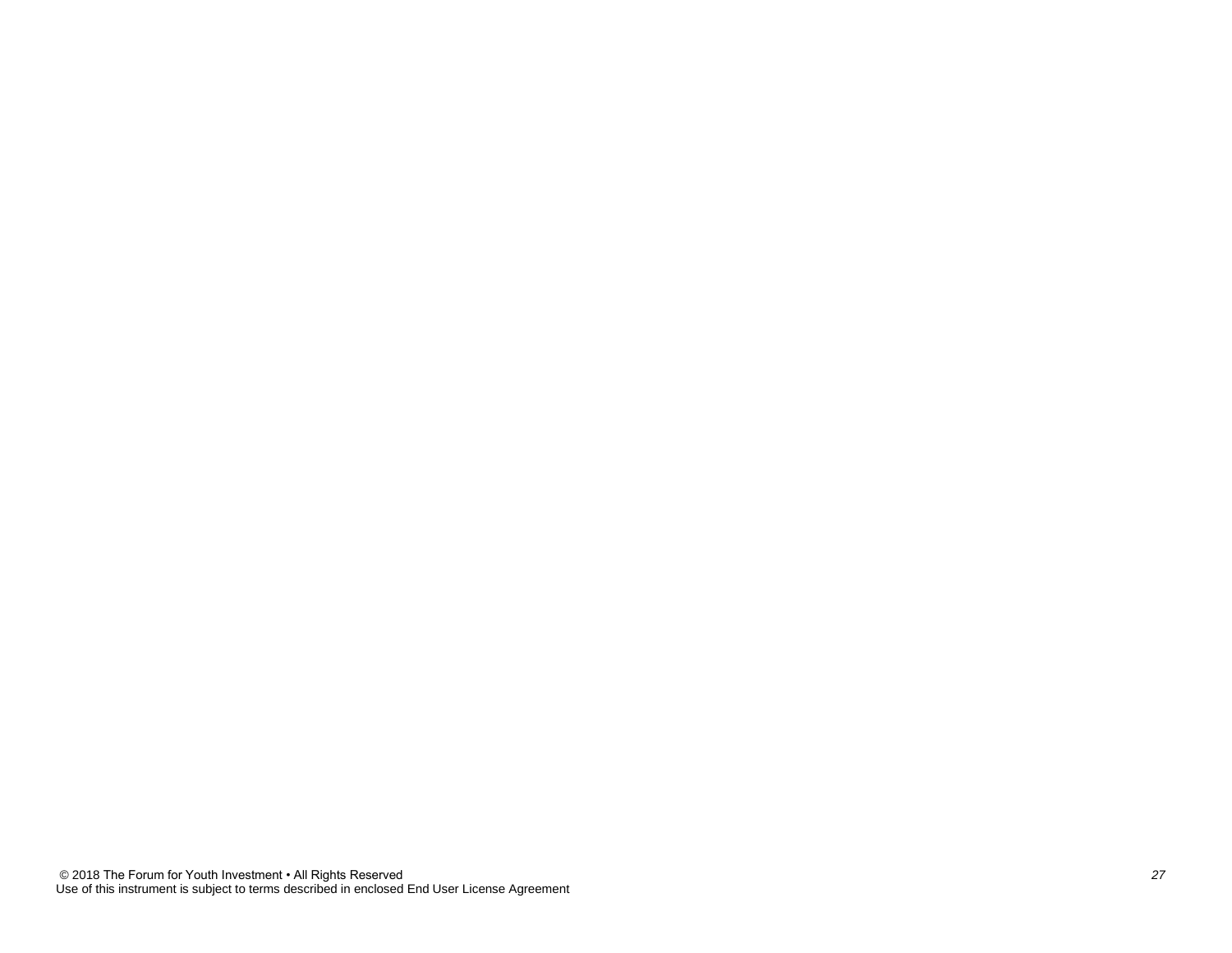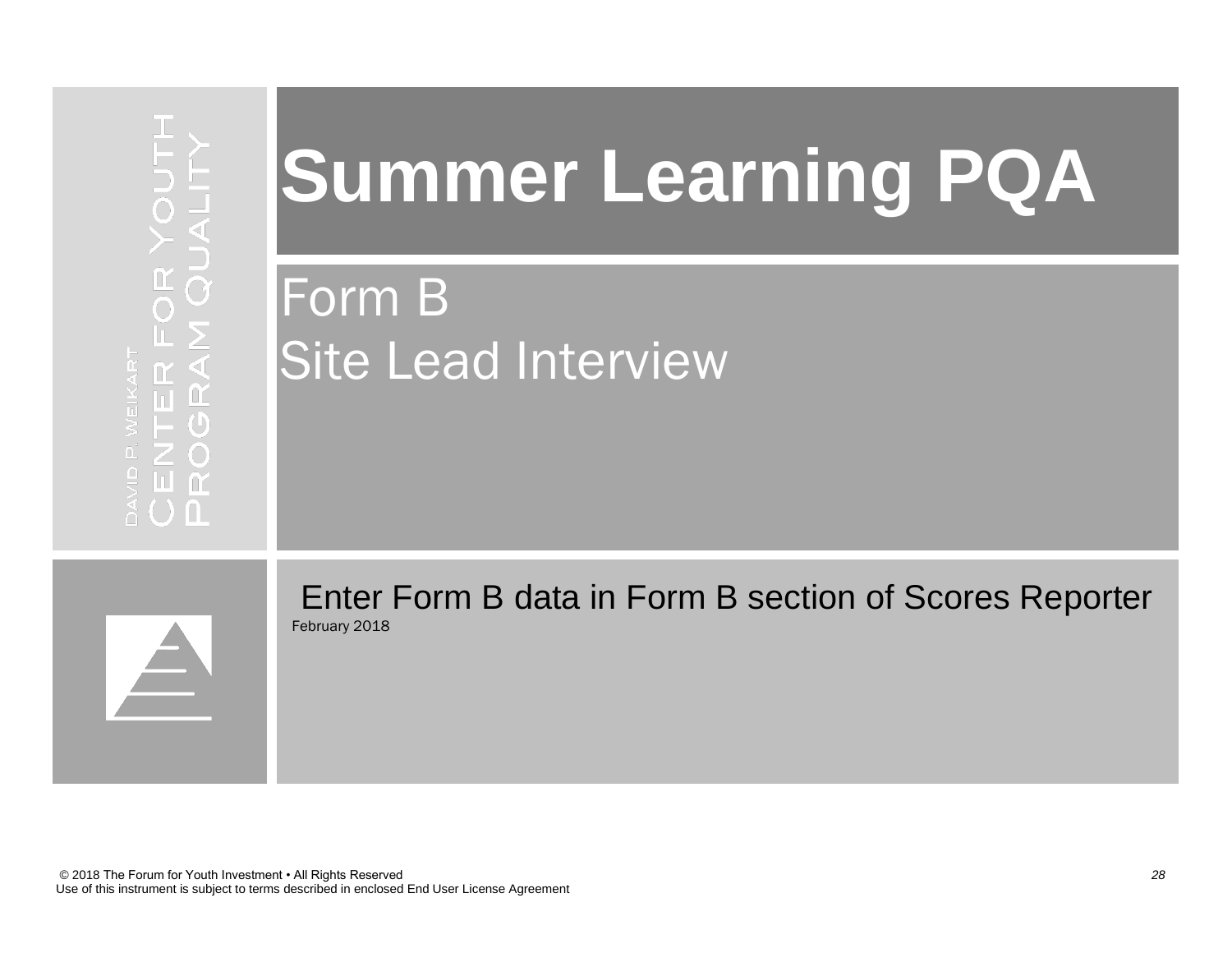## **PLANNING FOR PROGRAMMING**

#### **1. INDIVIDUALIZED, TAILORED INSTRUCTION INTERVIEW QUESTIONS**

**1** Observation during the program may lead staff to group some youth differently, but there is no uniform process for differentiating activities.

assessment(s) inform instruction, and staff regularly differentiate or modify activities based on participant abilities or dispositions.

**3** The results of the pre-program assessment(s) inform instruction, and staff sometimes differentiate or modify activities based on participant abilities or dispositions. **5** The results of the pre-program Does the program regularly incorporate strategies for modifying activities for youth of varying abilities or dispositions? If *yes*, does individualization involve:  $\Box$  Regularly individualizing for youth, based on pre-program assessment □ Sometimes individualizing or modifying for youth based on assessment □ No pre-program assessment; individualization,if any, is not based on a uniform process **2. LESSON PLAN FRAMEWORK 1** Program provides site leads and line staff with a format for lesson planning that is not connected to academic standards and doesn't include standard routines or instructional strategies to guide teaching and learning **3** Program provides site leads and line staff with a format for lesson planning that is only connected to academic standards **OR** that only includes standard routines or instructional strategies to guide teaching and learning. **5** Program provides site leads and line staff with a framework for unit and/or lesson planning that is connected to academic standards and includes standard routines and instructional strategies to guide teaching and learning and may connect to youth goals. Are staff provided with a specific format or framework for planning lessons? If *yes*, are they connected to: □ Academic goals □ Standard routines  $\Box$  Instructional strategies □ Youth outcome goals **3. CURRICULUM IMPLEMENTATION 1** Site lead and staff do not meet during the summer program to discuss implementation of curriculum and activities to meet the needs of individual students. **3** Site lead and staff meet during the summer program to discuss implementation of curriculum and activities to meet the needs of individual students, but less **5** Site lead and staff meet at least weekly during the summer program to discuss implementation of curriculum and activities to meet the needs How often do frontline staff meet with the site lead during the summer program to discuss implementation of curriculum and to see that activities meet the individual needs for students?

of individual students.

- □ At least weekly
- $\Box$  Less than weekly
- $\Box$  Not at all during the summer

than weekly.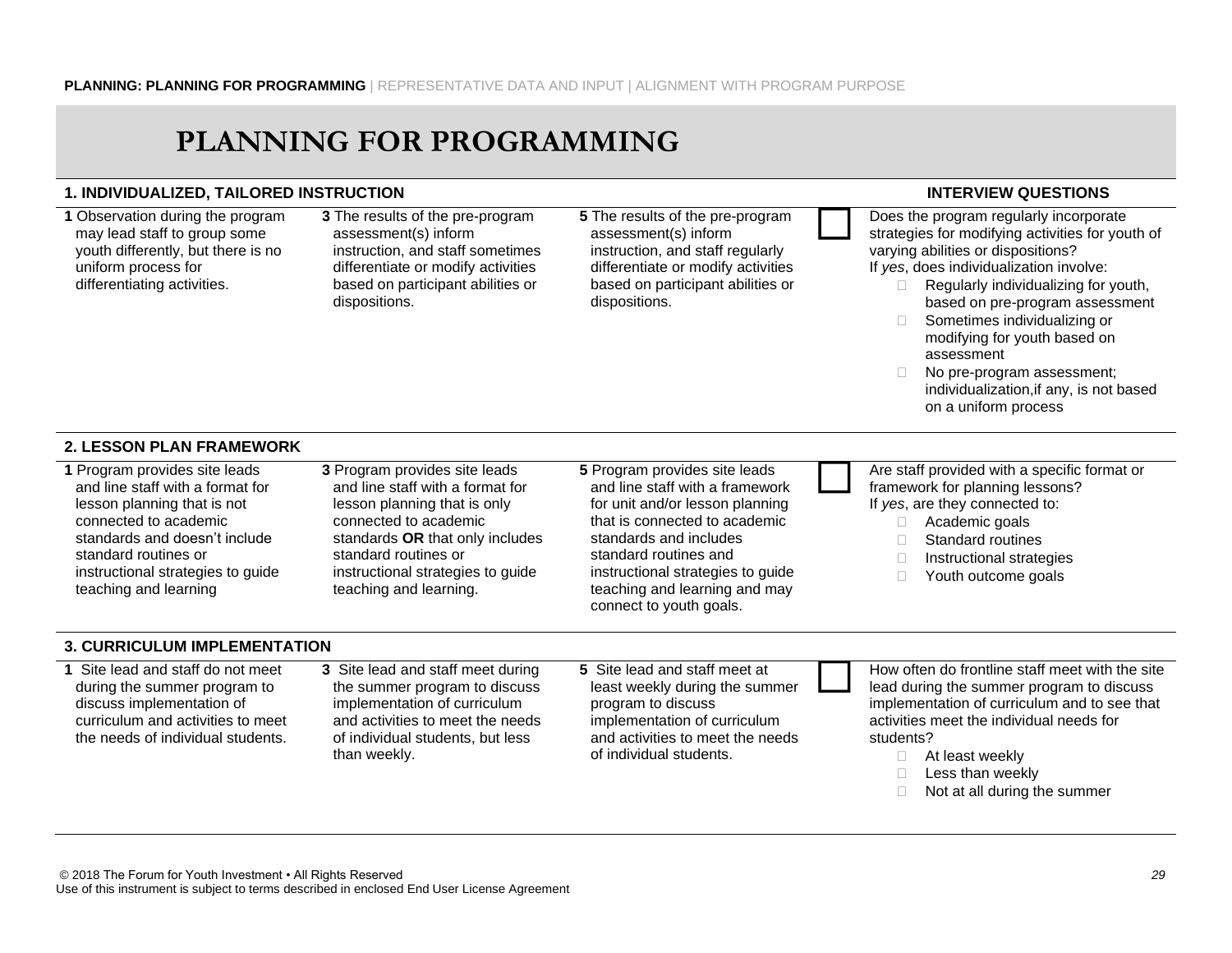## **PLANNING FOR PROGRAMMING**

| <b>4. IMPROVEMENT PLANNING</b>                                                                                |                                                                                                                                                                |                                                                                                                          | <b>INTERVIEW QUESTIONS</b>                                                                                                                                                                                              |
|---------------------------------------------------------------------------------------------------------------|----------------------------------------------------------------------------------------------------------------------------------------------------------------|--------------------------------------------------------------------------------------------------------------------------|-------------------------------------------------------------------------------------------------------------------------------------------------------------------------------------------------------------------------|
| 1 Neither year-round nor<br>seasonal staff, are involved in<br>using data for program<br>improvement planning | 3 Either year-round or seasonal<br>staff, but not both, are involved<br>using data for program<br>improvement planning.                                        | 5 Both year-round and seasonal<br>staff are involved in using data<br>for program improvement<br>planning.               | Are year-round and seasonal staff involved in<br>using data for program improvement<br>planning?<br>If yes, which staff are involved:<br>Year-round<br>П.<br>Seasonal<br><b>Both</b><br>Neither<br>П.                   |
| <b>5. PROACTIVE PLANNING</b>                                                                                  |                                                                                                                                                                |                                                                                                                          |                                                                                                                                                                                                                         |
| 1 Site lead and/or staff begin<br>planning for the summer<br>session less than three months<br>in advance     | 3 Site lead and/or staff begin<br>planning for the summer<br>session three or more months in<br>advance, but not at the close of<br>the current summer session | 5 Site lead and/or staff begin<br>planning for the next summer<br>session at the close of the<br>current summer session. | When does the program begin planning for<br>the next summer session?<br>At the end of the current summer<br>season<br>Three or four months in advance of<br>the next summer season<br>Less than three months in advance |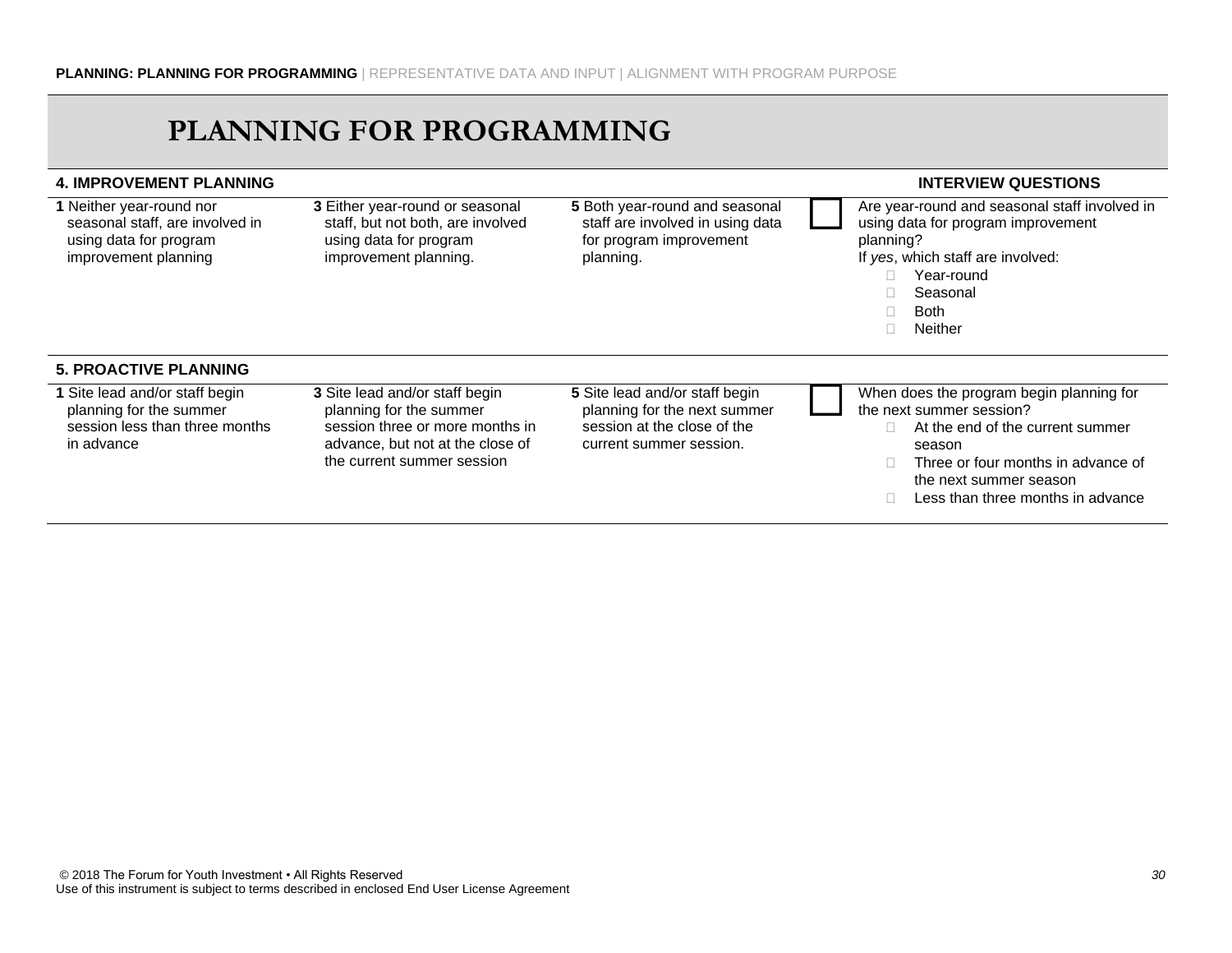## **REPRESENTATIVE DATA AND INPUT**

| <b>1. DATA COLLECTION</b>                                                                                                             |                                                                                                                                                |                                                                                                                                        | <b>INTERVIEW QUESTIONS</b>                                                                                                                                                                                                            |
|---------------------------------------------------------------------------------------------------------------------------------------|------------------------------------------------------------------------------------------------------------------------------------------------|----------------------------------------------------------------------------------------------------------------------------------------|---------------------------------------------------------------------------------------------------------------------------------------------------------------------------------------------------------------------------------------|
| 1 The program does not collect<br>these forms of data.                                                                                | 3 The program collects one of<br>these forms of data.                                                                                          | 5 The program collects two or<br>more of these forms of data.                                                                          | In addition to this SLPQA data collection,<br>what forms of data do you collect to know if<br>the program is meeting each of its goals?<br>Surveys<br>П.<br>Administrative data<br>Focus group<br>Formal or informal youth assessment |
| 2. STAKEHOLDER GROUPS                                                                                                                 |                                                                                                                                                |                                                                                                                                        |                                                                                                                                                                                                                                       |
| 1 The program does not collect<br>data from these stakeholder<br>groups.                                                              | 3 The program collects data from<br>one or two of these stakeholder<br>groups.                                                                 | 5 The program collects data from<br>three or more of these<br>stakeholder groups.                                                      | When you collect data, which stakeholder<br>groups provide their perspectives on your<br>summer program?<br>Staff<br>П.<br>Youth<br>Families<br>П.<br>Partners<br>П<br>Other<br>П.                                                    |
| <b>3. STAFF INPUT</b>                                                                                                                 |                                                                                                                                                |                                                                                                                                        |                                                                                                                                                                                                                                       |
| 1 Neither the site lead nor staff<br>have input into the choice of the<br>curriculum and development of<br>activities for the summer. | <b>3</b> Either the site lead or staff have<br>input into the choice of<br>curriculum and the development<br>of the activities for the summer. | 5 Both the site lead and the staff<br>have input into the choice of<br>curriculum and the development<br>of activities for the summer. | Who has input into the choice of curriculum<br>and activities?<br>Both the site lead and the line staff<br>П.<br>Either the site lead or line staff, but<br>$\Box$<br>not both<br>Neither the site lead nor line staff<br>П           |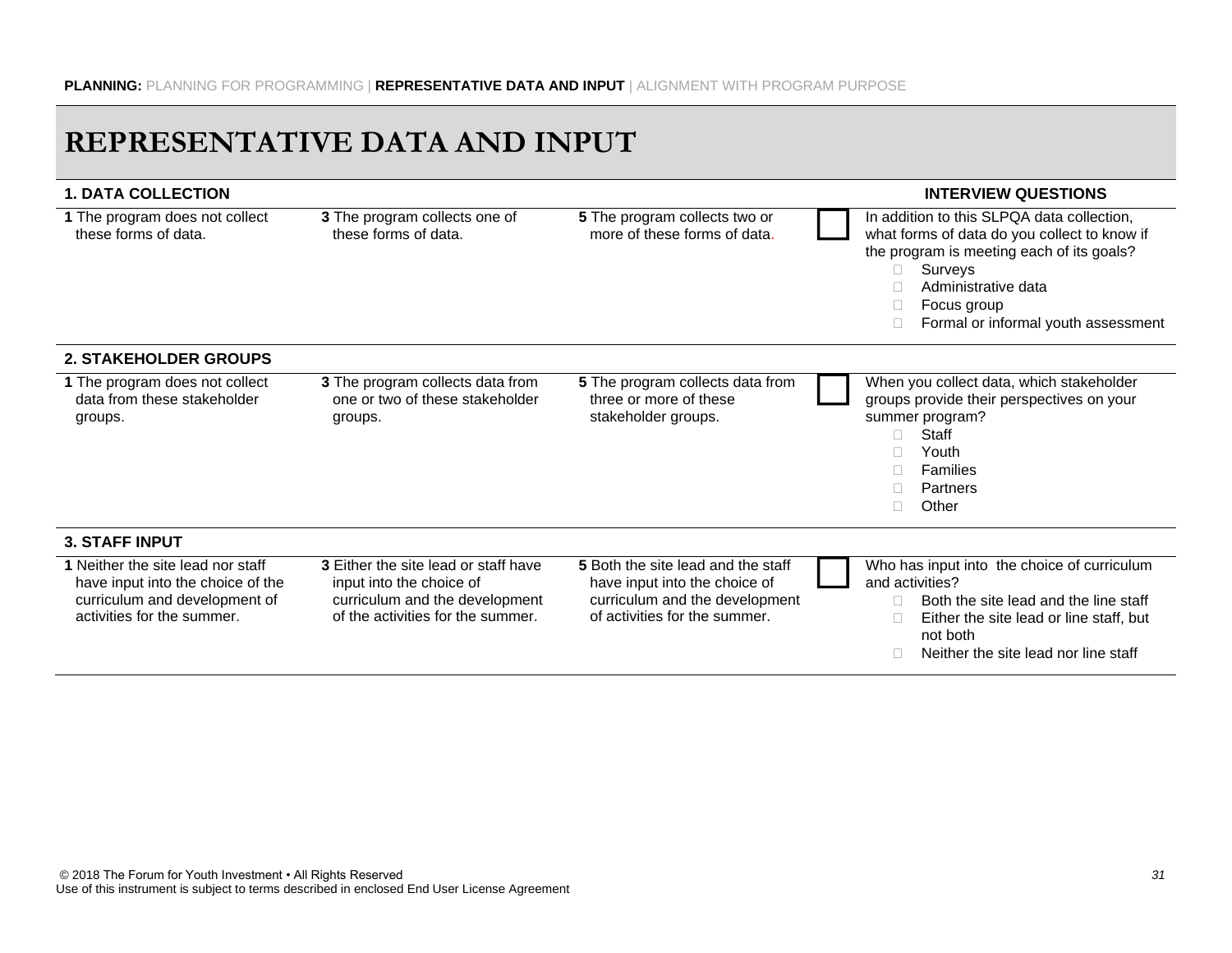|                                                                                                                                                                                       | REPRESENTATIVE DATA AND INPUT                                                                                                                                                          |                                                                                                                                                                             |                                                                                                                                                                                                                                                                                                                                                    |
|---------------------------------------------------------------------------------------------------------------------------------------------------------------------------------------|----------------------------------------------------------------------------------------------------------------------------------------------------------------------------------------|-----------------------------------------------------------------------------------------------------------------------------------------------------------------------------|----------------------------------------------------------------------------------------------------------------------------------------------------------------------------------------------------------------------------------------------------------------------------------------------------------------------------------------------------|
| <b>4. YOUTH INPUT</b>                                                                                                                                                                 |                                                                                                                                                                                        |                                                                                                                                                                             | <b>INTERVIEW QUESTIONS</b>                                                                                                                                                                                                                                                                                                                         |
| 1 Site does not solicit input from<br>youth to inform curriculum,<br>program, or lesson plan design<br>each year.                                                                     | 3 Site informally solicits input<br>from youth to inform curriculum,<br>program, or lesson plan design<br>and content each year.                                                       | 5 Site formally solicits input from<br>youth to inform curriculum,<br>program, or lesson plan design<br>and content each year.                                              | To your knowledge, were any of the older<br>youth (above 5th grade) asked to provide<br>input on curriculum, program, or lesson plan<br>and content within the past year? If yes, how<br>was the input solicited?:<br>No input on these topics was<br>solicited from youth<br>Input was solicited formally<br>Input was solicited informally<br>П. |
| <b>5. YOUTH ASSESSMENT</b>                                                                                                                                                            |                                                                                                                                                                                        |                                                                                                                                                                             |                                                                                                                                                                                                                                                                                                                                                    |
| 1 Program uses non-<br>standardized methods to<br>assess baseline knowledge,<br>skill, or attitudes of some youth,<br>or does not assess baseline<br>knowledge, skills, or attitudes. | 3 Program uses standardized<br>methods to assess baseline<br>knowledge, skill, or attitudes of<br>all youth, but assessments may<br>not all be aligned with youth or<br>program goals. | 5 Program uses standardized<br>methods to assess baseline<br>knowledge, skill, or attitudes of<br>all youth, and assessments are<br>aligned with youth or program<br>goals. | When and how does the program assess the<br>knowledge, skill or attitudes of youth that are<br>served? The program uses:<br>Standardized methods<br>Assessments aligned to youth or<br>program goals<br>Assessment at baseline (baseline =<br>during or prior to first week of the<br>program)<br>Assessments with all youth                       |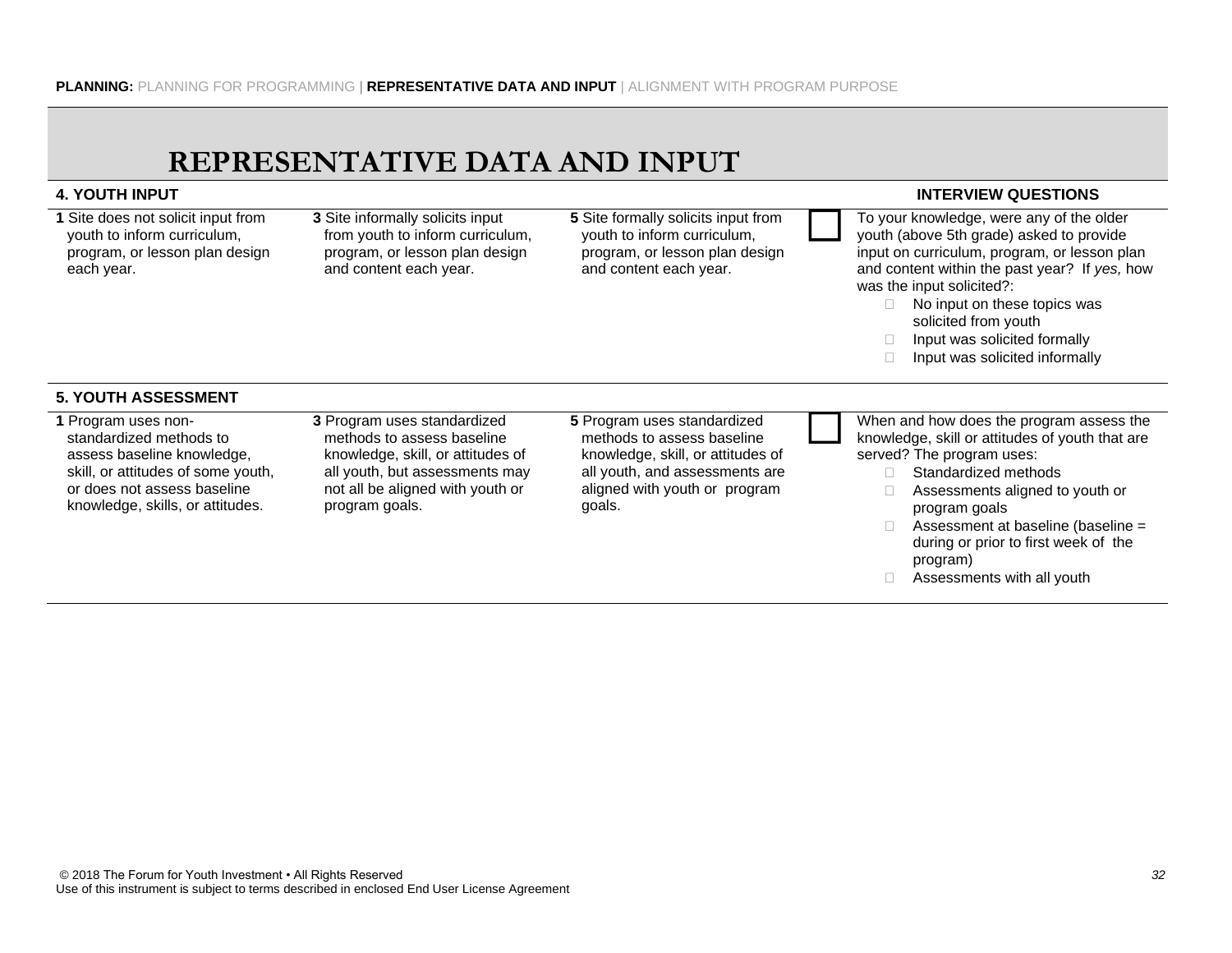## **ALIGNMENT WITH PROGRAM PURPOSE**

| 1. MISSION                                                                                                            |                                                                                                                               |                                                                                                                                                  | <b>INTERVIEW QUESTIONS</b>                                                                                                                                                                                                                                                             |
|-----------------------------------------------------------------------------------------------------------------------|-------------------------------------------------------------------------------------------------------------------------------|--------------------------------------------------------------------------------------------------------------------------------------------------|----------------------------------------------------------------------------------------------------------------------------------------------------------------------------------------------------------------------------------------------------------------------------------------|
| 1 Site lead does not know<br>mission/mission statement.                                                               | 3 Site lead knows<br>mission/mission statement<br>partially or vaguely.                                                       | 5 Site lead can articulate<br>mission/mission statement.                                                                                         | Do you know the mission statement for your<br>program?<br>Yes<br>П<br>No<br>П                                                                                                                                                                                                          |
| <b>2. STRATEGIC PLAN</b>                                                                                              |                                                                                                                               |                                                                                                                                                  |                                                                                                                                                                                                                                                                                        |
| 1 There is no strategic plan, or<br>neither the site lead nor the staff<br>know the content of the<br>strategic plan. | 3 The program has a strategic<br>plan, but not all staff know the<br>content of the strategic plan.                           | 5 The program has a strategic<br>plan and the site lead and all<br>staff know the content of<br>strategic plan.                                  | Are you aware of a strategic plan for your<br>program? If yes, was this communicated to<br>you and the rest of the staff?<br>Yes, strategic plan exists<br>Site lead knows its content<br>Some staff know its content<br>All staff know its content<br>П.<br>No staff know its content |
| <b>3. STRATEGIC PLAN REVIEWED</b>                                                                                     |                                                                                                                               |                                                                                                                                                  |                                                                                                                                                                                                                                                                                        |
| 1 Site lead and/or staff do not<br>have a opportunity to review or<br>update strategic plan at least<br>once a year.  | 3 Site lead and/or staff have an<br>opportunity to participate in<br>updating or reviewing the<br>strategic plan once a year. | 5 The site lead and all staff have<br>the opportunity to participate in<br>updating or reviewing the<br>strategic plan formally twice a<br>year. | How often is the strategic plan formally?<br>updated?<br>Less than once a year<br>Once a year<br>П<br>Twice a year or more<br>Who is involved in updating the strategic<br>plan?<br>Site lead<br>Some staff<br>All staff<br>П<br>No staff<br>П                                         |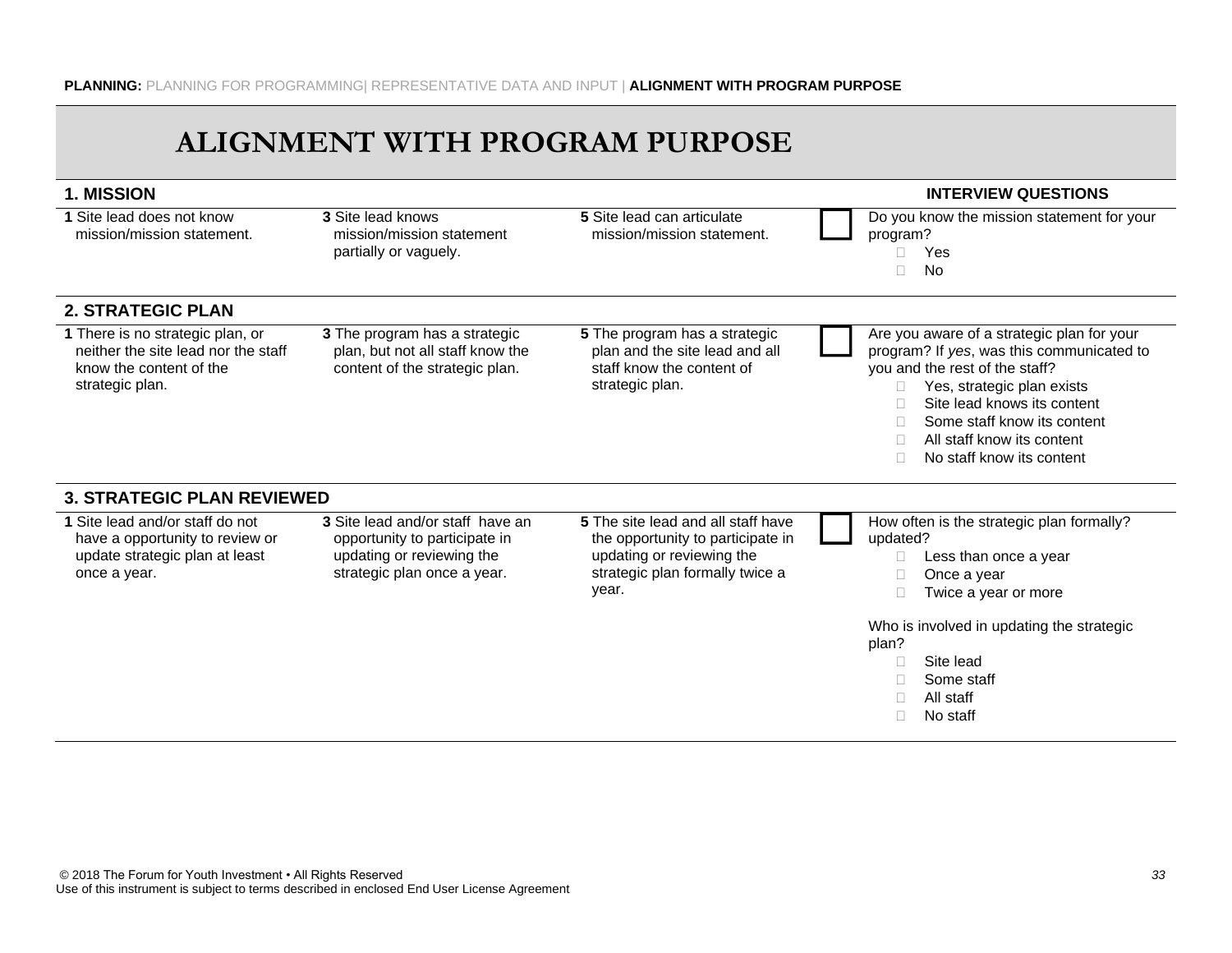## **STAFF TRAINING AND SUPPORTS**

#### **1. PRE-PROGRAM STAFF TRAINING INTERVIEW QUESTIONS**

specific staff training for all staff (e.g., staff learn about and practice a curriculum they will be using in the summer).

**1** Site does not require summer staff training for all staff, **OR**  only requires training necessary for the safety of staff and participants prior to the start of the session, such as CPR or first aid. **3** Site requires summer staff training for all staff, but it is not program-specific (e.g., general training on youth development, but does not include plans, practice or concrete discussion to apply it to programming). **5** Site requires summer program- Does the site require any training for staff before the summer session starts? If *yes*, which of the following types of training is required?  $\square$  Summer program specific training □ Non program specific training  $\Box$  Only requires training specific to the safety of staff or participants (ex. CPR/first aid) **2. TRAINING BASED ON NEEDS 1** The program never sets training objectives based on identified needs and competencies. **3** The program sometimes sets training objectives based on identified needs and competencies. **5** The program almost always sets training objectives based on identified needs and competencies. How often does your program set training objectives based on identified needs and competencies? Almost always Sometimes Never □ No identified competency needs **3. SUPPORT FOR NON-CERTIFIED TEACHERS 1** Program does not offer additional specialized training or support for staff with little or no instructional experience. **3** Program offers additional specialized training and support for staff with little or no instructional experience. Training includes classroom and behavior management **OR**  instructional strategies, but not **5** Program offers additional specialized training and support for staff with little or no instructional experience. Training includes classroom and behavior management and instructional strategies. Does the program provide any specialized training and support for staff with little or no instructional experience? If *yes*, which of the following does the training or support cover?: □ Classroom and behavior management  $\Box$  Instructional strategies

both.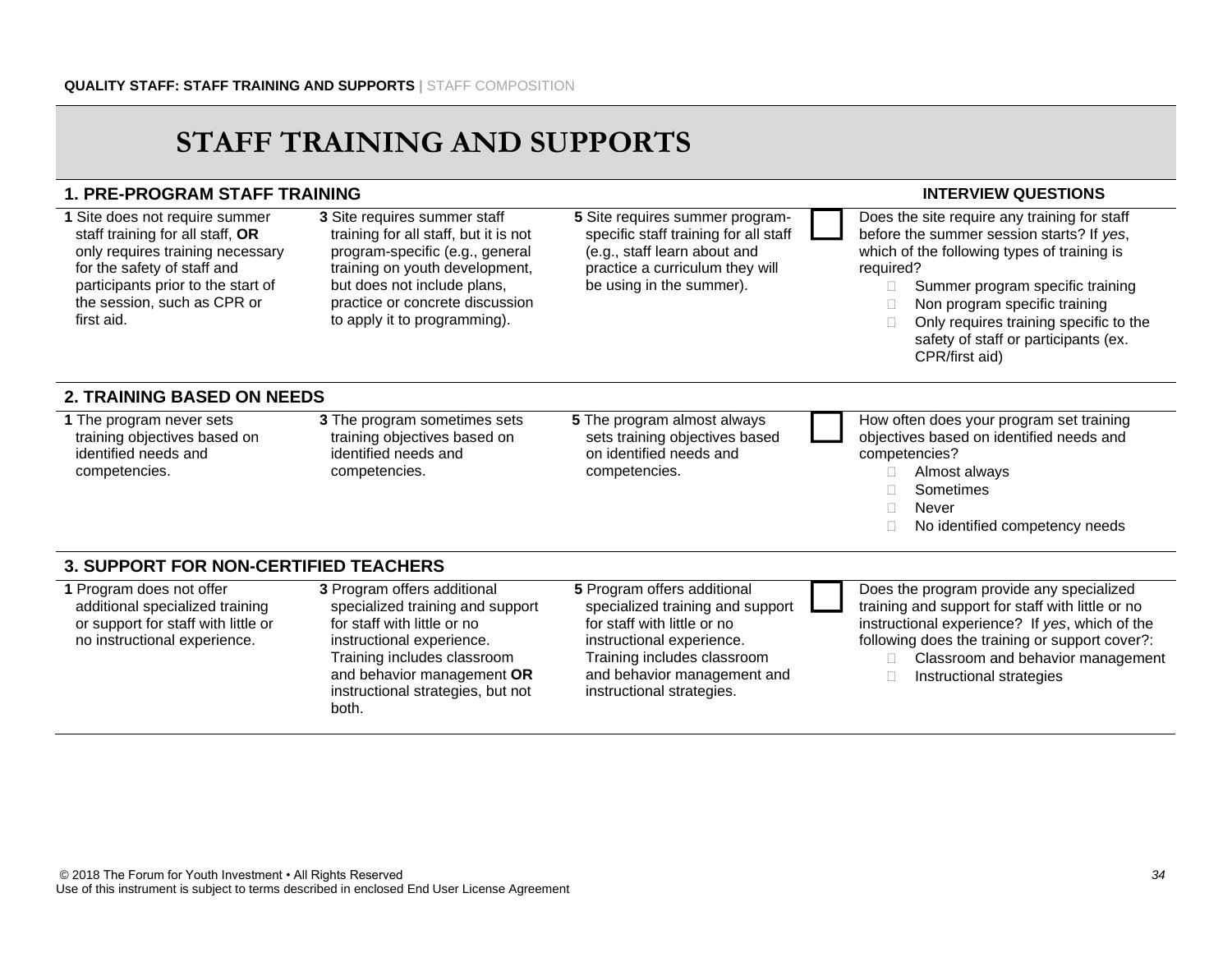## **STAFF TRAINING AND SUPPORTS**

| <b>4. STAFF COLLABORATION</b>                                                                                                                                                         |                                                                                                                                                                                                                             |                                                                                                                                                                                                           | <b>INTERVIEW QUESTIONS</b>                                                                                                                                                                                                                                                                           |
|---------------------------------------------------------------------------------------------------------------------------------------------------------------------------------------|-----------------------------------------------------------------------------------------------------------------------------------------------------------------------------------------------------------------------------|-----------------------------------------------------------------------------------------------------------------------------------------------------------------------------------------------------------|------------------------------------------------------------------------------------------------------------------------------------------------------------------------------------------------------------------------------------------------------------------------------------------------------|
| 1 Program does not provide<br>opportunities for staff to<br>collaborate, practice or plan<br>lessons together, learn from<br>each other or facilitate activities<br>with one another. | 3 The program mandates<br>opportunities for staff to<br>collaborate, practice or plan<br>lessons together, learn from<br>each other, or facilitate activities<br>with one another, but they are<br>not regularly scheduled. | 5 The program mandates<br>regularly scheduled<br>opportunities for staff to<br>collaborate, practice or plan<br>lessons together, learn from<br>each other, or facilitate activities<br>with one another. | Does the program mandate regular<br>opportunities for staff to collaborate, practice<br>or plan lessons together, learn from each<br>other, or facilitate activities with one another?<br>If yes, how often does this occur?<br>Regularly<br>0<br>Not regularly<br>Does not provide opportunity<br>П |
| <b>5. STAFF OBSERVATION AND FEEDBACK</b>                                                                                                                                              |                                                                                                                                                                                                                             |                                                                                                                                                                                                           |                                                                                                                                                                                                                                                                                                      |
| 1 Site lead does not observe and<br>provide feedback to all staff<br>members.                                                                                                         | 3 Site lead observes each staff<br>member at least once during<br>the summer session and<br>provides feedback at planned<br>intervals.                                                                                      | 5 Site lead observes each staff<br>member during the summer<br>session and provides feedback<br>at planned intervals. Some or all<br>staff are observed multiple<br>times.                                | Does the site have a set process for staff<br>observation and feedback during the summer<br>for every staff member? If yes, how frequently<br>do observations and feedback sessions<br>occur?<br>Observes each staff only once<br>0<br>Observes some staff more than once<br>Provides feedback<br>П. |
| <b>6. YEAR AROUND PD</b>                                                                                                                                                              |                                                                                                                                                                                                                             |                                                                                                                                                                                                           |                                                                                                                                                                                                                                                                                                      |
| 1 No year-round or seasonal staff<br>participate in professional<br>development during the course<br>of the year                                                                      | 3 Some of our year-round and<br>seasonal staff participate in<br>professional development<br>during the course of the year.                                                                                                 | 5 All of our year-round and<br>seasonal staff participate in<br>professional development<br>during the course of the year.                                                                                | How many year-round and seasonal staff<br>participate in professional development<br>during the course of the year?<br>All<br>Some<br>None<br>П                                                                                                                                                      |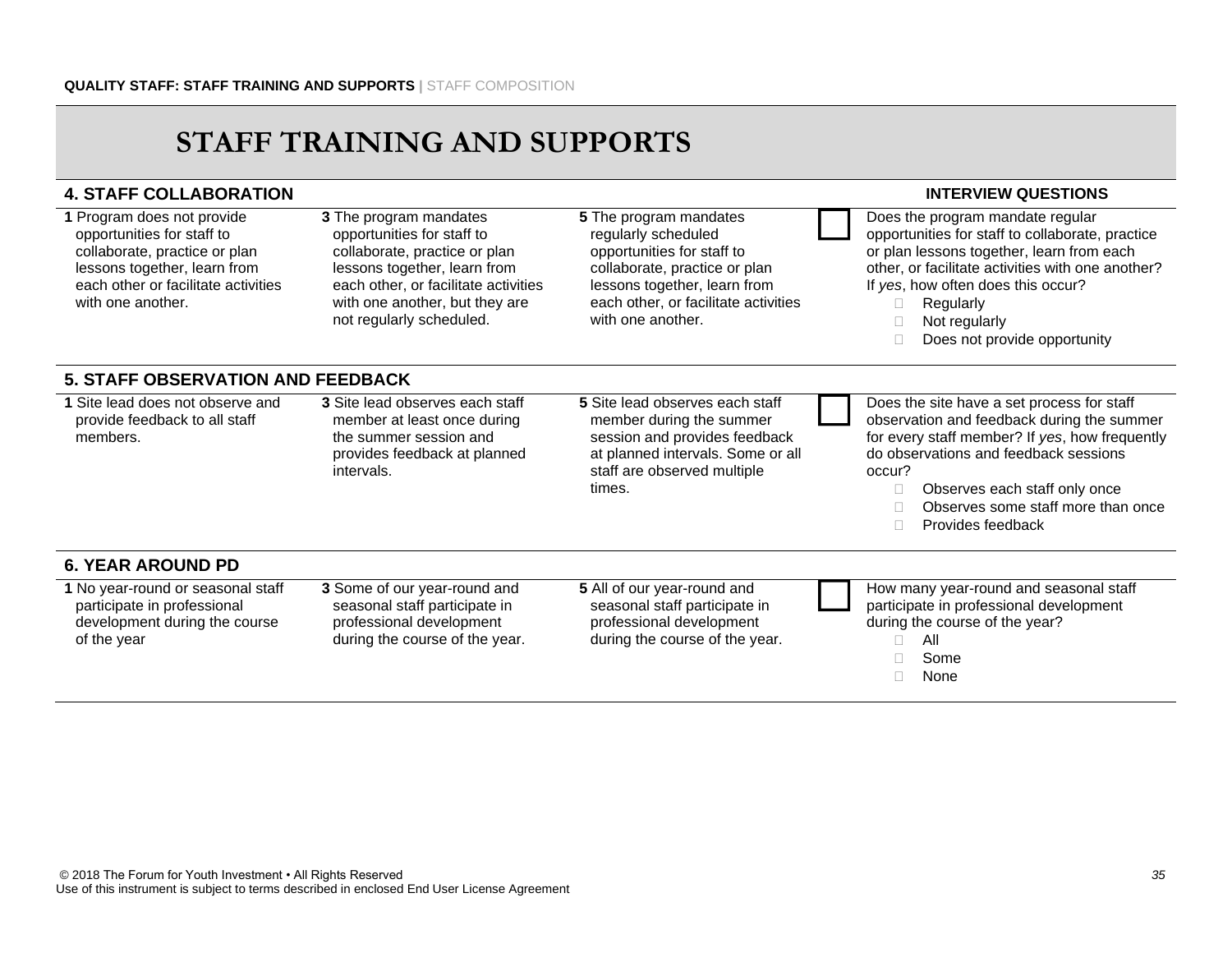| <b>1. STAFF RETENTION</b>                                                                                                                              |                                                                                                                                                            |                                                                                                                                                                | <b>INTERVIEW QUESTIONS</b>                                                                                                                                                                                                         |
|--------------------------------------------------------------------------------------------------------------------------------------------------------|------------------------------------------------------------------------------------------------------------------------------------------------------------|----------------------------------------------------------------------------------------------------------------------------------------------------------------|------------------------------------------------------------------------------------------------------------------------------------------------------------------------------------------------------------------------------------|
| 1 The program retained less than<br>25% of eligible staff from last<br>year to this year.                                                              | 3 The program retained from 25%<br>to 74% of eligible staff from last<br>year to this year.                                                                | 5 The program retained 75% or<br>more of eligible staff from last<br>year to this year.                                                                        | From last year to this year, what percentage<br>of eligible staff did your program retain?                                                                                                                                         |
| <b>2. ADULT-YOUTH RATIO</b>                                                                                                                            |                                                                                                                                                            |                                                                                                                                                                |                                                                                                                                                                                                                                    |
| 1 The average ratio of adults to<br>youth during program activities<br>is 1 adult to 18 youth or more.                                                 | 3 The average ratio of adults to<br>youth during program activities<br>is 1 adult to between 9 and 18<br>youth.                                            | 5 The average ratio of adults to<br>youth during program activities<br>is 1 adult to 8 youth or fewer.                                                         | What is the average adult-to-youth ratio for<br>program activities?<br>Adults to Youth                                                                                                                                             |
| <b>3. CERTIFIED TEACHER AVAILABLE</b>                                                                                                                  |                                                                                                                                                            |                                                                                                                                                                |                                                                                                                                                                                                                                    |
| 1. A certified teacher is never<br>available to support staff when<br>the curriculum is being chosen<br>and classroom activities are<br>being planned. | 3. A certified teacher is<br>sometimes available to support<br>staff when the curriculum is being<br>chosen and classroom activities<br>are being planned. | 5. A certified teacher is almost<br>always available to support staff<br>when the curriculum is being<br>chosen and classroom activities<br>are being planned. | How often is a certified teacher available to<br>support staff when the curriculum is being<br>chosen and classroom and activities are<br>being planned?<br>Almost always<br>Sometimes<br>Never<br>П.                              |
| <b>4. DEFINED COMPETENCIES</b>                                                                                                                         |                                                                                                                                                            |                                                                                                                                                                |                                                                                                                                                                                                                                    |
| 1 Upon hiring, the program never<br>formally assesses staff abilities<br>against a set of defined<br>competencies for that position.                   | 3 Upon hiring, the program<br>sometimes formally assesses<br>staff abilities against a set of<br>defined competencies for that<br>position.                | 5 Upon hiring, the program<br>almost always formally<br>assesses staff abilities against a<br>set of defined competencies for<br>that position.                | Upon hiring, does your program formally<br>assess staff abilities against a set of defined<br>competencies for that position?<br>Yes<br>П.<br><b>No</b><br>П<br>If so, how often?<br>Almost always<br>Sometimes<br>Never<br>$\Box$ |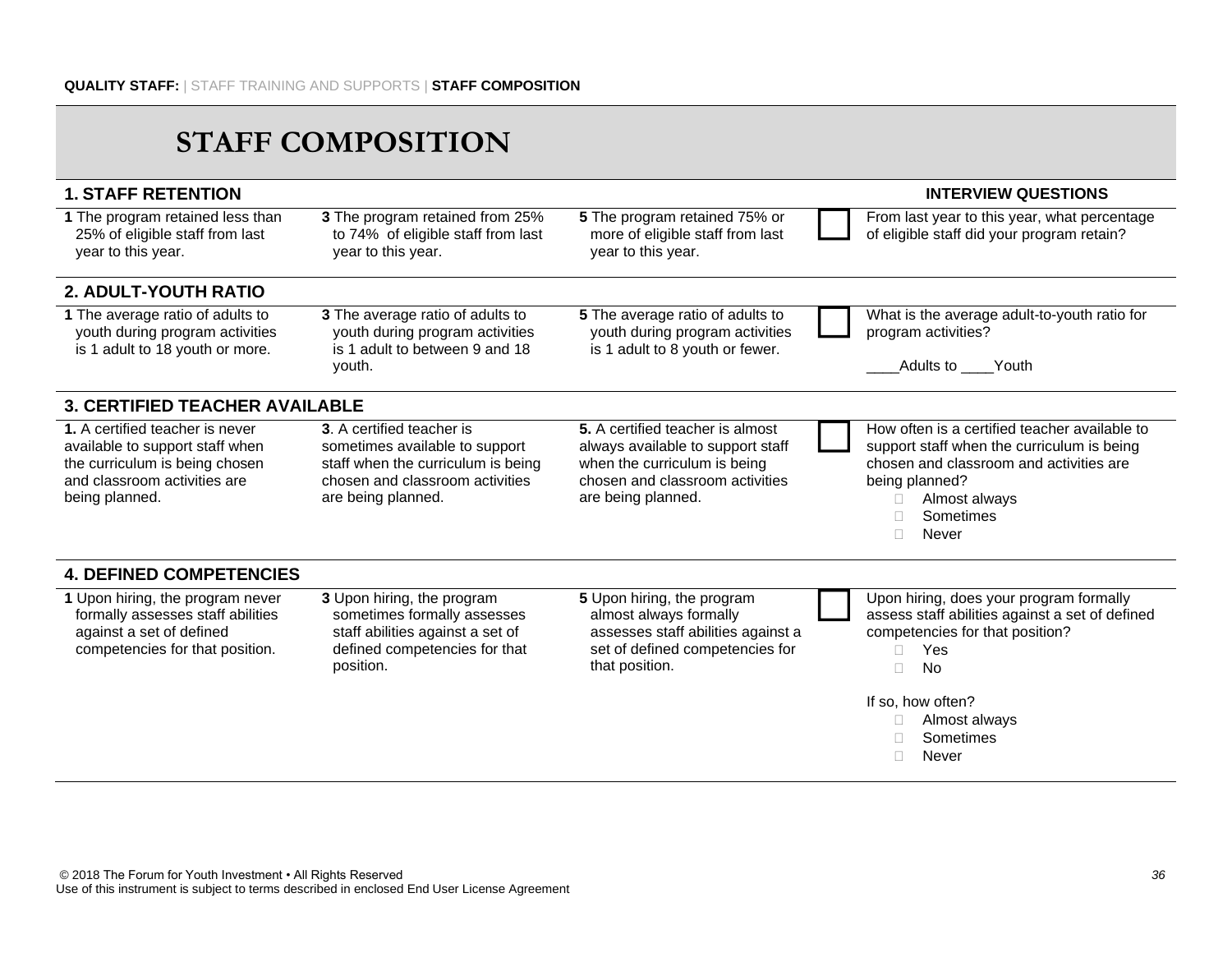## **ENROLLMENT AND ATTENDANCE**

| <b>1. AVERAGE ATTENDANCE</b>                                                        |                                                                                       |                                                                                                 | <b>INTERVIEW QUESTIONS</b>                                                                                                                                                                                                                                                      |
|-------------------------------------------------------------------------------------|---------------------------------------------------------------------------------------|-------------------------------------------------------------------------------------------------|---------------------------------------------------------------------------------------------------------------------------------------------------------------------------------------------------------------------------------------------------------------------------------|
| 1 Participants attend an average<br>of less than 50% of the<br>sessions.            | 3 Participants attend an average<br>of from 50% to 84% of the<br>sessions.            | 5 Participants attend an average<br>of 85 % or more of the<br>sessions.                         | On average, what percentage of the summer<br>sessions do participants attend?                                                                                                                                                                                                   |
| <b>2. YEAR-YEAR RETENTION</b>                                                       |                                                                                       |                                                                                                 |                                                                                                                                                                                                                                                                                 |
| 1 Less than 20% of eligible youth<br>attend the program for at least<br>two years.  | 3 From 20% to 79% of eligible<br>youth attend the program for at<br>least two years.  | 5 80% or more of eligible youth<br>attend the program for at least<br>two years.                | What percentage of eligible youth attend the<br>program for at least two years?<br>(Eligible youth are those who still meet<br>admission criteria and have not aged out of<br>the program.)                                                                                     |
| <b>3. RECRUITMENT CRITERIA</b>                                                      |                                                                                       |                                                                                                 |                                                                                                                                                                                                                                                                                 |
| 1 The program did not meet its<br>goal in recruiting target<br>population youth.    | 3 The program met its goal in<br>recruiting target population<br>youth.               | 5 The program exceeded its goal<br>in recruiting target population<br>youth.                    | Did your program meet or exceed its goal in<br>recruiting target population youth? (For<br>instance the program goal may be that a<br>certain percentage of participants are at<br>academic risk, are low-income, are from a<br>certain city/neighborhood /ethnic group, etc.). |
| <b>4. NUMBER OF PROGRAMMING HOURS</b>                                               |                                                                                       |                                                                                                 |                                                                                                                                                                                                                                                                                 |
| 1 During the summer session,<br>less than 80 hours of<br>programming are offered to | 3 During the summer session,<br>between 80-149 hours of<br>programming are offered to | 5 During the summer session, at<br>least 150 hours of programming<br>are offered to each youth. | During the summer session, how many hours<br>of programming do you offer to each youth?                                                                                                                                                                                         |

each youth.

each youth.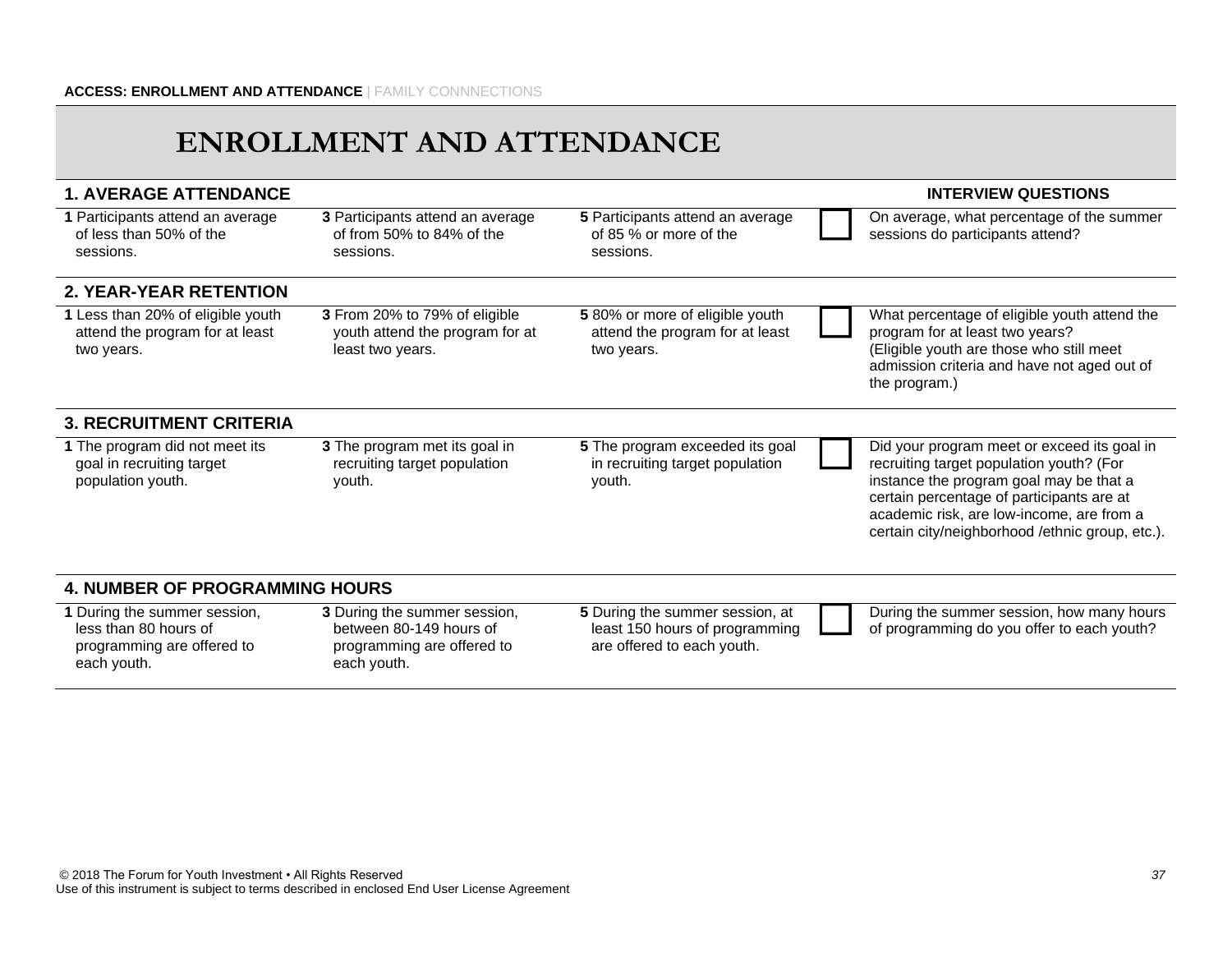## **FAMILY CONNECTIONS**

#### **1. YEAR-ROUND CONTACT WITH FAMILIES INTERVIEW QUESTIONS**

- families in advance of the summer program and/or at regular intervals during the school year.
- 
- **5** Program communicates with families in advance of the summer program, at regular intervals during the program and provides opportunities for participants and families to reconvene during the school year.

**1** Program communicates with program, but not throughout the **3** Program communicates with families in advance of the summer program, at regular intervals during the program and throughout the school year. In which of the following ways does the program communicate with families?  $\Box$  In advance of summer program  $\Box$  Regularly during the summer program □ Throughout the year Does the program bring participants and their families together during the school year at any time? The Ses Linux No **2. RELATIONSHIP-BUILDING WITH FAMILIES 1** Staff may acknowledge parents at arrival and departure, but does not make an effort to learn the names of all parents and caregivers or greet them personally. Staff rarely shares success stories and constructive feedback with families about their child. **3** Staff makes an effort to learn the names of all parents and caregivers and greet them personally. Staff primarily shares success stories and constructive feedback with families about their child through informal, unscheduled conversation. **5** All staff makes an effort to learn the names of all parents and caregivers and greet them personally. All staff makes a regular effort to share success stories and constructive feedback with families about their child through both written updates and conversations. What kinds of interactions do staff have with families on a daily or weekly basis? Does staff share information about how their children are doing in the program? If so, how? Does staff have an opportunity to get to know or acknowledge parents personally? □ Staff tries to learn caregivers names □ Staff greets caregivers □ Staff updates caregivers about child in writing Staff shares success stories and constructive feedback in conversations  $\Box$  Staff shares with caregivers regularly □ Staff shares with caregivers mostly informally **3. FAMILY PARTICIPATION OPPORTUNTIES 1** There are no opportunities for families to participate in the program. **3** There are either required or voluntary opportunities for families to participate in the program, but not both. **5** There are both required and voluntary opportunities for families to participate in the program, Are there required and/or voluntary opportunities for families to participate in the program? Required □ Voluntary